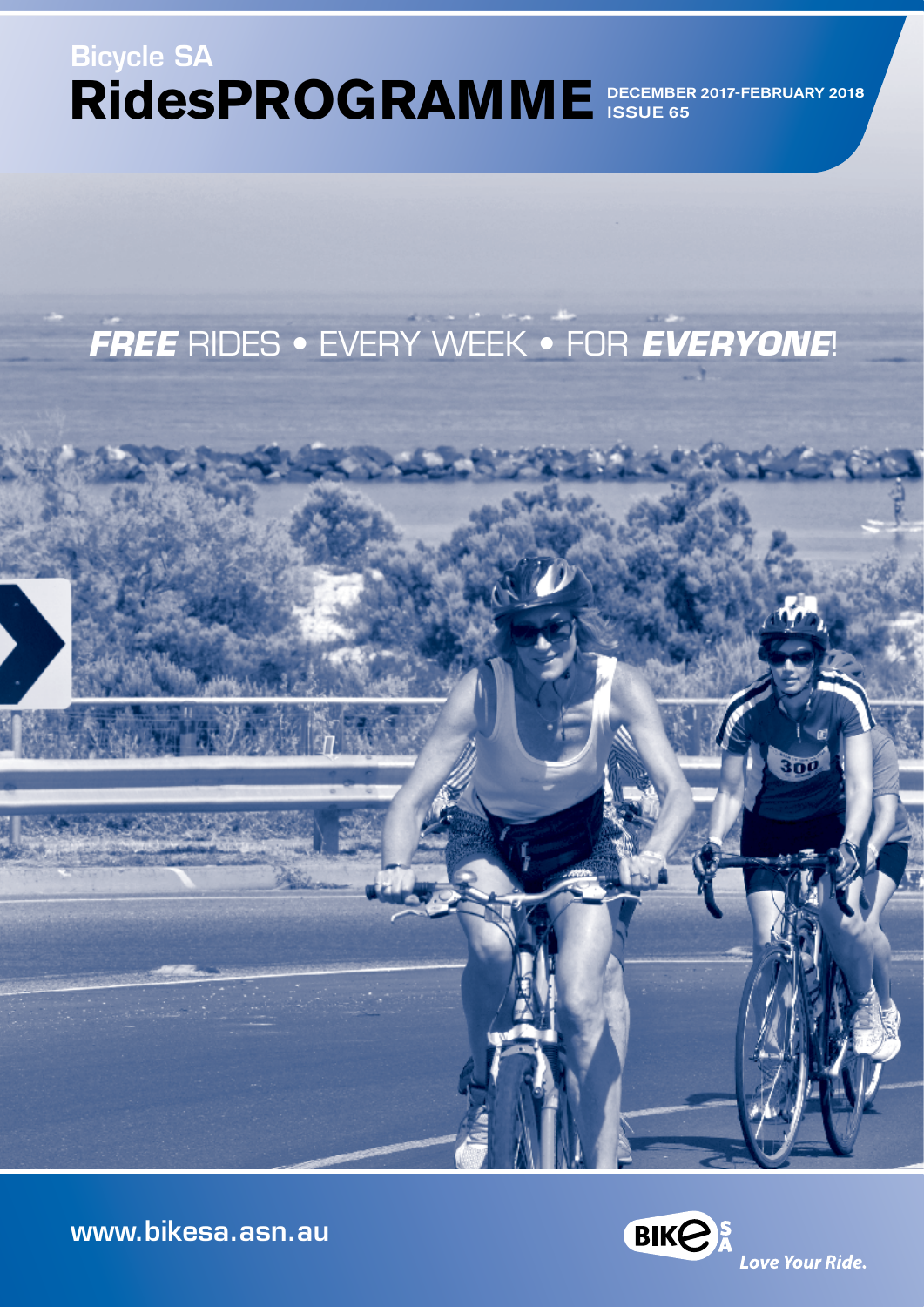December2017-February 2018

### *Information*

The rides are free of charge (unless indicated otherwise) and available to the general public. For a punctual start, please arrive 15 minutes prior to the scheduled starting time. Riders are encouraged to join Bicycle SA after three rides. Only Bicycle SA members are eligible to lead and coordinate rides. The ride leaders can be contacted for additional rides information. Each ride has been coded for your convenience and it is suggested that you choose the ride to suit your ability. Children under 16 shall be accompanied by a responsible adult. The *Rides Programme* is subject to change without notice.

#### *On Road Ride Codes*

- 1 Up to 15km/h **A** Flat 2 15 to 18km/h **B** A few hills 3 18 to 20 km/h **C** Hilly and steep<br>4 20 to 23 km/h **D** Challenging Challenging
- 
- **5** 23 to 26km/h
- $6$  26+km/h

#### *Mountain Bike Ride Codes*

**Class 1 (MTB Beginner)** Limited off road experience. Obstacle free. Smooth fire tracks. Ride time 45 minutes. 10% gradient. Class 2 (MTB Intermediate) Fire Roads, 20–30km. Numerous obstacles, various rock jumps, drop offs, technical tracks. Class 3 (MTB Experience) Experienced riders, 30+km. Frequent single tracks, steep slopes, sand, drop offs, log jumps.

#### *What to Take on a Ride*

| Puncture kit          | Pump            | Water       |
|-----------------------|-----------------|-------------|
| Rain jacket           | Money           | Sun glasses |
| Spare tube            | Sun screen      |             |
| <b>Identification</b> | Lights at night |             |

#### *Hot Weather Policy*

Cancel non-fee paying rides, as listed in the *Rides Programme*, if the official forecast temperature on the day is 35°C or greater. Early morning and evening rides shall occur at the ride leaders and/or coordinators discretion. The hot weather policy does not apply to fee-paying events, which are managed within their own risk management protocols.

#### *Ride Group Coordinators*

**30/30 Beach Streak** Daniel 0433 391 674 **All Women's Bike Rides** Lanie 0406 452 117 **Better Harts**  Sharon 8723 0805 sharonholmes@ozemail.com.au **Border BUG** Marcus 0407 978 763 **Cobwebs** cobwebsadelaide@yahoo.com.au **'Cycle Salisbury'** Elaine 0422 393 997 **GAD-BUG (Goolwa and District Bicycle User Group)** Gavin 0468 909 397 Peter 0418 820 921 Anne 0431 829 973 **Gallery Glides** Warwick 8344 8996 **Gawler Wheelers** Paul 0431 866 586 **Getonyabike** Michele 0438 010 220 **Hills Ride** Rob 0428 990 059 **Kangaroo Island BUG** Manfred 8553 0383 **Mannum Peddle Wheelers** Louise 0466 789 234 www.facebook.com/groups/mannumpedalwheelers or mannumpedalwheelers@groups.facebook.com

#### *Advertisements*

Bicycle SA takes no responsibility for any advertised ride/event/activity appearing in this programme that it has not organised.

# BECOME A BICYCLE SA MEMBER

**Bicycle SA was established in 1982. Since that time the organisation has grown and is now recognised as South Australia's peak body for cyclists. Bicycle SA is a non government, not–for–profit volunteer based organisation, staffed by a group of dedicated professionals.**

#### *10 great reasons to join*

- 1. Comprehensive personal accident insurance
- 2. Comprehensive public liability insurance
- 3. Discounted entry fee to all Bicycle SA events
- 4. Discounted registration fee to all Bicycle SA coaching and bike maintenance courses
- 5. Access to cycling information including our members only quarterly *Cycle! Magazine* and *Rides Programme*
- 6. Up to 10% discounts from supporting bicycle and outdoor stores – see contact list of stores
- 7. WIN great prizes at Bicycle SA's recreational events
- 8. Assistance and friendly advice on all aspects of cycling
- 9. Reduced subscription rates for Bicycling Australia
- 10. Free first interview and 10% discount from Andersons Solicitors on any legal matter.

*Become a Bicycle SA Member* There has never been a better time to become a member of Bicycle SA. Membership now includes personal accident cover worldwide excluding USA and Canada, 24 hours a day, 7 days a week!\*

Bicycle SA offers more than just third party cover. Membership also includes protection for you AND your income. With public liability insurance, medical cover, rehabilitation and income protection, this is one of the best membership packages in Australia. Individual membership from \$80 with household and concession rates available.

#### *Contact us to join now.*

**II**

\* Conditions apply. Visit www.bikesa.asn.au for full details.

Love Your Ride.

**Mishmash** Michele 0438 010 220 **Night Espresso** Rob 8299 0230

**Northside Cycling Group** Gary 8255 1979 **Pedalling Parents** Warwick 8344 8996 **Peninsula Pedallers** Raelene 8682 3196 **Poseurs d'Adelaide** Peter 0407 182 376 **Ride with Keith** Rebecca 8232 7277 **Riverland Riders** Ruth 0427 752 815 **Saturday Express** Patsy 8379 6477 **Saturday Sojourn** Chris 0414 802 919

**Southern Flinders Rough Riders**

Richard 0417 341 462 **The Little Red Grape**  Nicola 0414 365 477 **Tuesday Traverse** Rick 0417 816 372 **Tuesday Treadlers** Tony 8388 4730 **Wednesday Wheelers** Steve 8271 1140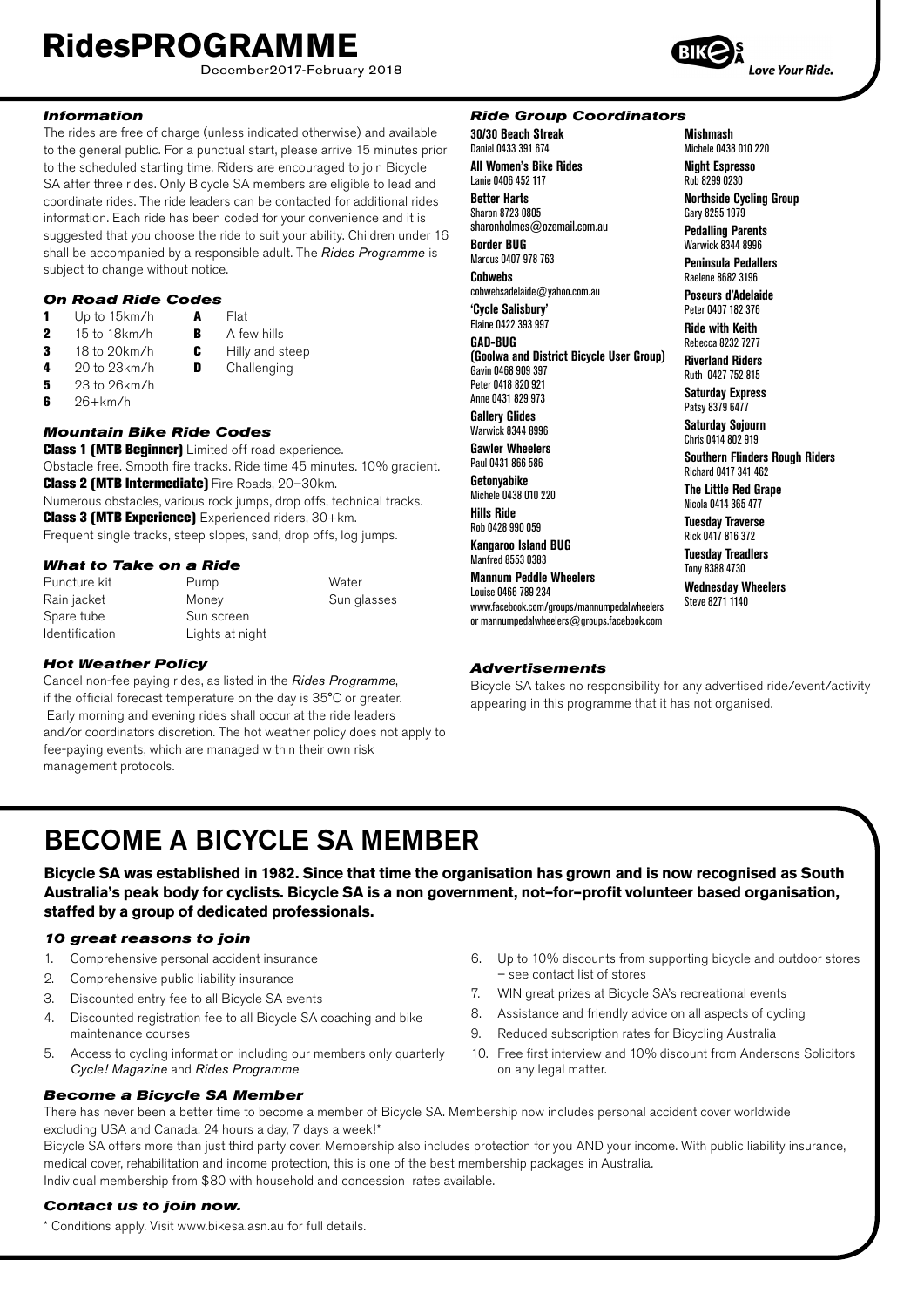# WELCOME

Each year, over 2,000 organised rides are delivered as part of Bicycle SA's free *Rides Programme*.

From Willunga to Gawler and Mt Gambier to the Eyre Peninsula all rides are delivered by our experienced rides leaders. Our *Rides Programme* is the most comprehensive in Australia – with an experience for everyone–and best of all they are FREE.

These rides are ideal for those who are getting back on the bike after a few years off or those taking it up for the first time. Each of the rides are coded with a degree of difficulty so you know exactly what to expect. But if you're not quite sure, you can call any of our rides leaders and have a chat with them.

The *Rides Programme* is also available on our website,

#### *www.bikesa.asn.au*

All are welcome, so get involved and go for a ride.

### FRI 1 DEC

#### GAD-BUG (Goolwa & District Bicycle User Group)

8:30 AM, Goolwa Wharf area, under Hindmarsh Island Bridge, Goolwa. Road bike ride of approximately 50 km with a break for coffee. From time to time location/terrain may change in favour of an off-road mountain bike ride. Please contact Ride Coordinator to confirm. 50 km 3B Peter 0418 820 921

### SAT 2 DEC

ADVERTISEMENT

### Audax

**Copper Coast Wanderer Saturday 2 December 2017** 7.00 AM Start – Willaston **100km/200km/300km/400km/600km Unsupported**

All rides commence together from Willaston to Templers and Owen, with all returning via Pinery and Mallala back to Willaston. Longer distances explore the Welsh mining towns of the Copper Coast including Maitland, Wallaroo and Bute.

**Entry fee applies Ben Del Fabbro 0414 835 668 [bendelfab@gmail.com](mailto:bendelfab@gmail.com)**

ADVERTISEMENT Audax

**The Classic 400 Saturday 2 December 2017** 7.00 AM Start – Blackwood **400km**

#### **Unsupported**

Blackwood, Delamere, Goolwa, Wellington, Mannum, Birdwood, Blackwood. Make full use of the favourable winds.

**Entry fee applies Matthew Rawnsley 0427379 640 longdistance1200@hotmail.com**

#### Mannum Peddle Wheelers

7:00 AM, Arnold Park (car park by the Mannum Ferry), Mannum. A regular social group ride. Cross the ferry, ride along the scenic river road to the Younghusband Store and return to Mannum. Bring money for coffee either at Younghusband or back at Mannum at Picklemee Grandma Café. Visitors and new riders are welcome. Look for Mannum Peddle Wheelers on Facebook or

mannumpeddlewheelers.weebly.com 35 km 2B-3B Louise or Wally 0466 789 234 or 0428 592 282

### Gawler Wheelers

7:30 AM, 41 High St Gawler, southern car park (next to Gawler Council Administration Building). Gawler Wheelers is a social road cycling group. Rides are held every Saturday morning. Ride and safety briefing at 7.15 am, roll out at 7.30 am. Ride distances range from 50km to 100km. Three options per week: Short (5A and 6A), Intermediate (5B and 6B) and challenging (5D and 6D). Ladies Only Ride – First Sunday of each month. Ride and safety briefing at 7.45 am, roll out at 8.00am. Gravel rides - when posted. Last Sunday of the month. Riders must have bike fitness (age 16+ only) Refreshments and coffee at the Exchange Hotel. Join us for a chat. All welcome. For ride options and the latest news visit – www.facebook.com/groups/210163156066987/ www.adelaidecyclists.com 50 km to 100 km Geraint 0418 843 491 Paul 0431 866 586

#### Riverland Riders

7:30 AM, Town Clock, Renmark Ave, Renmark. Distance varies depending on how far the group want to ride.<br>35-60 km **6B** Steve 0409 696 876

8:00 AM, Buffalo Tall Ship, Wigley Reserve, Adelphi Tce, Glenelg. Group road ride to Outer Harbour and return. Generally, 70 to 100+ riders with 6 plus sub-groups. Coffee afterwards at the Watermark Hotel. cobwebsadelaide@yahoo.com.au 54 km 6A

#### Dry Creek Trailers 'Cycle Salisbury'

8:00 AM, Car park of BMX Club/Skate Park, corner Bridge Rd and South Tce, Pooraka. Beginners ride on good gravel trail, no traffic and great scenery. Coffee at Valley View shops. MTB bikes only please. 15 km 1B to 2B Bryce 0432 732 540

**Mishmash Cycling**<br>8:00 AM, Birdwood Foodland (car park at rear of supermarket) Birdwood. Social roadie ride meets at 7.45 am for 8.00 am start. Two distance/speed groups. Different route every week. Riders look after each other so no-one gets left behind. Regroup at every intersection. Slowest rider dictates overall speed. 40 km leisurely ride, 60 km faster ride. Weather dependent. Follow us on Facebook for ride updates. Coffee afterwards at Pomegranate Cottage. 3B and 5C Michele 0438 010 220

#### Peninsula Pedallers

8:00 AM, Arteyrea Hall, Mortlock Terrace, Port Lincoln. Coffee afterwards. 40 km 4B Mary 8683 0915

#### The Little Red Grape

8:00 AM, Lennon St Car Park, Clare. MTB ride. 50 km Class 2-3 Nicola 0414 365 477

#### All Women's Bike Rides

9:30 AM, Cycle On' 2/19 Albyn Tce, Strathalbyn. An all women's social bike ride with coffee afterwards. Various start locations Contact Lanie for details. 20 km 2B Lanie 0406 452 117

### Para Districts Pedallers 'Cycle Salisbury' 10:30 AM, Pioneer Park, Commercial

Rd, Salisbury. Very slow ride as a Cycle Salisbury promotion in the Salisbury Christmas Pageant. Contact Jim for Pageant starting position. 2 km 1A Jim 0401 984 767

#### Saturday Express

1:00 PM, Drage Reserve, Briar Rd, Felixstow. Café stop for afternoon tea. 40 km 3B Don 0428 566 745

#### Saturday Sojourn

1:00 PM, Heywood Park, Addiscombe Place, Unley Park. Loop around the city staying mostly in the parklands. An easy paced sociable ride. BYO or buy refreshments. 25 km **2A** Chris 0414 802 919

#### Southern Flinders Rough Riders

2:00 PM, Over the Edge Shop, Melrose. 20 km Richard 0417 341 462

### SUN 3 DEC

## **The Little Red Grape**<br>7:45 AM, The Little Red Grape Also meet

8.00 am Clare Oval, Main Rd, Clare. 75 km 4B Nicola 0414 365 477

#### Border BUG

8:00 AM, Caltex Service Station, Bordertown. Social ride on quiet roads. Riders choose their turnaround point. Coffee afterwards. 40 km 6B Marcus 0407 978 763

### GAD-BUG (Goolwa & District Bicycle

User Group) 8:00 AM, Goolwa Wharf area, under Hindmarsh Island Bridge, Goolwa. Uses Encounter Bikeway, Beacon 19, Hindmarsh Island and Laffins Point. Route chosen each week based on group's ability, weather, etc. Usually two groups, fast and slow. Rides vary from 1A to 3B. Riders choose when to turn back. Usually coffee afterwards, Ride starts 1/6 hour earlier when BOM Victor Harbor forecast  $>= 32^{\circ}C$ .

30 km 2B Anne 0431 829 973

## *BICYCLE SA*

**Phone + 61 8 8168 9999** 

**www.bikesa.asn.au office@bikesa.asn.au**

**53 Carrington St Adelaide 5000**

**Office open 9am-5pm Monday-Sunday Emergency Phone 0409 950 884**

Poseurs d'Adelaide

8:00 AM, Corner Portrush & Greenhill Rds. (in front of the Burnside Town Hall). Bitumen road ride, 4C to 5B, generally in the hills or quieter Adelaide roads. We don't take ourselves too seriously and aim for a good bakery or cafe towards the end. 60-80 km 5B Peter 0407 182 376

#### Hills Ride

9:00 AM, Woodside. Swimming pool car park. MTB or Hybrid advised. Coffee stop en route. Mainly dirt roads. If temperature is forecast for 34C ride starts at 8.00 am. If temperature is forecast for 38°C ride is cancelled. Call ride leader to confirm. 50 km 2C Neil 0429 201 144

#### Peninsula Pedallers

9:00 AM, Arteyrea Hall, Mortlock Terrace, Port Lincoln. Coffee afterwards. 40 km 4B Mary 8683 0915

# MON 4 DEC

### Northside Cycling Group

9:30 AM, Elizabeth Star Cycles, 5 Barfield Crescent, Elizabeth. Ride with 2 options, from 3A to 5A with a coffee stop en route. 30 km 5A Gary 8255 1979

### TUE 5 DEC

#### Getonyabike

9:00 AM, Charleston Tennis Courts, Charleston. GETONYABIKE is a group aimed at encouraging people of all ages and stages of fitness to get back on their bikes. You don't need to wear lycra, be skinny, fit or young. It does not matter whether you have an old bike that has been in your shed for 40 years or a new bike that you have not gotten around to riding. If your bike wont fit in your car, take the front wheel off. We will help you put it back on. We will ride on the Amy Gillett Bikeway. After the ride we will head to Store 28 (next to the Charleston Hotel) for coffee. Please come along and give it a try. Whether you ride 1km or 10km, you will have a nice ride with friendly people. Ride is weather dependent. Follow us on Facebook. 0-38 km 1A Michele 0438 010 220

### Peninsula Pedallers

9:30 AM, Arteyrea Hall, Mortlock Terrace, Port Lincoln. Beginners ride, with the group riding at the pace of the slowest rider. Bring money for coffee afterwards. We will meet at a convenient location for the riders on the day! 30 km 1A Raelene 8682 3196

# Cobwebs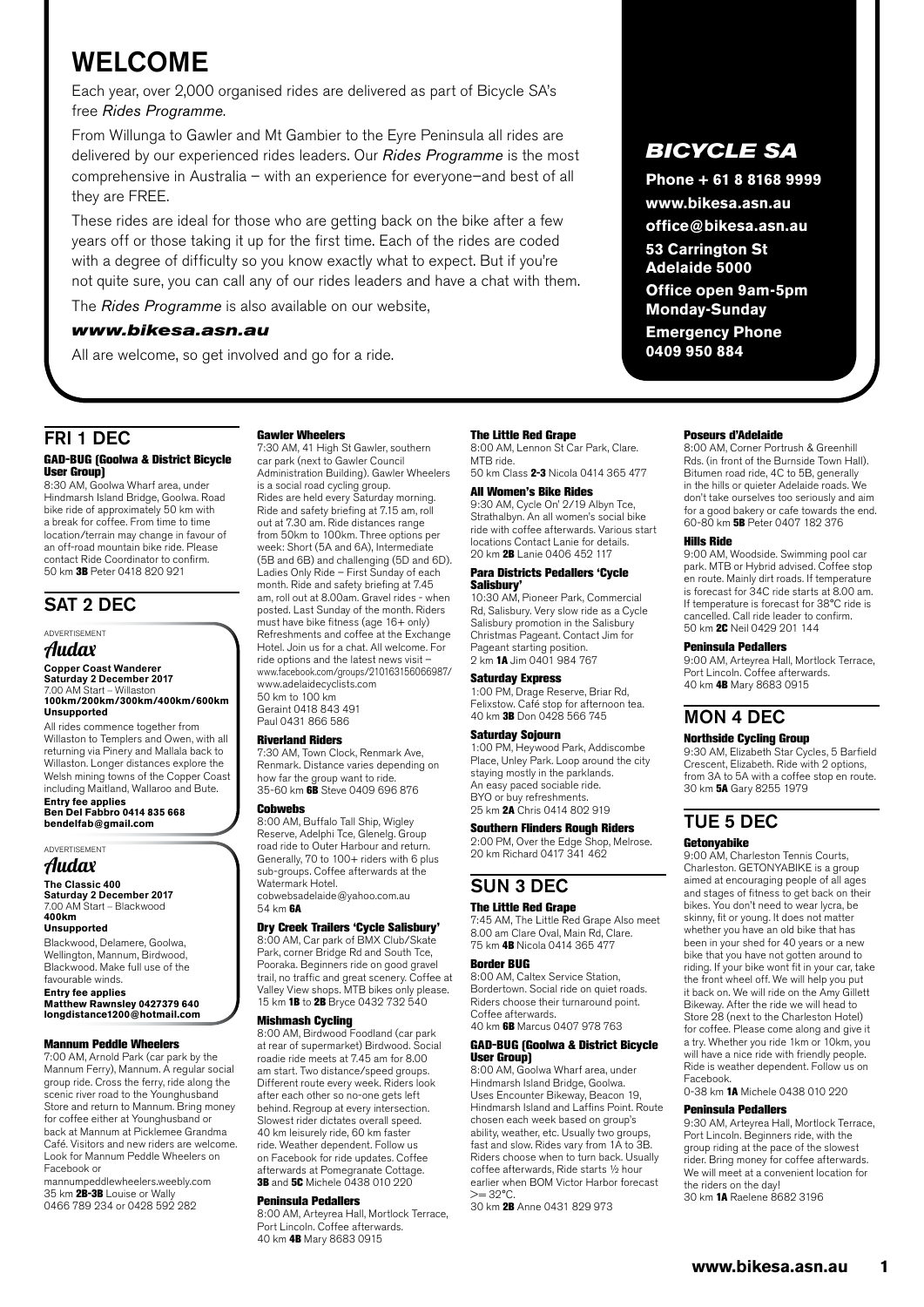December2017-February 2018

#### Tuesday Treadlers

9:30 AM, Balhannah Oval, Balhannah. Road bike ride, with a mid-way stop for coffee and back by lunchtime. Two options, a longer, more challenging route or a shorter less demanding route, but all meet up for coffee. Usually a different start location on the first Tuesday of each month. Ride Coordinator to confirm. 50-70 km **4B** or 5C Tony 8388 4730 or 0407 884 730

**Tuesday Traverse**<br>10:00 AM, Belair Railway Station, Belair. Ride to Coromandel Valley. Up Acklands Hill to Stirling for lunch. Return to Belair for coffee… HILLS… BYO lunch. 40 km 2C Sue 0402 880 655

#### Border BUG

6:00 PM, Apex Park, Woolshed Street Bordertown. Social ride on quiet roads. Ride returns to start point for a chat after. Lights required.

30 km 6A Marcus 0407 978 763

#### Night Espresso

7:00 PM, Hurtle Square Adelaide. An easier ride option for those wishing to join the Espresso 'night riders' Good lights essential. Coffee afterwards at a café 40 km 4A Rob 8299 0230

#### Night Espresso

7:00 PM, Hurtle Square Adelaide. The rides vary from 6A, 5B, 4C usually with a slightly easier option. Good lights essential. Coffee afterwards at a café. 40 km Rob 8299 0230

### WED 6 DEC

#### Mannum Peddle Wheelers

7:00 AM, Mid-Murray Council Chambers, car park, 49 Adelaide Rd, Mannum. Enjoy a mid-week ride starting from the historic township of Mannum, exploring the surrounding countryside and stopping for coffee during or after the ride. Route and coffee stop depending on who is riding. Visitors and new riders are most welcome. Look for Mannum Peddle Wheelers on Facebook or

mannumpeddlewheelers.weebly.com 30-80 km 3B Louise or Wally 0466 789 234 or 0428 592 282

#### GAD-BUG (Goolwa & District Bicycle User Group)

8:00 AM, Goolwa Wharf area, under Hindmarsh Island Bridge, Goolwa. Generally two ride options along Encounter Bikeway. Either 30km easy for coffee at Middleton/Port Elliot or 45km to Victor Harbor. Options from 1B to 3B. Ride starts ½ hour earlier when BOM Victor Harbor forecast >= 32°C. 30 km 1B Gavin 0468 909 397

#### Ride with Keith

9:00 AM, Bicycle Express, 124 Halifax St, Adelaide. Join Adelaide television and radio personality Keith Conlon for this relaxed pace, 90 minute ride along the bike paths and back streets of Adelaide. Departing from Bicycle Express on Halifax St at 9.00 am and returning for coffee by 10.30am, this ride is informative and fun, and open to all riders of any age and ability. Pace is steady and the rides are flat, often taking in the Linear Park and parklands of Adelaide.

20-25 km 3A Rebecca 8232 7277

#### Northside Cycling Group

9:30 AM, Elizabeth Star Cycles, 5 Barfield Crescent, Elizabeth. Ride with 2 options, from 3A to 5A with a coffee stop en route. 30 km 5A Gary 8255 1979

#### Wednesday Wheelers

10:00 AM, Gawler Railway Station, Gawler. All bitumen ride to Roseworthy College and Freeling. Pub lunch. Catch the 9:08 am train from Adelaide Railway Station. 50 km 3C Malcolm 8379 7339

### THU 7 DEC

#### Riverland Riders

9:00 AM, Town Clock, Renmark Ave, Renmark. Flat and easy, riding at the pace of the slowest rider. 60 km 5A Dennis 0427 971 523

#### 30/30 Beach Streak

6:00 PM, Henley Square, Henley Beach. Start at 6:15 pm. Join the 30kph average for 30km or the 35kph average for 30km graduates (40kph often). Refreshments at the Adelaide Sailing Club, West Beach, afterwards.

30 km **6A** Daniel 0433 391 674

#### Border BUG

6:00 PM, Apex Park, Woolshed Street, Bordertown. Social ride on quiet roads. Ride returns to start point for a chat after. Lights required. 30 km 6A Marcus 0407 978 763

# FRI 8 DEC

#### GAD-BUG (Goolwa & District Bicycle User Group)

8:30 AM, Goolwa Wharf area, under Hindmarsh Island Bridge, Goolwa. Road bike ride of approximately 50 km with a break for coffee. From time to time location/terrain may change in favour of an off-road mountain bike ride. Please contact Ride Coordinator to confirm. 50 km 3B Peter 0418 820 921

### SAT 9 DEC Mannum Peddle Wheelers

7:00 AM, Arnold Park (car park by the Mannum Ferry), Mannum. A regular social group ride. Cross the ferry, ride along the scenic river road to the Younghusband Store and return to Mannum. Bring money for coffee either at Younghusband or back at Mannum at Picklemee Grandma Café. Visitors and new riders are welcome. Look for Mannum Peddle Wheelers on Facebook or

mannumpeddlewheelers.weebly.com 35 km 2B-3B Louise or Wally 0466 789 234 or 0428 592 282

#### Gawler Wheelers

7:30 AM, 41 High St Gawler, southern car park (next to Gawler Council Administration Building). Gawler Wheelers is a social road cycling group. Rides are held every Saturday morning. Ride and safety briefing at 7.15 am, roll out at 7.30 am. Ride distances range from 50km to 100km. Three options per week: Short (5A and 6A), Intermediate (5B and 6B) and challenging (5D and 6D). Ladies Only Ride - First Sunday of each month. Ride and safety briefing at 7.45 am, roll out at 8.00am. Gravel rides - when posted. Last Sunday of the month. Riders must have bike fitness (age 16+ only) Refreshments and coffee at the Exchange Hotel. Join us for a chat. All welcome. For ride options and the latest news visit www.facebook.com/groups/210163156066987/ www.adelaidecyclists.com 50 km to 100 km Geraint 0418 843 491 Paul 0431 866 586

#### Riverland Riders

7:30 AM, Town Clock, Renmark Ave, Renmark. Distance varies depending on how far the group want to ride.<br>35 - 60 km **6B** Steve 0409 696 876

#### Cobwebs

8:00 AM, Buffalo Tall Ship, Wigley Reserve, Adelphi Tce, Glenelg. Group road ride to Outer Harbour and return. Generally, 70 to 100+ riders with 6 plus sub-groups. Coffee afterwards at the Watermark Hotel. cobwebsadelaide@yahoo.com.au

54 km **6A** 

#### Mishmash Cycling

8:00 AM, Birdwood Foodland (car park at rear of supermarket) Birdwood. Social roadie ride meets at 7.45 am for 8.00 am start. Two distance/speed groups. Different route every week. Riders look after each other so no-one gets left behind. Regroup at every intersection. Slowest rider dictates overall speed. 40 km leisurely ride, 60 km faster ride. Weather dependent. Follow us on Facebook for ride updates. Coffee afterwards at Pomegranate Cottage. **3B** and 5C Michele 0438 010 220

#### Peninsula Pedallers

8:00 AM, Arteyrea Hall, Mortlock Terrace, Port Lincoln. Coffee afterwards. 40 km 4B Mary 8683 0915

#### The Little Red Grape

8:00 AM, Lennon St Car Park, Clare. MTR ride 50 km Class 2-3 Nicola 0414 365 477

#### Salisbury Cruizers 'Cycle Salisbury'

9:00 AM, Former Café car park, Cnr Waterloo Corner Rd & Salisbury Hwy, Salisbury. Mainly off road ride along local Salisbury tracks and trails stopping along the way for coffee/refreshments. Mountain/hybrid bikes preferred. 30 km 2B to 4B Mark 0456 403 293

#### All Women's Bike Rides

9:30 AM, Cycle On' 2/19 Albyn Tce, Strathalbyn. An all Women's Bike Ride aimed to help build confidence for ladies of all ages. Suitable for the beginner or women wanting to get back into cycling on a casual and social level. Buy coffee afterwards. 15 km 2B Lanie 0406 452 117

#### Saturday Express

1:00 PM, Torrens Weir, Wr Memorial Drive, North Adelaide. Café stop for afternoon tea.

40 km 3B Bob 8356 096

#### Saturday Sojourn

1:00 PM, Pt Adelaide - Lighthouse, McLaren Parade. Port Adelaide. Join us for a leisurely ride around the Lefevre Peninsula. An easy paced sociable ride. BYO or buy refreshments. 25 km **2A** Steve 0405 479 344

#### Southern Flinders Rough Riders

2:00 PM, Over the Edge Shop, Melrose. 20 km Richard 0417 341 462

### SUN 10 DEC

### The Little Red Grape

7:45 AM, The Little Red Grape Also meet 8.00 am Clare Oval, Main Rd, Clare. 75 km 4B Nicola 0414 365 477

#### Border BUG

8:00 AM, Caltex Service Station, Bordertown. Social ride on quiet roads. Riders choose their turnaround point. Coffee afterwards. 40 km 6B Marcus 0407 978 763

### GAD-BUG (Goolwa & District Bicycle User Group) 8:00 AM, Goolwa Wharf area, under

Hindmarsh Island Bridge, Goolwa. Uses Encounter Bikeway, Beacon 19, Hindmarsh Island and Laffins Point. Route chosen each week based on group's ability, weather, etc. Usually two groups, fast and slow. Rides vary from 1A to 3B. Riders choose when to turn back. Usually coffee afterwards, Ride starts ½ hour earlier when BOM Victor Harbor forecast  $>= 32^{\circ}C$ 

30 km 2B Anne 0431 829 973

#### Poseurs d'Adelaide

8:00 AM, Corner Portrush & Greenhill Rds. (in front of the Burnside Town Hall). Bitumen road ride, 4C to 5B, generally in the hills or quieter Adelaide roads. We don't take ourselves too seriously and aim for a good bakery or cafe towards the end. 60-80 km 5B Peter 0407 182 376

#### Hills Ride

9:00 AM, Thebarton. 28 Ballantyne Street. MTB or Hybrid advised. Annual Christmas ride - bring own food / drinks and a chair for BBO after 50 km 2C Rob 0428 990 059

#### Peninsula Pedallers

9:00 AM, Arteyrea Hall, Mortlock Terrace, Port Lincoln. Coffee afterwards. 40 km 4B Mary 8683 0915

#### Kangaroo Island BUG

10:30AM, BBQ shelter cnr. Wattle and Scenic Drive, American River. Muston Rd to Pennington Bay. Return via American River Rd. BYO Christmas food and drink. Salad or dessert to share. BBQ facilities available. 30% unsealed roads. 28 km 1B Graeme 0438 830 351

## MON 11 DEC

### Northside Cycling Group

9:30 AM, Elizabeth Star Cycles, 5 Barfield Crescent, Elizabeth. Ride with 2 options, from 3A to 5A with a coffee stop en route. 30 km 5A Gary 8255 1979

### TUE 12 DEC

#### Getonyabike

9:00 AM, Charleston Tennis Courts, Charleston. GETONYABIKE is a group aimed at encouraging people of all ages and stages of fitness to get back on their bikes. You don't need to wear lycra, be skinny, fit or young. It does not matter whether you have an old bike that has been in your shed for 40 years or a new bike that you have not gotten around to riding. If your bike wont fit in your car, take the front wheel off. We will help you put it back on. We will ride on the Amy Gillett Bikeway. After the ride we will head to Store 28 (next to the Charleston Hotel) for coffee. Please come along and give it a try. Whether you ride 1km or 10km, you will have a nice ride with friendly people. Ride is weather dependent. Follow us on Facebook.

0-38 km 1A Michele 0438 010 220

#### Peninsula Pedallers

9:30 AM, Arteyrea Hall, Mortlock Terrace, Port Lincoln. Beginners ride, with the group riding at the pace of the slowest rider. Bring money for coffee afterwards. We will meet at a convenient location for the riders on the day! 30 km 1A Raelene 8682 3196

**2**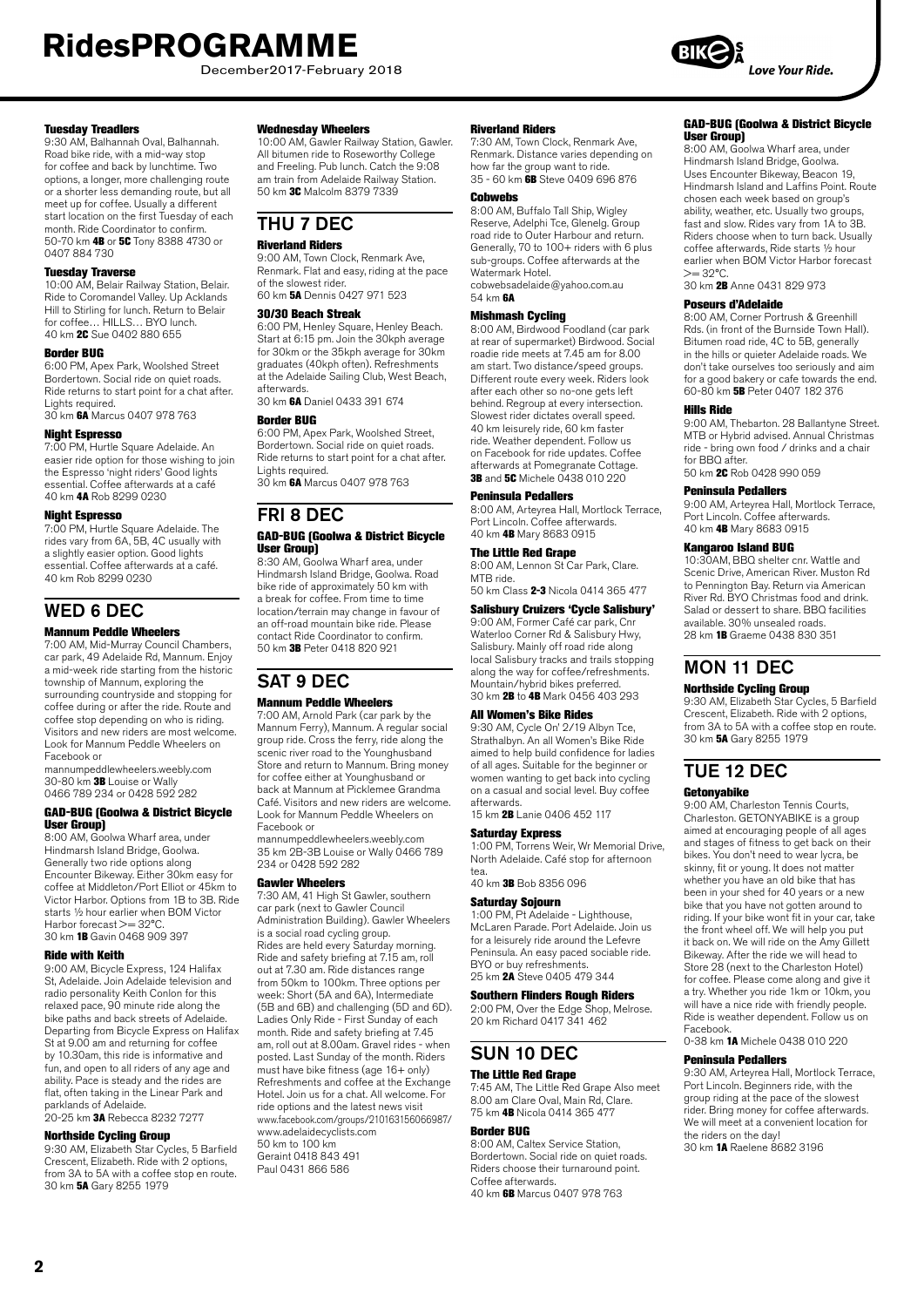#### Tuesday Treadlers

9:30 AM, Balhannah Oval, Balhannah. Road bike ride, with a mid-way stop for coffee and back by lunchtime. Two options, a longer, more challenging route or a shorter less demanding route, but all meet up for coffee. Usually a different start location on the first Tuesday of each month. Ride Coordinator to confirm. 50-70 km 4B or 5C Tony 8388 4730 or 0407 884 730

#### Tuesday Traverse

10:00 AM, Torrens Weir, War Memorial Drive, North Adelaide. Ride through six Eastern Suburbs, some hills via Morialta and Rostrevor. BYO lunch. 40 km 2B Jo 0432 429 922

#### Border BUG

6:00 PM, Apex Park, Woolshed Street Bordertown. Social ride on quiet roads. Ride returns to start point for a chat after. Lights required.

30 km 6A Marcus 0407 978 763

#### Night Espresso

7:00 PM, Hurtle Square Adelaide. The rides vary from 6A, 5B, 4C usually with a slightly easier option. Good lights essential. Coffee afterwards at a café. 40 km Rob 8299 0230

### WED 13 DEC

#### Mannum Peddle Wheelers

7:00 AM, Mid-Murray Council Chambers, car park, 49 Adelaide Rd, Mannum. Enjoy a mid-week ride starting from the historic township of Mannum, exploring the surrounding countryside and stopping for coffee during or after the ride. Route and coffee stop depending on who is riding. Visitors and new riders are most welcome. Look for Mannum Peddle Wheelers on Facebook or mannumpeddlewheelers. weebly.com

30-80 km 3B Louise or Wally 0466 789 234 or 0428 592 282

#### GAD-BUG (Goolwa & District Bicycle User Group)

8:00 AM, Goolwa Wharf area, under Hindmarsh Island Bridge, Goolwa. Generally two ride options along Encounter Bikeway. Either 30km easy for coffee at Middleton/Port Elliot or 45km to Victor Harbor. Options from 1B to 3B. Ride starts ½ hour earlier when BOM Victor Harbor forecast >= 32°C. 30 km 1B Gavin 0468 909 397

#### Para Pedallers 'Cycle Salisbury'

8:30 AM, Salisbury Waterwheel Museum car park, Commercial Rd Salisbury (opp. Parabanks). Easy ride along local trails and/or local roads, as decided by the group on the day. Coffee afterwards. 20-30 km 1A to 3A Elaine 0422 393 997

#### Ride with Keith

9:00 AM, Bicycle Express, 124 Halifax St, Adelaide. Join Adelaide television and radio personality Keith Conlon for this relaxed pace, 90 minute ride along the bike paths and back streets of Adelaide. Departing from Bicycle Express on Halifax St at 9.00 am and returning for coffee by 10.30am, this ride is informative and fun, and open to all riders of any age and ability. Pace is steady and the rides are flat, often taking in the Linear Park and parklands of Adelaide. 20-25 km 3A Rebecca 8232 7277

### Northside Cycling Group

9:30 AM, Elizabeth Star Cycles, 5 Barfield Crescent, Elizabeth. Ride with 2 options, from 3A to 5A with a coffee stop en route. 30 km 5A Gary 8255 1979

#### Wednesday Wheelers

10:00 AM, Hindmarsh (Opposite the Brewery). Meet at the Torrens River bike path, opposite the brewery. All bitumen ride. BYO or buy lunch. 50 km 3C Steve 0401 603 596

### THU 14 DEC

#### Riverland Riders

9:00 AM, Town Clock, Renmark Ave, Renmark. Flat and easy, riding at the pace of the slowest rider. 60 km 5A Dennis 0427 971 523

#### 30/30 Beach Streak

6:00 PM, Henley Square, Henley Beach. Start at 6:15 pm. Join the 30kph average for 30km or the 35kph average for 30km graduates (40kph often). Refreshments at the Adelaide Sailing Club, West Beach,

afterwards.<br>30 km **6A** Daniel 0433 391 674

#### Border BUG

6:00 PM, Apex Park, Woolshed Street, Bordertown. Social ride on quiet roads. Ride returns to start point for a chat after. Lights required 30 km 6A Marcus 0407 978 763

### FRI 15 DEC

#### GAD-BUG (Goolwa & District Bicycle User Group)

8:30 AM, Goolwa Wharf area, under Hindmarsh Island Bridge, Goolwa. Road bike ride of approximately 50 km with a break for coffee. From time to time location/terrain may change in favour of an off-road mountain bike ride. Please contact Ride Coordinator to confirm. 50 km 3B Peter 0418 820 921

# SAT 16 DEC

#### Mannum Peddle Wheelers 7:00 AM, Arnold Park (car park by the

Mannum Ferry), Mannum. A regular social group ride. Cross the ferry, ride along the scenic river road to the Younghusband Store and return to Mannum. Bring money for coffee either at Younghusband or back at Mannum at Picklemee Grandma Café. Visitors and new riders are welcome. Look for Mannum Peddle Wheelers on Facebook or

mannumpeddlewheelers.weebly.com 35 km 2B-3B Louise or Wally 0466 789 234 or 0428 592 282

#### Gawler Wheelers

7:30 AM, 41 High St Gawler, southern car park (next to Gawler Council Administration Building). Gawler Wheelers is a social road cycling group. Rides are held every Saturday morning. Ride and safety briefing at 7.15 am, roll out at 7.30 am. Ride distances range from 50km to 100km. Three options per week: Short (5A and 6A), Intermediate (5B and 6B) and challenging (5D and 6D). Ladies Only Ride - First Sunday of each month. Ride and safety briefing at 7.45 am, roll out at 8.00am. Gravel rides - when posted. Last Sunday of the month. Riders must have bike fitness (age 16+ only) Refreshments and coffee at the Exchange Hotel. Join us for a chat. All welcome. For ride options and the latest news visit www.facebook.com/groups/210163156066987/ www.adelaidecyclists.com 50 km to 100 km Geraint 0418 843 491 Paul 0431 866 586

#### Riverland Riders

7:30 AM, Town Clock, Renmark Ave, Renmark. Distance varies depending on how far the group want to ride. 35-60 km **6B** Steve 0409 696 876

#### **Cobwebs**

8:00 AM, Buffalo Tall Ship, Wigley Reserve, Adelphi Tce, Glenelg. Group road ride to Outer Harbour and return. Generally, 70 to 100+ riders with 6 plus sub-groups. Coffee afterwards at the Watermark Hotel. cobwebsadelaide@yahoo.com.au

54 km 6A

#### Dry Creek Trailers 'Cycle Salisbury'

8:00 AM, Car park of BMX Club/Skate Park, corner Bridge Rd and South Tce, Pooraka. Beginners ride on good gravel trail, no traffic and great scenery. Coffee at Valley View shops. MTB bikes only please. 15 km 1B-2B Bryce 0432 732 540

**Mishmash Cycling**<br>8:00 AM, Birdwood Foodland (car park at rear of supermarket) Birdwood. Social roadie ride meets at 7.45 am for 8.00 am start. Two distance/speed groups. Different route every week. Riders look after each other so no-one gets left behind. Regroup at every intersection. Slowest rider dictates overall speed. 40 km leisurely ride, 60 km faster ride. Weather dependent. Follow us on Facebook for ride updates. Coffee afterwards at Pomegranate Cottage. 3B and 5C Michele 0438 010 220

#### Peninsula Pedallers

8:00 AM, Arteyrea Hall, Mortlock Terrace, Port Lincoln. Coffee afterwards. 40 km 4B Mary 8683 0915

#### The Little Red Grape

8:00 AM, Lennon St Car Park, Clare. MTB ride. 50 km Class **2-3** Nicola 0414 365 477

Para Districts Pedallers 'Cycle

#### Salisbury' 9:00 AM, Salisbury Waterwheel Museum

car park, Commercial Rd Salisbury (opp. Parabanks.) Easy ride along local roads and bitumen paths, suitable for all types of bikes. or bikes.<br>20 -30 km **1A** to **3A** Elaine 0422 393 997

#### All Women's Bike Rides

9:30 AM, Cycle On' 2/19 Albyn Tce, Strathalbyn. An all women's social bike ride with coffee afterwards. Various start locations Contact Lanie for details. 20 km 2B Lanie 0406 452 117

#### Saturday Express

1:00 PM, Conyngham St, (Dog Park) Glenside. Christmas party for Saturday Express riders. Patsy will announce details closer to the time. Please wear something red! 40 km 3B Patsy 0439 332 533

### Saturday Sojourn

1:00 PM, Mawson Lakes Railway Station, Metro Parade, Mawson Lakes. Enjoy a leisurely ride through the paths and suburbs in the north. An easy paced sociable ride. BYO or buy refreshments. 25 km 2A Ash 0418 851 938

#### Southern Flinders Rough Riders

2:00 PM, Over the Edge Shop, Melrose. 20 km Richard 0417 341 462

#### SUN 17 DEC **The Little Red Grane**

7:45 AM, The Little Red Grape Also meet 8.00 am Clare Oval, Main Rd, Clare. 75 km 4B Nicola 0414 365 477

#### Border BUG

8:00 AM, Caltex Service Station, Bordertown. Social ride on quiet roads. Riders choose their turnaround point. Coffee afterwards. 40 km 6B Marcus 0407 978 763

#### GAD-BUG (Goolwa & District Bicycle User Group)

8:00 AM, Goolwa Wharf area, under Hindmarsh Island Bridge, Goolwa. Uses Encounter Bikeway, Beacon 19, Hindmarsh Island and Laffins Point. Route chosen each week based on group's ability, weather, etc. Usually two groups fast and slow. Rides vary from 1A to 3B. Riders choose when to turn back. Usually coffee afterwards, Ride starts 1/2 hour earlier when BOM Victor Harbor forecast  $>= 32^{\circ}C$ 

30 km 2B Anne 0431 829 973

#### Poseurs d'Adelaide

8:00 AM, Corner Portrush & Greenhill Rds. (in front of the Burnside Town Hall). Bitumen road ride, 4C to 5B, generally in the hills or quieter Adelaide roads. We don't take ourselves too seriously and aim for a good bakery or cafe towards the end. 60-80 km 5B Peter 0407 182 376

#### Hills Ride

9:00 AM, Willunga. Top of Willunga Hill on Brookman Road, Willunga. MTB or Hybrid advised. Coffee stop en route. Mainly dirt roads. If temperature is forecast for 34°C ride starts at 8.00 am. If temperature is forecast for 38°C ride is cancelled. Call ride leader to confirm. 50 km 2C Reno 0414 249 675

#### Peninsula Pedallers

9:00 AM, Arteyrea Hall, Mortlock Terrace, Port Lincoln. Mystery Ride. Please phone for details. Coffee afterwards. 40 km 4B Mary 8683 0915

#### Semaphore Sojourn 'Cycle Salisbury'

9:00 AM, Semaphore Foreshore Clock Tower, end of Semaphore Rd, Semaphore. Relaxed, easy paced ride along foreshore shared path to Outer Habour and return. Suitable for all types of bikes. Coffee/ refreshments afterwards. 15-20 km 1A to 3A Nigel 0431 838 735

## MON 18 DEC

#### Northside Cycling Group

9:30 AM, Elizabeth Star Cycles, 5 Barfield Crescent, Elizabeth. Ride with 2 options, from 3A to 5A with a coffee stop en route. 30 km 5A Gary 8255 1979

## TUE 19 DEC

#### Getonyabike

9:00 AM, Charleston Tennis Courts, Charleston. GETONYABIKE is a group aimed at encouraging people of all ages and stages of fitness to get back on their bikes. You don't need to wear lycra, be skinny, fit or young. It does not matter whether you have an old bike that has been in your shed for 40 years or a new bike that you have not gotten around to riding. If your bike wont fit in your car, take the front wheel off. We will help you put it back on. We will ride on the Amy Gillett Bikeway. After the ride we will head to Store 28 (next to the Charleston Hotel) for coffee. Please come along and give it a try. Whether you ride 1km or 10km, you will have a nice ride with friendly people. Ride is weather dependent. Follow us on Facebook.

0-38 km 1A Michele 0438 010 220

#### Peninsula Pedallers

9:30 AM, Arteyrea Hall, Mortlock Terrace, Port Lincoln. Beginners ride, with the group riding at the pace of the slowest rider. Bring money for coffee afterwards. We will meet at a convenient location for the riders on the day! 30 km 1A Raelene 8682 3196

### Tuesday Treadlers

9:30 AM, Balhannah Oval, Balhannah. Road bike ride, with a mid-way stop for coffee and back by lunchtime. Two options, a longer, more challenging route or a shorter less demanding route, but all meet up for coffee. Usually a different start location on the first Tuesday of each month. Ride Coordinator to confirm.<br>50-70 km **4B** or 5C Tony 8388 4730 or 0407 884 730

#### Tuesday Traverse

10:00 AM, Hallett Cove Railway Station, Hallett Cove. Ride to Port Noarlunga and back. Coffee at Hallett Cove Shopping Centre. BYO lunch. 40 km 2C Alan 0414 392 179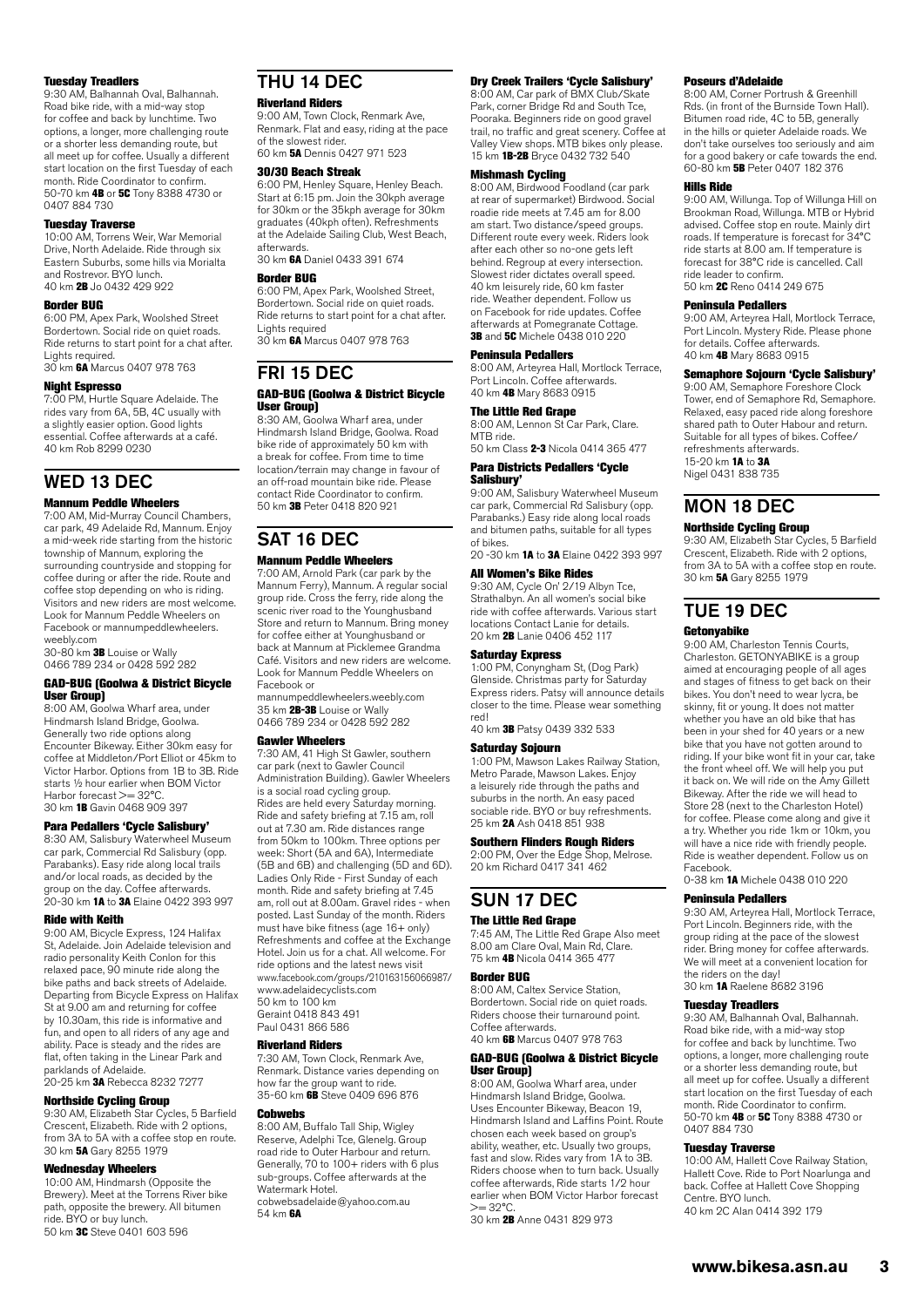December2017-February 2018

#### Border BUG

6:00 PM, Apex Park, Woolshed Street Bordertown. Social ride on quiet roads. Ride returns to start point for a chat after. Lights required. 30 km 6A Marcus 0407 978 763

#### Night Espresso

7:00 PM, Hurtle Square Adelaide. The rides vary from 6A, 5B, 4C usually with a slightly easier option. Good lights essential. Coffee afterwards at a café. 40 km Rob 8299 0230

### WED 20 DEC

#### Mannum Peddle Wheelers

7:00 AM, Mid-Murray Council Chambers, car park, 49 Adelaide Rd, Mannum. Enjoy a mid-week ride starting from the historic township of Mannum, exploring the surrounding countryside and stopping for coffee during or after the ride. Route and coffee stop depending on who is riding. Visitors and new riders are most welcome. Look for Mannum Peddle Wheelers on Facebook or

mannumpeddlewheelers.weebly.com 30-80 km **3B** Louise or Wally 0466 789 234 or 0428 592 282

#### GAD-BUG (Goolwa & District Bicycle User Group)

8:00 AM, Goolwa Wharf area, under Hindmarsh Island Bridge, Goolwa. Generally two ride options along Encounter Bikeway. Either 30km easy for coffee at Middleton/Port Elliot or 45km to Victor Harbor. Options from 1B to 3B. Ride starts ½ hour earlier when BOM Victor Harbor forecast >= 32°C. 30 km 1B Gavin 0468 909 397

#### Ride with Keith

9:00 AM, Bicycle Express, 124 Halifax St, Adelaide. Join Adelaide television and radio personality Keith Conlon for this relaxed pace, 90 minute ride along the bike paths and back streets of Adelaide. Departing from Bicycle Express on Halifax St at 9.00 am and returning for coffee by 10.30am, this ride is informative and fun, and open to all riders of any age and ability. Pace is steady and the rides are flat, often taking in the Linear Park and parklands of Adelaide.

20-25 km 3A Rebecca 8232 7277

#### Northside Cycling Group

9:30 AM, Elizabeth Star Cycles, 5 Barfield Crescent, Elizabeth. Ride with 2 options, from 3A to 5A with a coffee stop en route. 30 km 5A Gary 8255 1979

#### Wednesday Wheelers

10:00 AM, Cnr Elizabeth St/ William St, Croydon. Short ride and long lunch, for Christmas. 30 km 3C John 8346 9765

# THU 21 DEC

### Riverland Riders

9:00 AM, Town Clock, Renmark Ave, Renmark. Flat and easy, riding at the pace of the slowest rider. 60 km 5A Dennis 0427 971 523

#### 30/30 Beach Streak

6:00 PM, Henley Square, Henley Beach. Start at 6:15 pm. Join the 30kph average for 30km or the 35kph average for 30km graduates (40kph often). Refreshments at the Adelaide Sailing Club, West Beach, afterwards.

30 km 6A Daniel 0433 391 674

#### Border BUG

6:00 PM, Apex Park, Woolshed Street, Bordertown. Social ride on quiet roads. Ride returns to start point for a chat after. Lights required. 30 km 6A Marcus 0407 978 763

#### FRI 22 DEC

#### GAD-BUG (Goolwa & District Bicycle User Group)

8:30 AM, Goolwa Wharf area, under Hindmarsh Island Bridge, Goolwa. Road bike ride of approximately 50 km with a break for coffee. From time to time location/terrain may change in favour of an off-road mountain bike ride. Please contact Ride Coordinator to confirm. 50 km 3B Peter 0418 820 921

### SAT 23 DEC Mannum Peddle Wheelers

7:00 AM, Arnold Park (car park by the Mannum Ferry), Mannum. A regular social group ride. Cross the ferry, ride along the scenic river road to the Younghusband Store and return to Mannum. Bring money for coffee either at Younghusband or back at Mannum at Picklemee Grandma Café. Visitors and new riders are welcome. Look for Mannum Peddle Wheelers on Facebook or

mannumpeddlewheelers.weebly.com<br>35 km 2B-3B Louise or Wally 0466 789 234 or 0428 592 282

#### Gawler Wheelers

7:30 AM, 41 High St Gawler, southern car park (next to Gawler Council Administration Building). Gawler Wheelers is a social road cycling group. Rides are held every Saturday morning. Ride and safety briefing at 7.15 am, roll out at 7.30 am. Ride distances range from 50km to 100km. Three options per week: Short (5A and 6A), Intermediate (5B and 6B) and challenging (5D and 6D). Ladies Only Ride – First Sunday of each month. Ride and safety briefing at 7.45 am, roll out at 8.00am. Gravel rides – when posted. Last Sunday of the month. Riders must have bike fitness (age 16+ only) Refreshments and coffee at the Exchange Hotel. Join us for a chat. All welcome. For ride options and the latest news visit www.facebook.com/groups/210163156066987/ www.adelaidecyclists.com 50 km to 100 km

Geraint 0418 843 491 Paul 0431 866 586

#### Riverland Riders

7:30 AM, Town Clock, Renmark Ave, Renmark. Distance varies depending on how far the group want to ride. 35-60 km 68 Steve 0409 696 876

#### **Cobwebs**

8:00 AM, Buffalo Tall Ship, Wigley Reserve, Adelphi Tce, Glenelg. Group road ride to Outer Harbour and return. Generally, 70 to 100+ riders with 6 plus sub-groups. Coffee afterwards at the Watermark Hotel cobwebsadelaide@yahoo.com.au 54 km 6A

#### Mishmash Cycling

8:00 AM, Birdwood Foodland (car park at rear of supermarket) Birdwood. Social roadie ride meets at 7.45 am for 8.00 am start. Two distance/speed groups. Different route every week. Riders look after each other so no-one gets left behind. Regroup at every intersection. Slowest rider dictates overall speed. 40 km leisurely ride, 60 km faster ride. Weather dependent. Follow us on Facebook for ride updates. Coffee afterwards at Pomegranate Cottage. **3B** and 5C Michele 0438 010 220

#### Peninsula Pedallers

8:00 AM, Arteyrea Hall, Mortlock Terrace, Port Lincoln. Coffee afterwards. 40 km 4B Mary 8683 0915

#### The Little Red Grape

8:00 AM, Lennon St Car Park, Clare. MTB ride.

50 km Class 2-3 Nicola 0414 365 477

#### Salisbury Cruizers 'Cycle Salisbury'

9:00 AM, Former Café car park, Cnr Waterloo Corner Rd & Salisbury Hwy, Salisbury. Mainly off road ride along local Salisbury tracks and trails stopping along the way for coffee/refreshments. Mountain/hybrid bikes preferred. 30 km 2B to 4B Mark 0456 403 293

#### All Women's Bike Rides

9:30 AM, Cycle On' 2/19 Albyn Tce, Strathalbyn. An all Women's Bike Ride aimed to help build confidence for ladies of all ages. Suitable for the beginner or women wanting to get back into cycling on a casual and social level. Buy coffee afterwards. 15 km 2B Lanie 0406 452 117

#### Saturday Express

1:00 PM, Adam St, (near Brewery) Hindmarsh.. Boucle de Burbs reenactment. Café stop for afternoon tea. 40 km 3B David 0413 489 927

#### Saturday Sojourn

1:00 PM, Glenelg Jetty, Moseley Square, Glenelg. Ride through the south western suburbs. An easy paced sociable ride. BYO or buy refreshments. 25 km **2A** Chris 0414 802 919

#### Southern Flinders Rough Riders

2:00 PM, Over the Edge Shop, Melrose. 20 km Richard 0417 341 462

## SUN 24 DEC

### The Little Red Grape

7:45 AM, The Little Red Grape Also meet 8.00 am Clare Oval, Main Rd, Clare. 75 km 4B Nicola 0414 365 477

#### Border BUG

8:00 AM, Caltex Service Station, Bordertown. Social ride on quiet roads. Riders choose their turnaround point. Coffee afterwards. 40 km 6B Marcus 0407 978 763

#### GAD-BUG (Goolwa & District Bicycle User Group)

8:00 AM, Goolwa Wharf area, under Hindmarsh Island Bridge, Goolwa. Uses Encounter Bikeway, Beacon 19, Hindmarsh Island and Laffins Point. Route chosen each week based on group's ability, weather, etc. Usually two groups, fast and slow. Rides vary from 1A to 3B. Riders choose when to turn back. Usually coffee afterwards, Ride starts ½ hour earlier when BOM Victor Harbor forecast  $>= 32^{\circ}C$ 

30 km 2B Anne 0431 829 973

#### Poseurs d'Adelaide

8:00 AM, Corner Portrush & Greenhill Rds. (in front of the Burnside Town Hall). Bitumen road ride, 4C to 5B, generally in the hills or quieter Adelaide roads. We don't take ourselves too seriously and aim for a good bakery or cafe towards the end. 60-80 km 5B Peter 0407 182 376

#### Hills Ride

9:00 AM, Birdwood. Main street adjacent school. MTB or Hybrid advised. Coffee stop en route. Mainly dirt roads. If temperature is forecast for 34°C ride starts at 8.00 am. If temperature is forecast for 38°C ride is cancelled. Call ride leader to confirm. 50 km 2C Joe 0429 694 022

#### Peninsula Pedallers

9:00 AM, Arteyrea Hall, Mortlock Terrace, Port Lincoln. Coffee afterwards. 40 km 4B Mary 8683 0915

# MON 25 DEC

**Northside Cycling Group**<br>9:30 AM, Elizabeth Star Cycles, 5 Barfield Crescent, Elizabeth. Ride with 2 options, from 3A to 5A with a coffee stop en route. 30 km 5A Gary 8255 1979

### TUE 26 DEC

#### Getonyabike

9:00 AM, Charleston Tennis Courts, Charleston. GETONYABIKE is a group aimed at encouraging people of all ages and stages of fitness to get back on their bikes. You don't need to wear lycra, be skinny, fit or young. It does not matter whether you have an old bike that has been in your shed for 40 years or a new bike that you have not gotten around to riding. If your bike wont fit in your car, take the front wheel off. We will help you put it back on. We will ride on the Amy Gillett Bikeway. After the ride we will head to Store 28 (next to the Charleston Hotel) for coffee. Please come along and give it a try. Whether you ride 1km or 10km, you will have a nice ride with friendly people. Ride is weather dependent. Follow us on Facebook.

0 - 38 km 1A Michele 0438 010 220

#### Peninsula Pedallers

9:30 AM, Arteyrea Hall, Mortlock Terrace, Port Lincoln. Beginners ride, with the group riding at the pace of the slowest rider. Bring money for coffee afterwards. We will meet at a convenient location for the riders on the day! 30 km 1A Raelene 8682 3196

#### Tuesday Treadlers

9:30 AM, Balhannah Oval, Balhannah. Road bike ride, with a mid-way stop for coffee and back by lunchtime. Two options, a longer, more challenging route or a shorter less demanding route, but all meet up for coffee. Usually a different start location on the first Tuesday of each month. Ride Coordinator to confirm. 50-70 km 4B or 5C Tony 8388 4730 or 0407 884 730

#### Tuesday Traverse

10:00 AM, Oaklands Railway Station, Oaklands Park. Mystery ride. BYO lunch. 40 km 2B Rick 0417 816 372

#### Border BUG

6:00 PM, Apex Park, Woolshed Street Bordertown. Social ride on quiet roads. Ride returns to start point for a chat after. Lights required. 30 km 6A Marcus 0407 978 763

#### Night Espresso

7:00 PM, Hurtle Square Adelaide. The rides vary from 6A, 5B, 4C usually with a slightly easier option. Good lights essential. Coffee afterwards at a café. 40 km Rob 8299 0230

### WED 27 DEC

#### Mannum Peddle Wheelers

7:00 AM, Mid-Murray Council Chambers, car park, 49 Adelaide Rd, Mannum. Enjoy a mid-week ride starting from the historic township of Mannum, exploring the surrounding countryside and stopping for coffee during or after the ride. Route and coffee stop depending on who is riding. Visitors and new riders are most welcome. Look for Mannum Peddle Wheelers on Facebook or

mannumpeddlewheelers.weebly.com 30-80 km 3B Louise or Wally 0466 789 234 or 0428 592 282

#### GAD-BUG (Goolwa & District Bicycle User Group)

8:00 AM, Goolwa Wharf area, under Hindmarsh Island Bridge, Goolwa. Generally two ride options along Encounter Bikeway. Either 30km easy for coffee at Middleton/Port Elliot or 45km to Victor Harbor. Options from 1B to 3B. Ride starts ½ hour earlier when BOM Victor Harbor forecast >= 32°C. 30 km 1B Gavin 0468 909 397

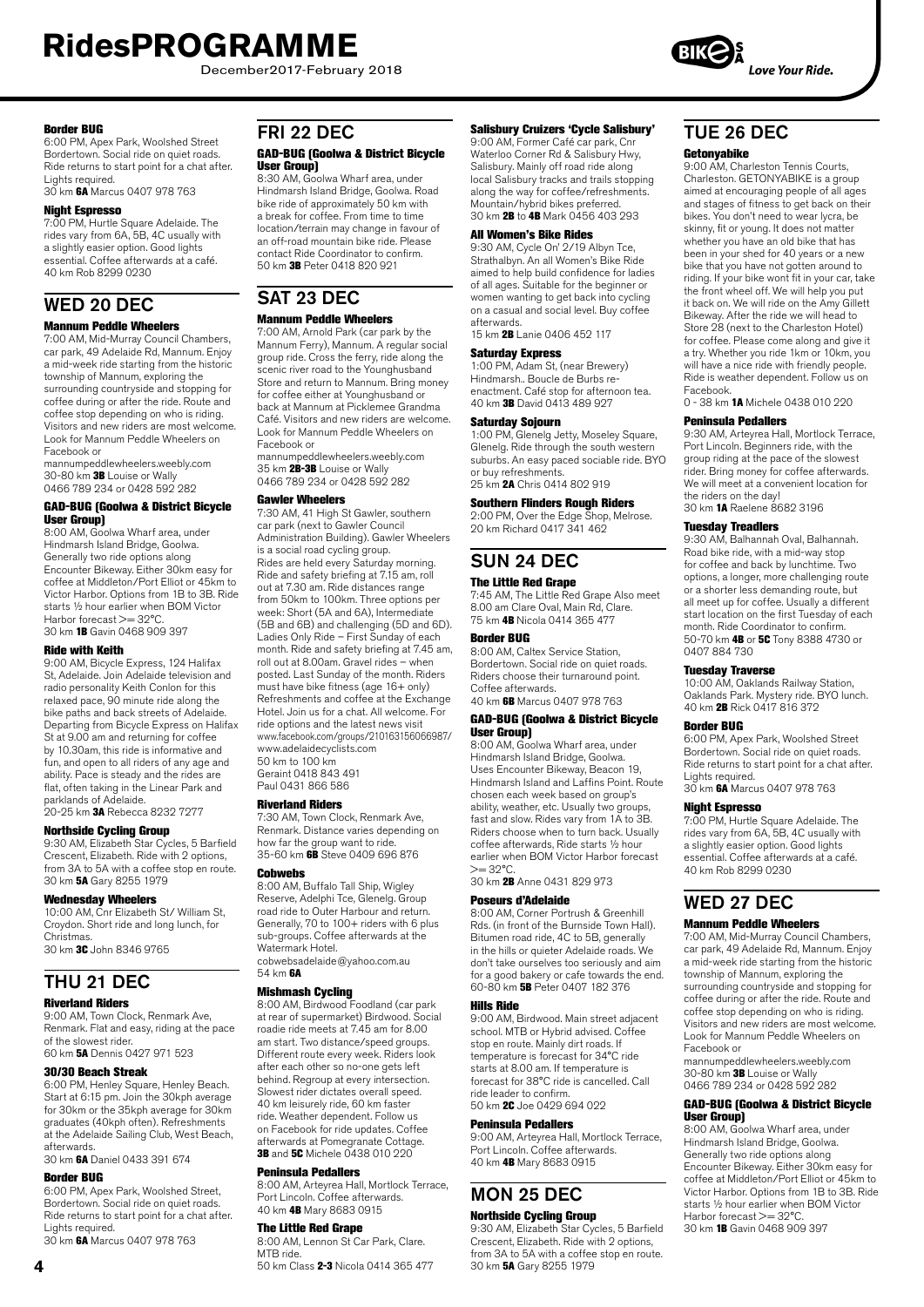#### Ride with Keith

9:00 AM, Bicycle Express, 124 Halifax St, Adelaide. Join Adelaide television and radio personality Keith Conlon for this relaxed pace, 90 minute ride along the bike paths and back streets of Adelaide. Departing from Bicycle Express on Halifax St at 9.00 am and returning for coffee by 10.30am, this ride is informative and fun, and open to all riders of any age and ability. Pace is steady and the rides are flat, often taking in the Linear Park and parklands of Adelaide.<br>20-25 km **3A** Rebecca 8232 7277

#### Northside Cycling Group

9:30 AM, Elizabeth Star Cycles, 5 Barfield Crescent, Elizabeth. Ride with 2 options, from 3A to 5A with a coffee stop en route. 30 km 5A Gary 8255 1979

#### Wednesday Wheelers

10:00 AM, Seaford Railway Station, Seaford. All bitumen ride. BYO lunch or buy.

50 km 3C Paul 8277 4094

### THU 28 DEC

#### ADVERTISEMENT

Audax

**TDA Reconnaissance Thursday 28 December 2017** 6:30 AM Start – Norwood **138km/200km**

#### **Unsupported**

Ride off some Christmas consumption by riding just the 2018 TDU community ride route (138km). Or add in some extra to complete an Audax 200km ride. Meet at Enjoy Bakery, corner The Parade and Osmond Tce, Norwood.

**Note: 6.30 am start time. Entry fee applies Graham Stucley 0418 993 344 [gstucley@gmail.com](mailto:gstucley@gmail.com)**

#### Riverland Riders

9:00 AM, Town Clock, Renmark Ave, Renmark. Flat and easy, riding at the pace of the slowest rider. 60 km 5A Dennis 0427 971 523

#### 30/30 Beach Streak

6:00 PM, Henley Square, Henley Beach. Start at 6:15 pm. Join the 30kph average for 30km or the 35kph average for 30km graduates (40kph often). Refreshments at the Adelaide Sailing Club, West Beach, afterwards.

30 km 6A Daniel 0433 391 674

#### Border BUG

6:00 PM, Apex Park, Woolshed Street, Bordertown. Social ride on quiet roads. Ride returns to start point for a chat after. Lights required.

30 km 6A Marcus 0407 978 763

### FRI 29 DEC

#### GAD-BUG (Goolwa & District Bicycle User Group)

8:30 AM, Goolwa Wharf area, under Hindmarsh Island Bridge, Goolwa. Road bike ride of approximately 50 km with a break for coffee. From time to time location/terrain may change in favour of an off-road mountain bike ride. Please contact Ride Coordinator to confirm. 50 km 3B Peter 0418 820 921

### SAT 30 DEC

#### Mannum Peddle Wheelers

7:00 AM, Arnold Park (car park by the Mannum Ferry), Mannum. A regular social group ride. Cross the ferry, ride along the scenic river road to the Younghusband Store and return to Mannum. Bring money for coffee either at Younghusband or back at Mannum at Picklemee Grandma Café. Visitors and new riders are welcome. Look for Mannum Peddle Wheelers on Facebook or

mannumpeddlewheelers.weebly.com. mammampedatemicolonemed<br>35 km 2B-3B Louise or Wally 0466 789 234 or 0428 592 282

#### Gawler Wheelers

7:30 AM, 41 High St Gawler, southern car park (next to Gawler Council Administration Building). Gawler Wheelers is a social road cycling group. Rides are held every Saturday morning. Ride and safety briefing at 7.15 am, roll out at 7.30 am. Ride distances range from 50km to 100km. Three options per week: Short (5A and 6A), Intermediate (5B and 6B) and challenging (5D and 6D). Ladies Only Ride - First Sunday of each month. Ride and safety briefing at 7.45 am, roll out at 8.00am. Gravel rides - when posted. Last Sunday of the month. Riders must have bike fitness (age 16+ only) Refreshments and coffee at the Exchange Hotel. Join us for a chat. All welcome. For ride options and the latest news visit www.facebook.com/groups/210163156066987/ www.adelaidecyclists.com 50 km to 100 km

Geraint 0418 843 491 Paul 0431 866 586

#### Riverland Riders

7:30 AM, Town Clock, Renmark Ave, Renmark. Distance varies depending on how far the group want to ride. 35-60 km **6B** Steve 0409 696 876

#### **Cohwebs**

8:00 AM, Buffalo Tall Ship, Wigley Reserve, Adelphi Tce, Glenelg. Group road ride to Outer Harbour and return. Generally, 70 to 100+ riders with 6 plus sub-groups. Coffee afterwards at the Watermark Hotel. cobwebsadelaide@yahoo.com.au 54 km 6A

Mishmash Cycling

8:00 AM, Birdwood Foodland (car park at rear of supermarket) Birdwood. Social roadie ride meets at 7.45 am for 8.00 am start. Two distance/speed groups. Different route every week. Riders look after each other so no-one gets left behind. Regroup at every intersection. Slowest rider dictates overall speed. 40 km leisurely ride, 60 km faster ride. Weather dependent. Follow us on Facebook for ride updates. Coffee afterwards at Pomegranate Cottage. 3B and 5C Michele 0438 010 220

#### Peninsula Pedallers

8:00 AM, Arteyrea Hall, Mortlock Terrace, Port Lincoln. Coffee afterwards. 40 km 4B Mary 8683 0915

### Salisbury Trail Stars 'Cycle Salisbury'

8:00 AM, Former Café car park, Cnr Waterloo Corner Rd & Salisbury Hwy, Salisbury. Mainly off road ride along various local trails including Little Para, Dry Creek, Barker Wetlands and Cobbler Creek. Hydration, spare tube, puncture repair kit and pump a must. We leave and return together. Coffee/ refreshments en route. Mountain/hybrid bikes preferred.

50 km 2B to 4B Mark 0456 403 293

#### The Little Red Grape

8:00 AM, Lennon St Car Park, Clare. MTB ride. 50 km Class 2-3 Nicola 0414 365 477

#### Saturday Express

1:00 PM, Velo Café, Victoria Park, Rose Park. Christmas cake ride and Happy New Year! 40 km 3B Steve 8339 4368

### Saturday Sojourn

1:00 PM, Pt Adelaide – Lighthouse, McLaren Parade. Port Adelaide. Ride a loop to Outer Harbor and return. An easy paced sociable ride. BYO or buy refreshments. 25 km **2A** Steve 0405 479 344

### Southern Flinders Rough Riders

2:00 PM, Over the Edge Shop, Melrose. 20 km Richard 0417 341 462

### SUN 31 DEC The Little Red Grape

7:45 AM, The Little Red Grape Also meet 8.00 am Clare Oval, Main Rd, Clare. 75 km 4B Nicola 0414 365 477

#### Border BUG

8:00 AM, Caltex Service Station, Bordertown. Social ride on quiet roads. Riders choose their turnaround point. Coffee afterwards. 40 km 6B Marcus 0407 978 763

#### GAD-BUG (Goolwa & District Bicycle User Group)

8:00 AM, Goolwa Wharf area, under Hindmarsh Island Bridge, Goolwa. Uses Encounter Bikeway, Beacon 19, Hindmarsh Island and Laffins Point. Route chosen each week based on group's ability, weather, etc. Usually two groups, fast and slow. Rides vary from 1A to 3B. Riders choose when to turn back. Usually coffee afterwards, Ride starts ½ hour earlier when BOM Victor Harbor forecast  $>= 32^{\circ}C$ 30 km 2B Anne 0431 829 973

#### Poseurs d'Adelaide

8:00 AM, Corner Portrush & Greenhill Rds. (in front of the Burnside Town Hall). Bitumen road ride, 4C to 5B, generally in the hills or quieter Adelaide roads. We don't take ourselves too seriously and aim for a good bakery or cafe towards the end. 60-80 km 5B Peter 0407 182 376

#### Hills Ride

9:00 AM, Mylor. Oval car park. MTB or Hybrid advised. Coffee stop en route. Mainly dirt roads. If temperature is forecast for 34°C ride starts at 8.00 am. If temperature is forecast for 38°C ride is cancelled. Call ride leader to confirm. 50 km 2C Steve 0401 603 596

#### Peninsula Pedallers

9:00 AM, Arteyrea Hall, Mortlock Terrace, Port Lincoln. Coffee afterwards. 40 km 4B Mary 8683 0915

#### Salisbury Explorers 'Cycle Salisbury'

9:00 AM, Former Café car park, Cnr Waterloo Corner Rd & Salisbury Hwy, Salisbury. Beginners / Easy Ride along the bitumised path of the Little Para Trail. Mountain/hyrbrid bikes preferred. 5-10 km 1A to 2A Jim 0401 984 767

#### Southern Flinders Rough Riders

9:00 AM, Over The Edge Shop, Melrose. The Enthusiasts Ride. Richard 0417 341 462

### MON 1 JAN

#### Northside Cycling Group

9:30 AM, Elizabeth Star Cycles, 5 Barfield Crescent, Elizabeth. Ride with 2 options, from 3A to 5A with a coffee stop en route. 30 km 5A Gary 8255 1979

### TUE 2 JAN Getonyabike

9:00 AM, Charleston Tennis Courts, Charleston. GETONYABIKE is a group aimed at encouraging people of all ages anned at encouraging people of an ages<br>and stages of fitness to get back on their bikes. You don't need to wear lycra, be skinny, fit or young. It does not matter whether you have an old bike that has been in your shed for 40 years or a new bike that you have not gotten around to riding. If your bike wont fit in your car, take the front wheel off. We will help you put it back on. We will ride on the Amy Gillett Bikeway. After the ride we will head to Store 28 (next to the Charleston Hotel) for coffee. Please come along and give it a try. Whether you ride 1km or 10km, you will have a nice ride with friendly people. Ride is weather dependent. Follow us on Facebook. 0-38 km 1A Michele 0438 010 220

#### Peninsula Pedallers

9:30 AM, Arteyrea Hall, Mortlock Terrace, Port Lincoln. Beginners ride, with the group riding at the pace of the slowest rider. Bring money for coffee afterwards. We will meet at a convenient location for the riders on the day! 30 km 1A Raelene 8682 3196

#### Tuesday Treadlers

9:30 AM, Balhannah Oval, Balhannah. Road bike ride, with a mid-way stop for coffee and back by lunchtime. Two options, a longer, more challenging route or a shorter less demanding route, but all meet up for coffee. Usually a different start location on the first Tuesday of each month. Ride Coordinator to confirm.<br>50-70 km 4B or 5C Tony 8388 4730 or 0407 884 730

#### Tuesday Traverse

10:00 AM, Torrens Weir, War Memorial Drive, North Adelaide. Ride to Thornton Park Reservoir via Athelstone for lunch. Coffee at St. Peters Bakery. BYO lunch. 40 km **2B** Ian 0401 770 003

#### Border BUG

6:00 PM, Apex Park, Woolshed Street Bordertown. Social ride on quiet roads. Ride returns to start point for a chat after. Lights required.<br>30 km **6A** Marcus 0407 978 763

#### Night Espresso

7:00 PM, Hurtle Square Adelaide. An easier ride option for those wishing to join the Espresso 'night riders' Good lights essential. Coffee afterwards at a café 40 km 4A Rob 8299 0230

#### Night Espresso

7:00 PM, Hurtle Square Adelaide. The rides vary from 6A, 5B, 4C usually with a slightly easier option. Good lights essential. Coffee afterwards at a café. 40 km Rob 8299 0230

## WED 3 JAN

### Mannum Peddle Wheelers

7:00 AM, Mid-Murray Council Chambers, car park, 49 Adelaide Rd, Mannum. Enjoy a mid-week ride starting from the historic township of Mannum, exploring the surrounding countryside and stopping for coffee during or after the ride. Route and coffee stop depending on who is riding. Visitors and new riders are most welcome. Look for Mannum Peddle Wheelers on Facebook or

mannumpeddlewheelers.weebly.com mammampedate mission since<br>30-80 km 3B Louise or Wally 0466 789 234 or 0428 592 282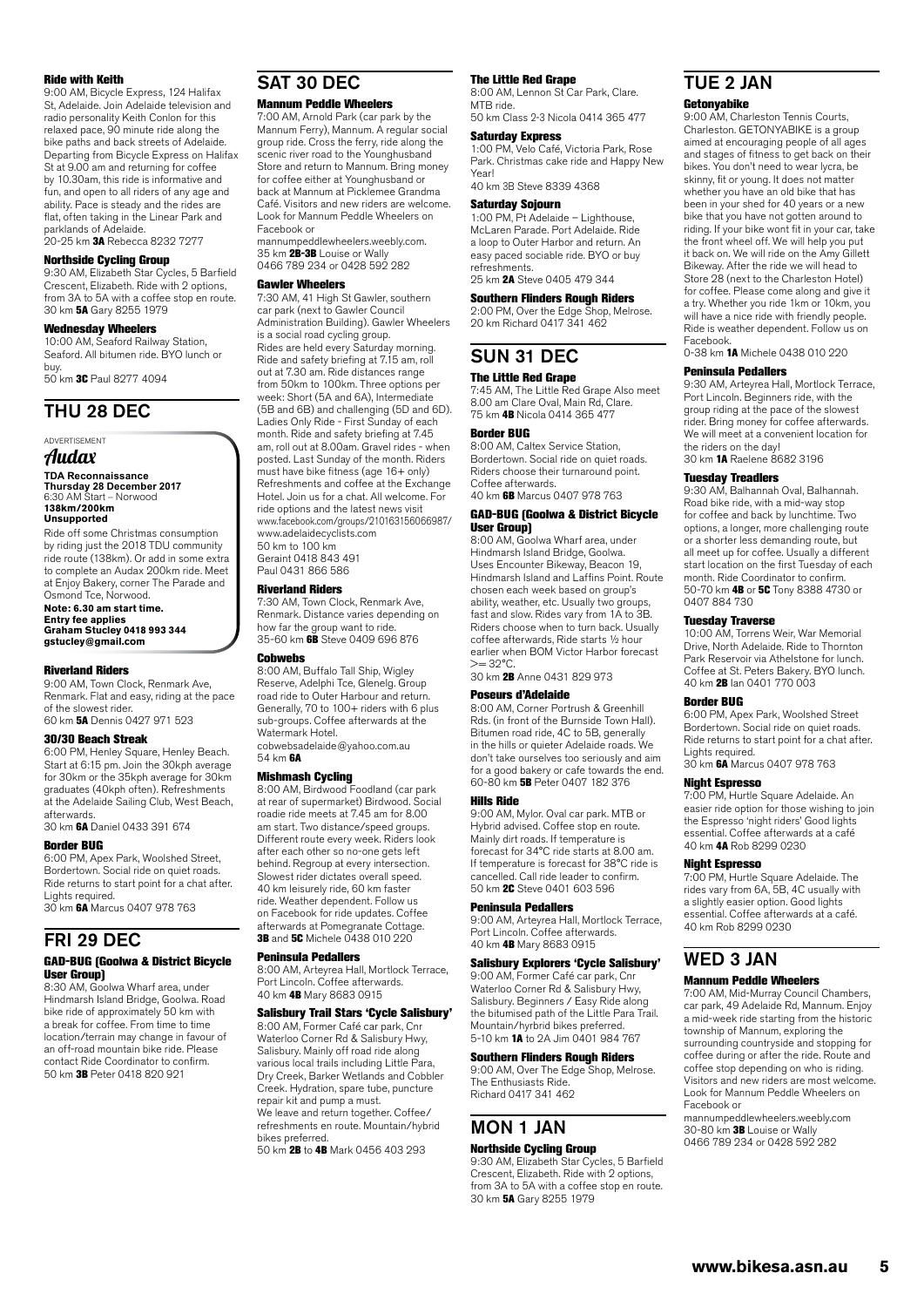December2017-February 2018

#### GAD-BUG (Goolwa & District Bicycle User Group)

8:00 AM, Goolwa Wharf area, under Hindmarsh Island Bridge, Goolwa. Generally two ride options along Encounter Bikeway. Either 30km easy for coffee at Middleton/Port Elliot or 45km to Victor Harbor. Options from 1B to 3B. Ride starts ½ hour earlier when BOM Victor Harbor forecast >= 32°C. 30 km 1B Gavin 0468 909 397

#### Para Pedallers 'Cycle Salisbury'

8:30 AM, Salisbury Waterwheel Museum car park, Commercial Rd Salisbury (opp. Parabanks). Easy ride along local trails and/or local roads, as decided by the group on the day. Coffee afterwards. 20-30 km 1A to 3A Elaine 0422 393 997

#### Ride with Keith

9:00 AM, Bicycle Express, 124 Halifax St, Adelaide. Join Adelaide television and radio personality Keith Conlon for this relaxed pace, 90 minute ride along the bike paths and back streets of Adelaide. Departing from Bicycle Express on Halifax St at 9.00 am and returning for coffee by 10.30am, this ride is informative and fun, and open to all riders of any age and ability. Pace is steady and the rides are flat, often taking in the Linear Park and parklands of Adelaide.<br>20-25 km **3A** Rebecca 8232 7277

### Northside Cycling Group

9:30 AM, Elizabeth Star Cycles, 5 Barfield Crescent, Elizabeth. Ride with 2 options, from 3A to 5A with a coffee stop en route. 30 km 5A Gary 8255 1979

#### Wednesday Wheelers

10:00 AM, Tower Hotel, cnr St. Bernards Rd / Magill Rd, Magill. All bitumen hills ride. BYO lunch or buy. 50 km 3C John 8223 7397

### THU 4 JAN

#### Riverland Riders

9:00 AM, Town Clock, Renmark Ave, Renmark. Flat and easy, riding at the pace of the slowest rider. 60 km 5A Dennis 0427 971 523

#### 30/30 Beach Streak

6:00 PM, Henley Square, Henley Beach. Start at 6:15 pm. Join the 30kph average for 30km or the 35kph average for 30km graduates (40kph often). Refreshments at the Adelaide Sailing Club, West Beach, afterwards.

30 km 6A Daniel 0433 391 674

#### Border BUG

6:00 PM, Apex Park, Woolshed Street, Bordertown. Social ride on quiet roads. Ride returns to start point for a chat after. Lights required.

30 km 6A Marcus 0407 978 763

### FRI 5 JAN

#### GAD-BUG (Goolwa & District Bicycle User Group)

8:30 AM, Goolwa Wharf area, under Hindmarsh Island Bridge, Goolwa. Road bike ride of approximately 50 km with a break for coffee. From time to time location/terrain may change in favour of an off-road mountain bike ride. Please contact Ride Coordinator to confirm.<br>50 km **3B** Peter 0418 820 921

### SAT 6 JAN

#### Mannum Peddle Wheelers

7:00 AM, Arnold Park (car park by the Mannum Ferry), Mannum. A regular social group ride. Cross the ferry, ride along the scenic river road to the Younghusband Store and return to Mannum. Bring money for coffee either at Younghusband or back at Mannum at Picklemee Grandma Café. Visitors and new riders are welcome. Look for Mannum Peddle Wheelers on Facebook or

mannumpeddlewheelers.weebly.com. 35 km 2B-3B Louise or Wally 0466 789 234 or 0428 592 282

#### Gawler Wheelers

7:30 AM, 41 High St Gawler, southern car park (next to Gawler Council Administration Building). Gawler Wheelers is a social road cycling group. Rides are held every Saturday morning. Ride and safety briefing at 7.15 am, roll out at 7.30 am. Ride distances range from 50km to 100km. Three options per week: Short (5A and 6A), Intermediate (5B and 6B) and challenging (5D and 6D). Ladies Only Ride - First Sunday of each month. Ride and safety briefing at 7.45 am, roll out at 8.00am. Gravel rides - when posted. Last Sunday of the month. Riders must have bike fitness (age 16+ only) Refreshments and coffee at the Exchange Hotel. Join us for a chat. All welcome. For ride options and the latest news visit www.facebook.com/groups/210163156066987/ www.adelaidecyclists.com 50 km to 100 km

Geraint 0418 843 491 Paul 0431 866 586

#### Riverland Riders

7:30 AM, Town Clock, Renmark Ave, Renmark. Distance varies depending on how far the group want to ride.<br>35-60 km **6B** Steve 0409 696 876

#### **Cobwebs**

8:00 AM, Buffalo Tall Ship, Wigley Reserve, Adelphi Tce, Glenelg. Group road ride to Outer Harbour and return. Generally, 70 to 100+ riders with 6 plus sub-groups. Coffee afterwards at the Watermark Hotel. cobwebsadelaide@yahoo.com.au

54 km 6A

### Dry Creek Trailers 'Cycle Salisbury'

8:00 AM, Car park of BMX Club/Skate Park, corner Bridge Rd and South Tce, Pooraka. Beginners ride on good gravel trail, no traffic and great scenery. Coffee at Valley View shops. MTB bikes only please. 15 km 1B to 2B Bryce 0432 732 540

**Mishmash Cycling**<br>8:00 AM, Birdwood Foodland (car park at rear of supermarket) Birdwood. Social roadie ride meets at 7.45 am for 8.00 am start. Two distance/speed groups. Different route every week. Riders look after each other so no-one gets left behind. Regroup at every intersection. Slowest rider dictates overall speed. 40 km leisurely ride, 60 km faster ride. Weather dependent. Follow us on Facebook for ride updates. Coffee afterwards at Pomegranate Cottage. **3B** and **5C** Michele 0438 010 220

#### Peninsula Pedallers

8:00 AM, Arteyrea Hall, Mortlock Terrace, Port Lincoln. Coffee afterwards. 40 km 4B Mary 8683 0915

#### The Little Red Grape

8:00 AM, Lennon St Car Park, Clare. MTB ride. 50 km Class 2-3 Nicola 0414 365 477

#### Para Districts Pedallers 'Cycle Salisbury'

9:00 AM, Salisbury Waterwheel Museum car park, Commercial Rd Salisbury (opp. Parabanks.) Easy ride along the Little Para and Dry Creek Trails. Coffee afterwards. Mountain/hybrid bikes preferred. 20 km **1B** to **3B** Jim 0401 984 767

#### All Women's Bike Rides

9:30 AM, Cycle On' 2/19 Albyn Tce, Strathalbyn. An all women's social bike ride with coffee afterwards. Various start locations Contact Lanie for details. 20 km 2B Lanie 0406 452 117

#### Saturday Express

1:00 PM, St Andrews Hospital (front entrance) South Tce, Adelaide. Café stop for afternoon tea. 40 km 3B Murray 0438 853 507

#### Saturday Sojourn

1:00 PM, West Beach Surf Life Saving Club, Seaview Road, West Beach. Loop east of the airport across to Grange and return. An easy paced sociable ride. BYO or buy refreshments. 25 km 2A Chris 0414 802 919

### Southern Flinders Rough Riders

2:00 PM, Over the Edge Shop, Melrose. 20 km Richard 0417 341 462

### SUN 7 JAN

#### The Little Red Grape

7:45 AM, The Little Red Grape Also meet 8.00 am Clare Oval, Main Rd, Clare. 75 km 4B Nicola 0414 365 477

#### Border BUG

8:00 AM, Caltex Service Station, Bordertown. Social ride on quiet roads. Riders choose their turnaround point. Coffee afterwards. 40 km 6B Marcus 0407 978 763

#### GAD-BUG (Goolwa & District Bicycle User Group)

8:00 AM, Goolwa Wharf area, under Hindmarsh Island Bridge, Goolwa. Uses Encounter Bikeway, Beacon 19, Hindmarsh Island and Laffins Point. Route chosen each week based on group's ability, weather, etc. Usually two groups fast and slow. Rides vary from 1A to 3B. Riders choose when to turn back. Usually coffee afterwards, Ride starts ½ hour earlier when BOM Victor Harbor forecast  $>= 32^{\circ}C$ 

30 km 2B Anne 0431 829 973

#### Poseurs d'Adelaide

8:00 AM, Corner Portrush & Greenhill Rds. (in front of the Burnside Town Hall). Bitumen road ride, 4C to 5B, generally in the hills or quieter Adelaide roads. We don't take ourselves too seriously and aim for a good bakery or cafe towards the end. 60-80 km 5B Peter 0407 182 376

#### Hills Ride

9:00 AM, Meadows. Oval car park. MTB or Hybrid advised. Coffee stop en route. Mainly dirt roads. If temperature is forecast for 34°C ride starts at 8.00 am. If temperature is forecast for 38°C ride is cancelled. Call ride leader to confirm. 50 km 2C Judith 8298 3131

#### Peninsula Pedallers

9:00 AM, Arteyrea Hall, Mortlock Terrace, Port Lincoln. Coffee afterwards. 40 km 4B Mary 8683 0915

#### Kangaroo Island BUG

10:00AM, Start location and ride details to be advised. 25-35 km 1B Manfred 8553 0383

## MON 8 JAN

Northside Cycling Group 9:30 AM, Elizabeth Star Cycles, 5 Barfield Crescent, Elizabeth. Ride with 2 options, from 3A to 5A with a coffee stop en route. 30 km 5A Gary 8255 1979

### TUE 9 JAN Getonyabike

9:00 AM, Charleston Tennis Courts, Charleston. GETONYABIKE is a group aimed at encouraging people of all ages and stages of fitness to get back on their bikes. You don't need to wear lycra, be skinny, fit or young. It does not matter whether you have an old bike that has been in your shed for 40 years or a new bike that you have not gotten around to riding. If your bike wont fit in your car, take the front wheel off. We will help you put it back on. We will ride on the Amy Gillett Bikeway. After the ride we will head to Store 28 (next to the Charleston Hotel) for coffee. Please come along and give it a try. Whether you ride 1km or 10km, you will have a nice ride with friendly people. Ride is weather dependent. Follow us on Facebook.

0-38 km 1A Michele 0438 010 220

#### Peninsula Pedallers

9:30 AM, Arteyrea Hall, Mortlock Terrace, Port Lincoln. Beginners ride, with the group riding at the pace of the slowest rider. Bring money for coffee afterwards. We will meet at a convenient location for the riders on the day! 30 km 1A Raelene 8682 3196

#### Tuesday Treadlers

9:30 AM, Balhannah Oval, Balhannah. Road bike ride, with a mid-way stop for coffee and back by lunchtime. Two options, a longer, more challenging route or a shorter less demanding route, but all meet up for coffee. Usually a different start location on the first Tuesday of each month. Ride Coordinator to confirm. 50-70 km 4B or 5C Tony 8388 4730 or 0407 884 730

#### Tuesday Traverse

10:00 AM, Torrens Weir, War Memorial Drive, North Adelaide. Ride to Mawson Lakes for lunch. Coffee on way back. BYO lunch.

40 km 2B Patsy 0439 332 533

#### Border BUG

6:00 PM, Apex Park, Woolshed Street Bordertown. Social ride on quiet roads. Ride returns to start point for a chat after. Lights required.

30 km 6A Marcus 0407 978 763

#### Night Espresso

7:00 PM, Hurtle Square Adelaide. The rides vary from 6A, 5B, 4C usually with a slightly easier option. Good lights essential. Coffee afterwards at a café. 40 km Rob 8299 0230

### WED 10 JAN Mannum Peddle Wheelers

### 7:00 AM, Mid-Murray Council Chambers,

car park, 49 Adelaide Rd, Mannum. Enjoy a mid-week ride starting from the historic township of Mannum, exploring the surrounding countryside and stopping for coffee during or after the ride. Route and coffee stop depending on who is riding. Visitors and new riders are most welcome. Look for Mannum Peddle Wheelers on Facebook or

mannumpeddlewheelers.weebly.com 30 - 80 km 3B Louise or Wally 0466 789 234 or 0428 592 282

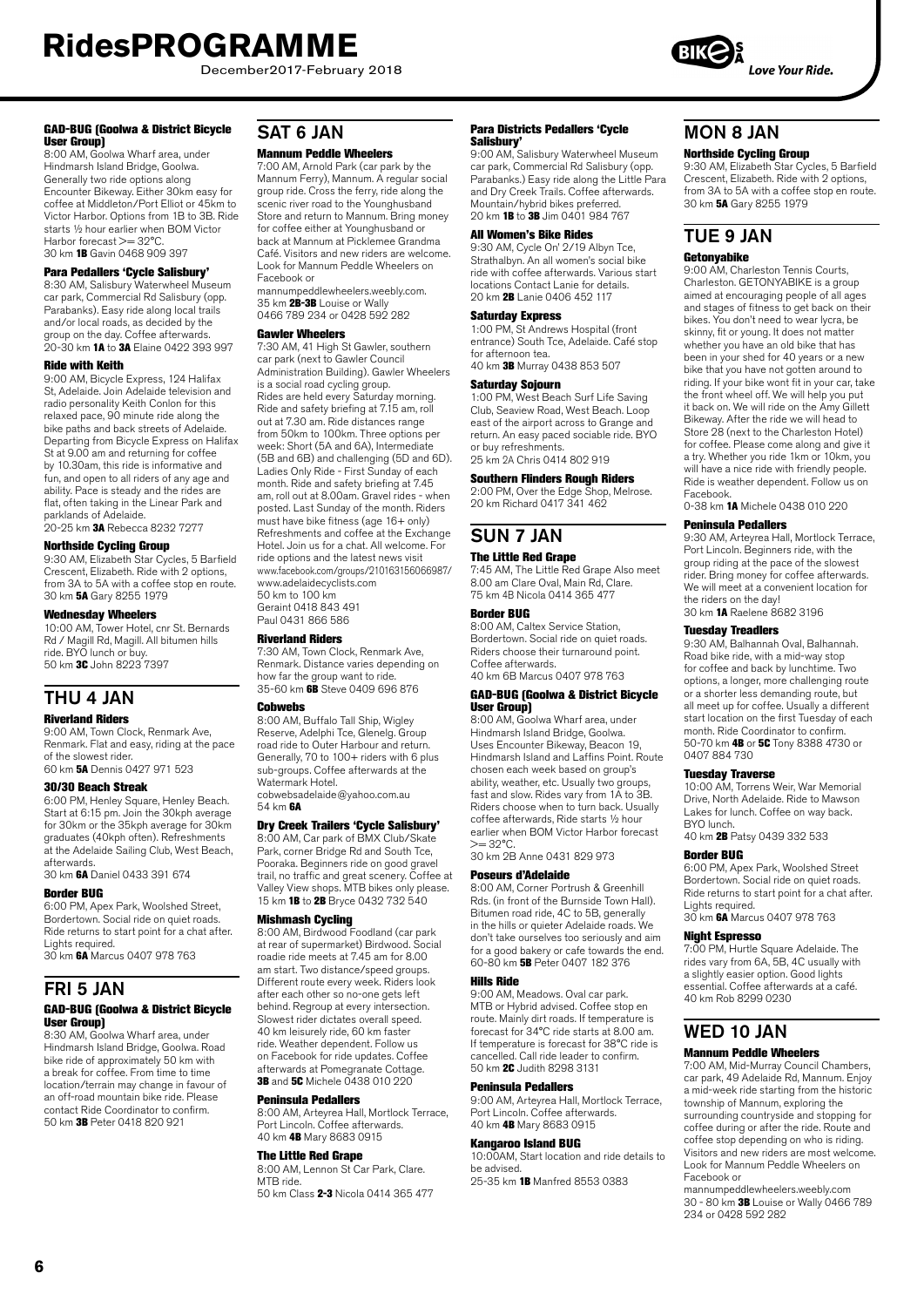#### GAD-BUG (Goolwa & District Bicycle User Group)

8:00 AM, Goolwa Wharf area, under Hindmarsh Island Bridge, Goolwa. Generally two ride options along Encounter Bikeway. Either 30km easy for coffee at Middleton/Port Elliot or 45km to Victor Harbor. Options from 1B to 3B. Ride starts ½ hour earlier when BOM Victor Harbor forecast >= 32°C 30 km 1B Gavin 0468 909 397

#### Ride with Keith

9:00 AM, Bicycle Express, 124 Halifax St, Adelaide. Join Adelaide television and radio personality Keith Conlon for this relaxed pace, 90 minute ride along the bike paths and back streets of Adelaide. Departing from Bicycle Express on Halifax St at 9.00 am and returning for coffee by 10.30am, this ride is informative and fun, and open to all riders of any age and ability. Pace is steady and the rides are flat, often taking in the Linear Park and parklands of Adelaide.<br>20-25 km **3A** Rebecca 8232 7277

### Northside Cycling Group

9:30 AM, Elizabeth Star Cycles, 5 Barfield Crescent, Elizabeth. Ride with 2 options, from 3A to 5A with a coffee stop en route. 30 km 5A Gary 8255 1979

#### Wednesday Wheelers

10:00 AM, Oaklands Estate Reserve, Oaklands Park. All bitumen ride. BYO lunch or buy.<br>50 km **3C** Peter 0409 675 641

### THU 11 JAN

#### Riverland Riders

9:00 AM, Town Clock, Renmark Ave, Renmark. Flat and easy, riding at the pace of the slowest rider. 60 km 5A Dennis 0427 971 523

#### 30/30 Beach Streak

6:00 PM, Henley Square, Henley Beach. Start at 6:15 pm. Join the 30kph average for 30km or the 35kph average for 30km graduates (40kph often). Refreshments at the Adelaide Sailing Club, West Beach, afterwards.

30 km 6A Daniel 0433 391 674

#### Border BUG

6:00 PM, Apex Park, Woolshed Street, Bordertown. Social ride on quiet roads. Ride returns to start point for a chat after. Lights required.<br>30 km **6A** Marcus 0407 978 763

FRI 12 JAN GAD-BUG (Goolwa & District Bicycle User Group)

8:30 AM, Goolwa Wharf area, under Hindmarsh Island Bridge, Goolwa. Road bike ride of approximately 50 km with a break for coffee. From time to time location/terrain may change in favour of an off-road mountain bike ride. Please contact Ride Coordinator to confirm. 50 km 3B Peter 0418 820 921

### SAT 13 JAN

ADVERTISEMENT

#### Audax

**The Immortal Saturday 13 January 2018** 7.00 AM Start – Bridgewater **123km/200km/262km Unsupported**

Rides styled to give the same distance and climbing as the Alpine Classic and ACE250. There is also a 123km ride. The ride goes around a number of the hills of Adelaide.

**Entry fee applies Graham Stucley 0418 993 344 gstucley@gmail.com**

#### Mannum Peddle Wheelers

7:00 AM, Arnold Park (car park by the Mannum Ferry), Mannum. A regular social group ride. Cross the ferry, ride along the scenic river road to the Younghusband Store and return to Mannum. Bring money for coffee either at Younghusband or back at Mannum at Picklemee Grandma Café. Visitors and new riders are welcome. Look for Mannum Peddle Wheelers on Facebook or

mannumpeddlewheelers.weebly.com 35 km 2B-3B Louise or Wally 0466 789 234 or 0428 592 282

#### Gawler Wheelers

7:30 AM, 41 High St Gawler, southern car park (next to Gawler Council) Administration Building). Gawler Wheelers is a social road cycling group. Rides are held every Saturday morning. Ride and safety briefing at 7.15 am, roll out at 7.30 am. Ride distances range from 50km to 100km. Three options per week: Short (5A and 6A), Intermediate (5B and 6B) and challenging (5D and 6D). Ladies Only Ride – First Sunday of each month. Ride and safety briefing at 7.45 am, roll out at 8.00am. Gravel rides - when posted. Last Sunday of the month. Riders must have bike fitness (age 16+ only) Refreshments and coffee at the Exchange Hotel. Join us for a chat. All welcome. For ride options and the latest news visit www.facebook.com/groups/210163156066987/ www.adelaidecyclists.com 50 km to 100 km Geraint 0418 843 491 Paul 0431 866 586

#### Riverland Riders

7:30 AM, Town Clock, Renmark Ave, Renmark. Distance varies depending on how far the group want to ride. 35-60 km 6B Steve 0409 696 876

#### **Cobwebs**

8:00 AM, Buffalo Tall Ship, Wigley Reserve, Adelphi Tce, Glenelg. Group road ride to Outer Harbour and return. Generally, 70 to 100+ riders with 6 plus sub-groups. Coffee afterwards at the Watermark Hotel. cobwebsadelaide@yahoo.com.au 54 km 6A

**Mishmash Cycling**<br>8:00 AM, Birdwood Foodland (car park at rear of supermarket) Birdwood. Social roadie ride meets at 7.45 am for 8.00 am start. Two distance/speed groups. Different route every week. Riders look after each other so no-one gets left behind. Regroup at every intersection. Slowest rider dictates overall speed. 40 km leisurely ride, 60 km faster ride. Weather dependent. Follow us on Facebook for ride updates. Coffee afterwards at Pomegranate Cottage. 3B and 5C Michele 0438 010 220

#### Peninsula Pedallers

8:00 AM, Arteyrea Hall, Mortlock Terrace, Port Lincoln. Coffee afterwards. 40 km 4B Mary 8683 0915

#### The Little Red Grape

8:00 AM, Lennon St Car Park, Clare. MTR ride<sup>1</sup>

### 50 km Class 2-3 Nicola 0414 365 477

#### Salisbury Cruizers 'Cycle Salisbury'

9:00 AM, Former Café car park, Cnr Waterloo Corner Rd & Salisbury Hwy, Salisbury. Mainly off road ride along local Salisbury tracks and trails stopping along the way for coffee/refreshments. Mountain/hybrid bikes preferred. 30 km 2B to 4B Mark 0456 403 293

#### All Women's Bike Rides

9:30 AM, Cycle On' 2/19 Albyn Tce, Strathalbyn. An all Women's Bike Ride aimed to help build confidence for ladies of all ages. Suitable for the beginner or women wanting to get back into cycling on a casual and social level. Buy coffee afterwards.

15 km **2B** Lanie 0406 452 117

#### Saturday Express

1:00 PM, Film Studios (front entrance by Clock Tower) 226 Fullarton Rd, Glenside. Children's school holiday ride. Suitable for younger children. Nik and Henry leading. Please contact Patsy for information. Café stop for afternoon tea. 40 km 3B Patsy 0439 332 533

#### Saturday Sojourn

1:00 PM, Seaford Meadows Railway Station, Seaford Road, Seaford Meadows. NOT the last stop on the line. Ride a loop around the southern suburbs. Maybe a few small hills. An easy paced sociable ride. BYO or buy refreshments. 25 km 2B Chris 0414 802 919

#### Southern Flinders Rough Riders

2:00 PM, Over the Edge Shop, Melrose. 20 km Richard 0417 341 462

### SUN 14 JAN The Little Red Grape

7:45 AM, The Little Red Grape Also meet 8.00 am Clare Oval, Main Rd, Clare. 75 km 4B Nicola 0414 365 477

#### Border BUG

8:00 AM, Caltex Service Station, Bordertown. Social ride on quiet roads. Riders choose their turnaround point. Coffee afterwards. 40 km 6B Marcus 0407 978 763

#### GAD-BUG (Goolwa & District Bicycle under Group)

8:00 AM, Goolwa Wharf area, under Hindmarsh Island Bridge, Goolwa. Uses Encounter Bikeway, Beacon 19, Hindmarsh Island and Laffins Point. Route chosen each week based on group's ability, weather, etc. Usually two groups, fast and slow. Rides vary from 1A to 3B. Riders choose when to turn back. Usually coffee afterwards, Ride starts ½ hour earlier when BOM Victor Harbor forecast  $>= 32^{\circ}C$ 30 km 2B Anne 0431 829 973

#### Poseurs d'Adelaide

8:00 AM, Corner Portrush & Greenhill Rds. (in front of the Burnside Town Hall). Bitumen road ride, 4C to 5B, generally in the hills or quieter Adelaide roads. We don't take ourselves too seriously and aim for a good bakery or cafe towards the end. 60-80 km 5B Peter 0407 182 376

#### Peninsula Pedallers

9:00 AM, Arteyrea Hall, Mortlock Terrace, Port Lincoln. Mystery Ride. Please phone for details. Coffee afterwards 40 km 4B Mary 8683 0915

#### Semaphore Sojourn 'Cycle Salisbury'

9:00 AM, Semaphore Foreshore Clock Tower, end of Semaphore Rd, Semaphore. Relaxed, easy paced ride along foreshore shared path to Outer Habour and return. Suitable for all types of bikes. Coffee/ refreshments afterwards. 15-20 km 1A to 3A Nigel 0431 838 735

### MON 15 JAN Northside Cycling Group

9:30 AM, Elizabeth Star Cycles, 5 Barfield Crescent, Elizabeth. Ride with 2 options, from 3A to 5A with a coffee stop en route. 30 km 5A Gary 8255 1979

## TUE 16 JAN

#### Getonyabike

9:00 AM, Charleston Tennis Courts, Charleston. GETONYABIKE is a group aimed at encouraging people of all ages and stages of fitness to get back on their bikes. You don't need to wear lycra, be skinny, fit or young. It does not matter whether you have an old bike that has been in your shed for 40 years or a new bike that you have not gotten around to riding. If your bike wont fit in your car, take the front wheel off. We will help you put it back on. We will ride on the Amy Gillett Bikeway. After the ride we will head to Store 28 (next to the Charleston Hotel) for coffee. Please come along and give it a try. Whether you ride 1km or 10km, you will have a nice ride with friendly people. Ride is weather dependent. Follow us on Facebook.

0-38 km 1A Michele 0438 010 220

#### Peninsula Pedallers

9:30 AM, Arteyrea Hall, Mortlock Terrace, Port Lincoln. Beginners ride, with the group riding at the pace of the slowest rider. Bring money for coffee afterwards. We will meet at a convenient location for the riders on the day! 30 km 1A Raelene 8682 3196

#### Tuesday Treadlers

9:30 AM, Balhannah Oval, Balhannah. Road bike ride, with a mid-way stop for coffee and back by lunchtime. Two options, a longer, more challenging route or a shorter less demanding route, but all meet up for coffee. Usually a different start location on the first Tuesday of each month. Ride Coordinator to confirm. 50-70 km 4B or 5C Tony 8388 4730 or 0407 884 730

#### Tuesday Traverse

10:00 AM, Torrens Weir, War Memorial Drive, North Adelaide. Mystery ride. BYO lunch. 40 km 2B Helen 0428 511 724

#### Border BUG

6:00 PM, Apex Park, Woolshed Street Bordertown. Social ride on quiet roads. Ride returns to start point for a chat after. Lights required 30 km 6A Marcus 0407 978 763

#### Night Espresso

7:00 PM, Hurtle Square Adelaide. The rides vary from 6A, 5B, 4C usually with a slightly easier option. Good lights essential. Coffee afterwards at a café. 40 km Rob 8299 0230

### WED 17 JAN

#### Mannum Peddle Wheelers

7:00 AM, Mid-Murray Council Chambers, car park, 49 Adelaide Rd, Mannum. Enjoy a mid-week ride starting from the historic township of Mannum, exploring the surrounding countryside and stopping for coffee during or after the ride. Route and coffee stop depending on who is riding. Visitors and new riders are most welcome. Look for Mannum Peddle Wheelers on Facebook or mannumpeddlewheelers.weebly.com

30-80 km 3B Louise or Wally 0466 789 234 or 0428 592 282

#### GAD-BUG (Goolwa & District Bicycle User Group)

8:00 AM, Goolwa Wharf area, under Hindmarsh Island Bridge, Goolwa. Generally two ride options along Encounter Bikeway. Either 30km easy for coffee at Middleton/Port Elliot or 45km to Victor Harbor. Options from 1B to 3B. Ride starts ½ hour earlier when BOM Victor Harbor forecast >= 32°C. 30 km 1B Gavin 0468 909 397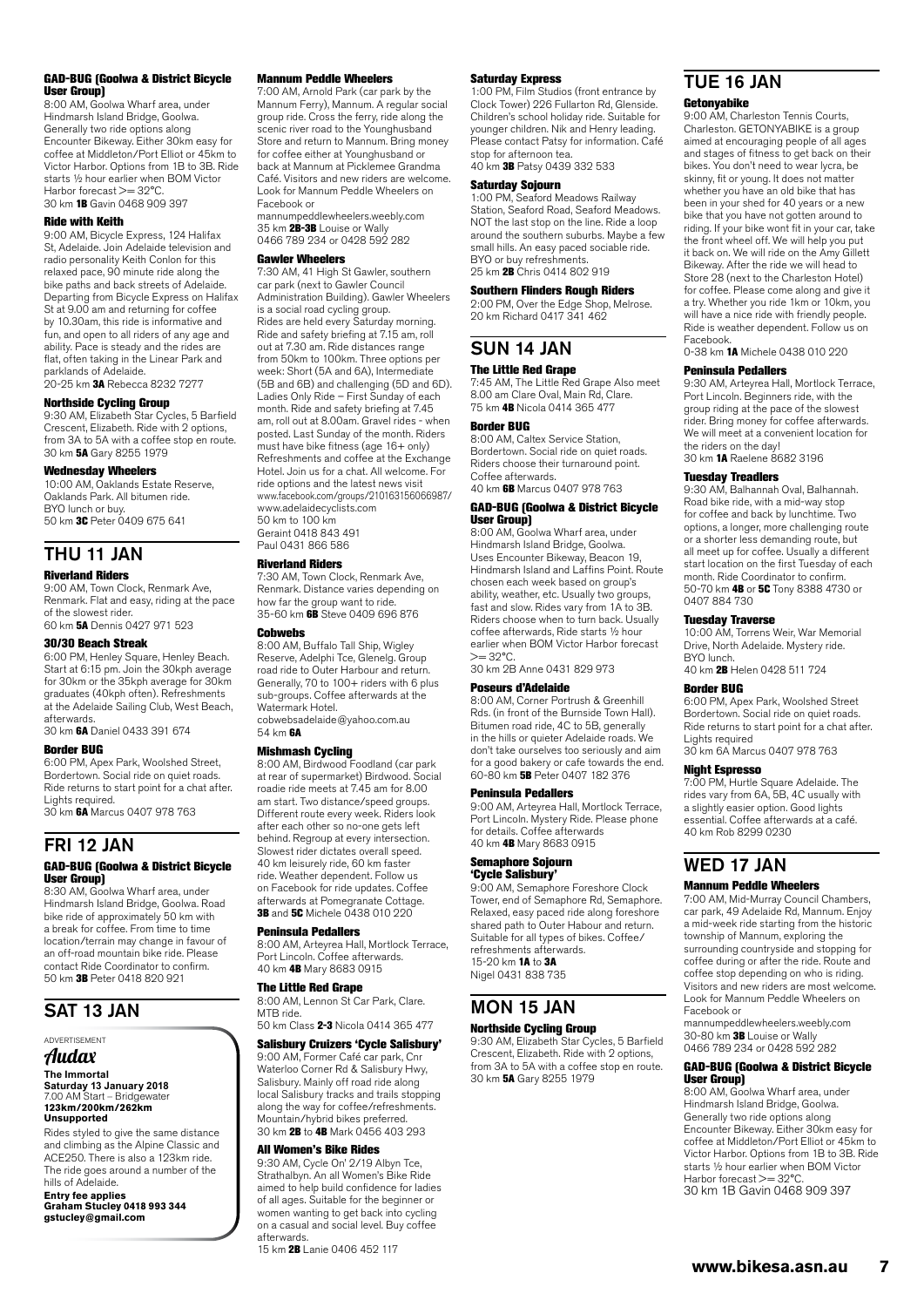December2017-February 2018

#### Para Pedallers 'Cycle Salisbury'

8:30 AM, Salisbury Waterwheel Museum car park, Commercial Rd Salisbury (opp. Parabanks). Easy ride along local trails and/or local roads, as decided by the group on the day. Coffee afterwards. 20-30 km 1A to 3A Elaine 0422 393 997

#### Ride with Keith

9:00 AM, Bicycle Express, 124 Halifax St, Adelaide. Join Adelaide television and radio personality Keith Conlon for this relaxed pace, 90 minute ride along the bike paths and back streets of Adelaide. Departing from Bicycle Express on Halifax St at 9.00 am and returning for coffee by 10.30am, this ride is informative and fun, and open to all riders of any age and ability. Pace is steady and the rides are flat, often taking in the Linear Park and parklands of Adelaide.

20-25 km **3A** Rebecca 8232 7277

### Northside Cycling Group

9:30 AM, Elizabeth Star Cycles, 5 Barfield Crescent, Elizabeth. Ride with 2 options, from 3A to 5A with a coffee stop en route. 30 km 5A Gary 8255 1979

#### Wednesday Wheelers

10:00 AM, Glen Osmond, Pridmore Rd. All bitumen ride up to Aldgate to watch the TDU. BYO lunch or buy. 50 km 3C Steve 0401 603 596

## THU 18 JAN

#### Riverland Riders

9:00 AM, Town Clock, Renmark Ave, Renmark. Flat and easy, riding at the pace of the slowest rider. 60 km 5A Dennis 0427 971 523

#### 30/30 Beach Streak

6:00 PM, Henley Square, Henley Beach. Start at 6:15 pm. Join the 30kph average for 30km or the 35kph average for 30km graduates (40kph often). Refreshments at the Adelaide Sailing Club, West Beach, afterwards. 30 km 6A Daniel 0433 391 674

Border BUG 6:00 PM, Apex Park, Woolshed Street, Bordertown. Social ride on quiet roads. Ride returns to start point for a chat after.

Lights required. 30 km 6A Marcus 0407 978 763

### FRI 19 JAN

### ADVERTISEMENT

Audax

### **TDAudax Community Ride Friday 19 January 2018 6.30 AM Start - Norwood 138km/200km Unsupported**

Ride off some Christmas consumption by riding just the 2018 TDU community ride route (138km). Or add in some extra to complete an Audax 200km ride. Meet at Enjoy Bakery, cnr. The Parade and Osmond Tce. Norwood.

**Entry fee applies Graham Stucley 0418 993 344 gstucley@gmail.com**

#### GAD-BUG (Goolwa & District Bicycle User Group)

8:30 AM, Goolwa Wharf area, under Hindmarsh Island Bridge, Goolwa. Road bike ride of approximately 50 km with a break for coffee. From time to time location/terrain may change in favour of an off-road mountain bike ride. Please contact Ride Coordinator to confirm. 50 km 3B Peter 0418 820 921

### SAT 20 JAN

### Mannum Peddle Wheelers

7:00 AM, Arnold Park (car park by the Mannum Ferry), Mannum. A regular social group ride. Cross the ferry, ride along the scenic river road to the Younghusband Store and return to Mannum. Bring money for coffee either at Younghusband or back at Mannum at Picklemee Grandma Café. Visitors and new riders are welcome. Look for Mannum Peddle Wheelers on Facebook or

mannumpeddlewheelers.weebly.com 35 km 2B-3B Louise or Wally 0466 789 234 or 0428 592 282

#### Gawler Wheelers

7:30 AM, 41 High St Gawler, southern car park (next to Gawler Council Administration Building). Gawler Wheelers is a social road cycling group. Rides are held every Saturday morning. Ride and safety briefing at 7.15 am, roll out at 7.30 am. Ride distances range from 50km to 100km. Three options per week: Short (5A and 6A), Intermediate (5B and 6B) and challenging (5D and 6D). Ladies Only Ride - First Sunday of each month. Ride and safety briefing at 7.45 am, roll out at 8.00am. Gravel rides - when posted. Last Sunday of the month. Riders must have bike fitness (age 16+ only) Refreshments and coffee at the Exchange Hotel. Join us for a chat. All welcome. For ride options and the latest news visit www.facebook.com/groups/210163156066987/ www.adelaidecyclists.com 50 km to 100 km

Geraint 0418 843 491 Paul 0431 866 586

#### Riverland Riders

7:30 AM, Town Clock, Renmark Ave, Renmark. Distance varies depending on how far the group want to ride.<br>35-60 km **6B** Steve 0409 696 876

#### **Cobwebs**

8:00 AM, Buffalo Tall Ship, Wigley Reserve, Adelphi Tce, Glenelg. Group road ride to Outer Harbour and return. Generally, 70 to 100+ riders with 6 plus sub-groups. Coffee afterwards at the Watermark Hotel. cobwebsadelaide@yahoo.com.au 54 km 6A

#### Dry Creek Trailers 'Cycle Salisbury'

8:00 AM, Car park of BMX Club/Skate Park, corner Bridge Rd and South Tce, Pooraka. Beginners ride on good gravel trail, no traffic and great scenery. Coffee at Valley View shops. MTB bikes only please. 15 km 1B to 2B Bryce 0432 732 540

**Mishmash Cycling**<br>8:00 AM, Birdwood Foodland (car park at rear of supermarket) Birdwood. Social roadie ride meets at 7.45 am for 8.00 am start. Two distance/speed groups. Different route every week. Riders look after each other so no-one gets left behind. Regroup at every intersection. Slowest rider dictates overall speed. 40 km leisurely ride, 60 km faster ride. Weather dependent. Follow us on Facebook for ride updates. Coffee afterwards at Pomegranate Cottage. **3B** and **5C** Michele 0438 010 220

#### Peninsula Pedallers

8:00 AM, Arteyrea Hall, Mortlock Terrace, Port Lincoln. Coffee afterwards. 40 km 4B Mary 8683 0915

#### The Little Red Grape

8:00 AM, Lennon St Car Park, Clare. MTB ride

50 km Class 2-3 Nicola 0414 365 477

#### Para Districts Pedallers 'Cycle Salisbury'

9:00 AM, Salisbury Waterwheel Museum car park, Commercial Rd Salisbury (opp Parabanks.) Easy ride along local roads and bitumen paths, suitable for all types of bikes. 20 -30 km **1A** to 3A Elaine 0422 393 997

#### All Women's Bike Rides

9:30 AM, Cycle On' 2/19 Albyn Tce, Strathalbyn. An all women's social bike ride with coffee afterwards. Various start locations Contact Lanie for details. 20 km 2B Lanie 0406 452 117

#### Saturday Express

1:00 PM, Heywood Park, Addiscombe Place, Unley Park. Café stop for afternoon tea.

40 km 3B Jane 0402 102 608

#### Saturday Sojourn

1:00 PM, Victoria Square, Adelaide. Ride to the seaside and return. An easy paced sociable ride. BYO or buy refreshments. 25 km 2A Ash 0418 851 938

#### Southern Flinders Rough Riders

2:00 PM, Over the Edge Shop, Melrose. 20 km Richard 0417 341 462

### SUN 21 JAN

#### The Little Red Grape

7:45 AM, The Little Red Grape Also meet 8.00 am Clare Oval, Main Rd, Clare. 75 km 4B Nicola 0414 365 477

#### Border BUG

8:00 AM, Caltex Service Station, Bordertown. Social ride on quiet roads. Riders choose their turnaround point. Coffee afterwards. 40 km 6B Marcus 0407 978 763

#### GAD-BUG (Goolwa & District Bicycle User Group)

8:00 AM, Goolwa Wharf area, under Hindmarsh Island Bridge, Goolwa. Uses Encounter Bikeway, Beacon 19, Hindmarsh Island and Laffins Point. Route chosen each week based on group's ability, weather, etc. Usually two groups fast and slow. Rides vary from 1A to 3B. Riders choose when to turn back. Usually coffee afterwards, Ride starts ½ hour earlier when BOM Victor Harbor forecast  $>= 32^{\circ}C$ 

30 km 2B Anne 0431 829 973

#### Poseurs d'Adelaide

8:00 AM, Corner Portrush & Greenhill Rds. (in front of the Burnside Town Hall). Bitumen road ride, 4C to 5B, generally in the hills or quieter Adelaide roads. We don't take ourselves too seriously and aim for a good bakery or cafe towards the end. 60 - 80 km 5B Peter 0407 182 376

#### Hills Ride

9:00 AM, Hahndorf. Hahndorf Fruit and Veg car park, main street, city side of town. MTB or Hybrid advised. Coffee stop en route. Mainly dirt roads. If temperature is forecast for 34°C ride starts at 8.00 am. If temperature is forecast for 38°C ride is cancelled. Call ride leader to confirm. 50 km 2C Rob 0428 990 059

#### Peninsula Pedallers

9:00 AM, Arteyrea Hall, Mortlock Terrace, Port Lincoln. Coffee afterwards. 40 km 4B Mary 8683 0915

## MON 22 JAN

Northside Cycling Group 9:30 AM, Elizabeth Star Cycles, 5 Barfield Crescent, Elizabeth. Ride with 2 options, from 3A to 5A with a coffee stop en route. 30 km 5A Gary 8255 1979

### TUE 23 JAN Getonyabike

9:00 AM, Charleston Tennis Courts, Charleston. GETONYABIKE is a group aimed at encouraging people of all ages and stages of fitness to get back on their bikes. You don't need to wear lycra, be skinny, fit or young. It does not matter whether you have an old bike that has been in your shed for 40 years or a new bike that you have not gotten around to riding. If your bike wont fit in your car, take the front wheel off. We will help you put it back on. We will ride on the Amy Gillett Bikeway. After the ride we will head to Store 28 (next to the Charleston Hotel) for coffee. Please come along and give it a try. Whether you ride 1km or 10km, you will have a nice ride with friendly people. Ride is weather dependent. Follow us on Facebook.

0-38 km 1A Michele 0438 010 220

#### Peninsula Pedallers

9:30 AM, Arteyrea Hall, Mortlock Terrace, Port Lincoln. Beginners ride, with the group riding at the pace of the slowest rider. Bring money for coffee afterwards. We will meet at a convenient location for the riders on the day! 30 km 1A Raelene 8682 3196

#### Tuesday Treadlers

9:30 AM, Balhannah Oval, Balhannah. Road bike ride, with a mid-way stop for coffee and back by lunchtime. Two options, a longer, more challenging route or a shorter less demanding route, but all meet up for coffee. Usually a different start location on the first Tuesday of each month. Ride Coordinator to confirm. 50-70 km 4B or 5C Tony 8388 4730 or 0407 884 730

Tuesday Traverse<br>10:00 AM, Torrens Weir, War Memorial Drive, North Adelaide. Ride up Hallett Cove Bikeway to admire the magic view. BYO lunch.

40 km 2B Jane 0402 102 608

#### Border BUG

6:00 PM, Apex Park, Woolshed Street Bordertown. Social ride on quiet roads. Ride returns to start point for a chat after. Lights required.

30 km 6A Marcus 0407 978 763

#### Night Espresso

7:00 PM, Hurtle Square Adelaide. The rides vary from 6A, 5B, 4C usually with a slightly easier option. Good lights essential. Coffee afterwards at a café. 40 km Rob 8299 0230

### WED 24 JAN Mannum Peddle Wheelers

7:00 AM, Mid-Murray Council Chambers, car park, 49 Adelaide Rd, Mannum. Enjoy a mid-week ride starting from the historic township of Mannum, exploring the surrounding countryside and stopping for coffee during or after the ride. Route and coffee stop depending on who is riding. Visitors and new riders are most welcome. Look for Mannum Peddle Wheelers on Facebook or

mannumpeddlewheelers.weebly.com 30 -80 km 3B Louise or Wally 0466 789 234 or 0428 592 282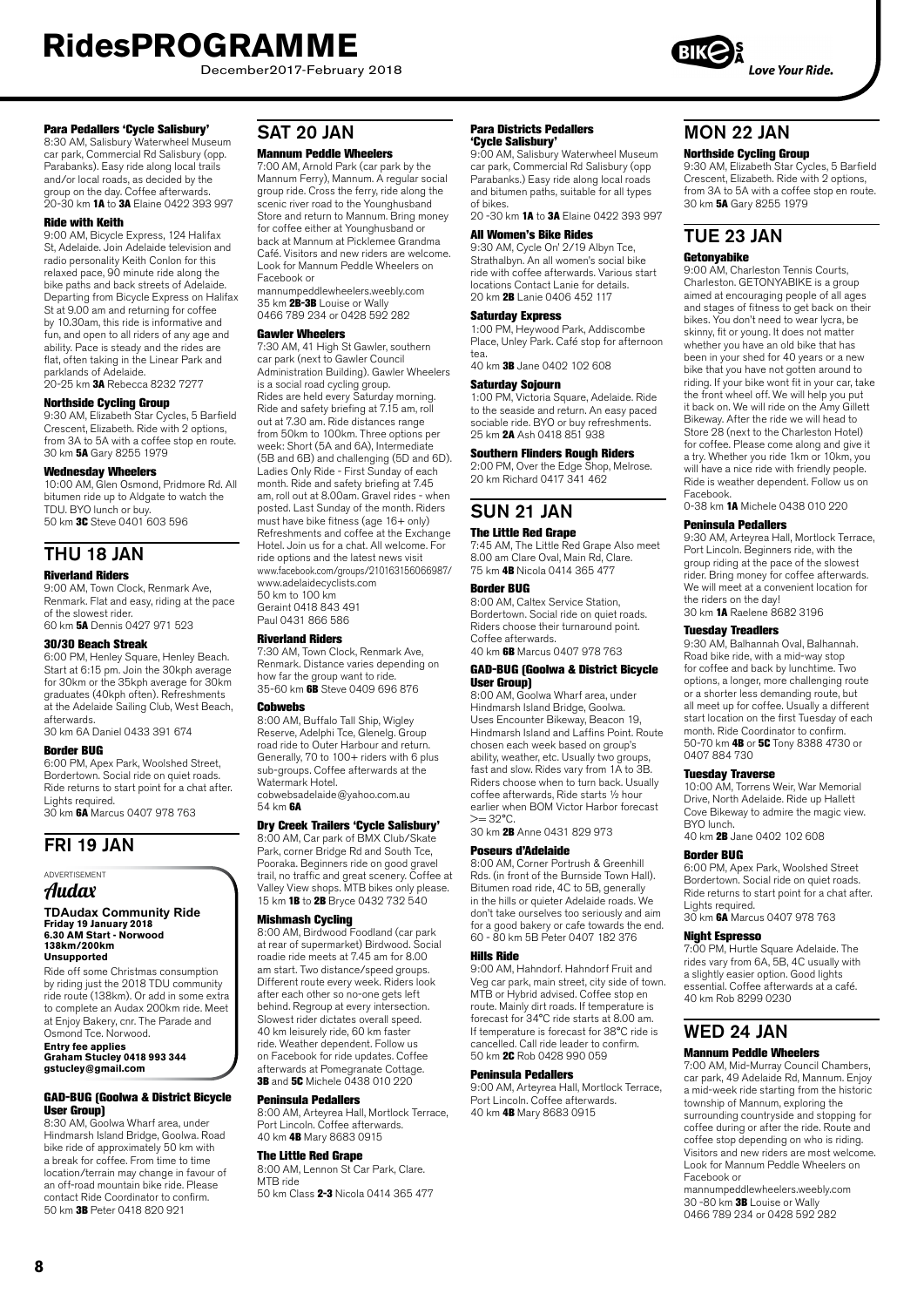#### GAD-BUG (Goolwa & District Bicycle User Group)

8:00 AM, Goolwa Wharf area, under Hindmarsh Island Bridge, Goolwa. Generally two ride options along Encounter Bikeway. Either 30km easy for coffee at Middleton/Port Elliot or 45km to Victor Harbor. Options from 1B to 3B. Ride starts ½ hour earlier when BOM Victor Harbor forecast >= 32°C 30 km 1B Gavin 0468 909 397

#### Ride with Keith

9:00 AM, Bicycle Express, 124 Halifax St, Adelaide. Join Adelaide television and radio personality Keith Conlon for this relaxed pace, 90 minute ride along the bike paths and back streets of Adelaide. Departing from Bicycle Express on Halifax St at 9.00 am and returning for coffee by 10.30am, this ride is informative and fun, and open to all riders of any age and ability. Pace is steady and the rides are flat, often taking in the Linear Park and parklands of Adelaide.

20-25 km 3A Rebecca 8232 7277

### Northside Cycling Group

9:30 AM, Elizabeth Star Cycles, 5 Barfield Crescent, Elizabeth. Ride with 2 options, from 3A to 5A with a coffee stop en route. 30 km 5A Gary 8255 1979

#### Wednesday Wheelers

10:00 AM, Seaford Railway Station, Seaford. All bitumen ride back to Adelaide. BYO lunch or buy. 60 km 3C Michael 8271 9731

### THU 25 JAN

#### Riverland Riders

9:00 AM, Town Clock, Renmark Ave, Renmark. Flat and easy, riding at the pace of the slowest rider. 60 km 5A Dennis 0427 971 523

#### 30/30 Beach Streak

6:00 PM, Henley Square, Henley Beach. Start at 6:15 pm. Join the 30kph average for 30km or the 35kph average for 30km graduates (40kph often). Refreshments at the Adelaide Sailing Club, West Beach, afterwards. 30 km 6A Daniel 0433 391 674

#### Border BUG

6:00 PM, Apex Park, Woolshed Street, Bordertown. Social ride on quiet roads. Ride returns to start point for a chat after. Lights required.

30 km 6A Marcus 0407 978 763

# FRI 26 JAN

#### GAD-BUG (Goolwa & District Bicycle User Group)

8:30 AM, Goolwa Wharf area, under Hindmarsh Island Bridge, Goolwa. Road bike ride of approximately 50 km with a break for coffee. From time to time location/terrain may change in favour of an off-road mountain bike ride. Please contact Ride Coordinator to confirm. 50 km 3B Peter 0418 820 921

# SAT 27 JAN

#### Mannum Peddle Wheelers

7:00 AM, Arnold Park (car park by the Mannum Ferry), Mannum. A regular social group ride. Cross the ferry, ride along the scenic river road to the Younghusband Store and return to Mannum. Bring money for coffee either at Younghusband or back at Mannum at Picklemee Grandma Café. Visitors and new riders are welcome. Look for Mannum Peddle Wheelers on Facebook or

mannumpeddlewheelers.weebly.com<br>35 km **2B-3B** Louise or Wally 0466 789 234 or 0428 592 282

#### Gawler Wheelers

7:30 AM, 41 High St Gawler, southern car park (next to Gawler Council Administration Building). Gawler Wheelers is a social road cycling group. Rides are held every Saturday morning. Ride and safety briefing at 7.15 am, roll out at 7.30 am. Ride distances range from 50km to 100km. Three options per week: Short (5A and 6A), Intermediate (5B and 6B) and challenging (5D and 6D). Ladies Only Ride - First Sunday of each month. Ride and safety briefing at 7.45 am, roll out at 8.00am. Gravel rides - when posted. Last Sunday of the month. Riders must have bike fitness (age 16+ only) Refreshments and coffee at the Exchange Hotel. Join us for a chat. All welcome. For ride options and the latest news visit www.facebook.com/groups/210163156066987/ www.adelaidecyclists.com 50 km to 100 km Geraint 0418 843 491 Paul 0431 866 586

#### Riverland Riders

7:30 AM, Town Clock, Renmark Ave, Renmark. Distance varies depending on how far the group want to ride. 35-60 km 6B Steve 0409 696 876

#### Cobwebs

8:00 AM, Buffalo Tall Ship, Wigley Reserve, Adelphi Tce, Glenelg. Group road ride to Outer Harbour and return. Generally, 70 to 100+ riders with 6 plus sub-groups. Coffee afterwards at the Watermark Hotel. cobwebsadelaide@yahoo.com.au 54 km **6A** 

**Mishmash Cycling**<br>8:00 AM, Birdwood Foodland (car park at rear of supermarket) Birdwood. Social roadie ride meets at 7.45 am for 8.00 am start. Two distance/speed groups. Different route every week. Riders look after each other so no-one gets left behind. Regroup at every intersection. Slowest rider dictates overall speed. 40 km leisurely ride, 60 km faster ride. Weather dependent. Follow us on Facebook for ride updates. Coffee afterwards at Pomegranate Cottage. **3B** and **5C** Michele 0438 010 220

#### Peninsula Pedallers

8:00 AM, Arteyrea Hall, Mortlock Terrace, Port Lincoln. Coffee afterwards. 40 km 4B Mary 8683 0915

#### The Little Red Grape

8:00 AM, Lennon St Car Park, Clare. MTB ride.

50 km Class 2-3 Nicola 0414 365 477

#### Salisbury Cruizers 'Cycle Salisbury'

9:00 AM, Shelter Shed, Carisbrooke Park, Main North Rd, Salisbury Park. Mainly off road ride along local Salisbury tracks and trails stopping along the way for coffee/ refreshments. Mountain/hybrid bikes

preferred.<br>30 km 2B to **4B** Mark 0456 403 293

#### All Women's Bike Rides

9:30 AM, Cycle On' 2/19 Albyn Tce, Strathalbyn. An all Women's Bike Ride aimed to help build confidence for ladies of all ages. Suitable for the beginner or women wanting to get back into cycling on a casual and social level. Buy coffee afterwards.

15 km 2B Lanie 0406 452 117

#### Saturday Express

1:00 PM, Drage Reserve, Briar Rd, Felixstow. Café stop for afternoon tea. 40 km 3B Daniel 0418 879 989

#### Saturday Sojourn

1:00 PM, Unley Soldiers Memorial Gdns, Thomas Street, Unley. (Adjacent Unley Shopping Centre). Ride through the north eastern suburbs An easy paced sociable ride. BYO or buy refreshments. 25 km 2B Roger 0402 380 172

#### Southern Flinders Rough Riders

2:00 PM, Over the Edge Shop, Melrose. 20 km Richard 0417 341 462

### SUN 28 JAN

#### The Little Red Grape

7:45 AM, The Little Red Grape Also meet 8.00 am Clare Oval, Main Rd, Clare. 75 km 4B Nicola 0414 365 477

#### Border BUG

8:00 AM, Caltex Service Station, Bordertown. Social ride on quiet roads. Riders choose their turnaround point. Coffee afterwards. 40 km 6B Marcus 0407 978 763

#### GAD-BUG (Goolwa & District Bicycle User Group)

8:00 AM, Goolwa Wharf area, under Hindmarsh Island Bridge, Goolwa. Uses Encounter Bikeway, Beacon 19, Hindmarsh Island and Laffins Point. Route chosen each week based on group's ability, weather, etc. Usually two groups fast and slow. Rides vary from 1A to 3B. Riders choose when to turn back. Usually coffee afterwards, Ride starts ½ hour earlier when BOM Victor Harbor forecast  $>= 32^{\circ}C$ 

30 km 2B Anne 0431 829 973

#### Poseurs d'Adelaide

8:00 AM, Corner Portrush & Greenhill Rds. (in front of the Burnside Town Hall). Bitumen road ride, 4C to 5B, generally in the hills or quieter Adelaide roads. We don't take ourselves too seriously and aim for a good bakery or cafe towards the end. 60-80 km 5B Peter 0407 182 376

#### Hills Ride

9:00 AM, Woodside. Swimming pool car park. MTB or Hybrid advised. Coffee stop en route. Mainly dirt roads. If temperature is forecast for 34°C ride starts at 8.00 am. If temperature is forecast for 38°C ride is cancelled. Call ride leader to confirm. 50 km **2C** Joe 0429 694 022

#### Peninsula Pedallers

9:00 AM, Arteyrea Hall, Mortlock Terrace, Port Lincoln. Coffee afterwards. 40 km 4B Mary 8683 0915

Salisbury Explorers

**'Cycle Salisbury'**<br>9:00 AM, Shelter Shed, Carisbrooke Park, Main North Road, Salisbury Park. Beginners / Easy Ride along the path of the Little Para Trail. Mountain/hybrid bikes preferred. 5-10 km 1A to 2A Jim 0401 984 767

#### Southern Flinders Rough Riders

9:00 AM, Over The Edge Shop, Melrose. The Enthusiasts Ride. Richard 0417 341 462

#### MON 29 JAN

#### Northside Cycling Group

9:30 AM, Elizabeth Star Cycles, 5 Barfield Crescent, Elizabeth. Ride with 2 options, from 3A to 5A with a coffee stop en route.<br>30 km **5A** Gary 8255 1979

### TUE 30 JAN Getonyabike

9:00 AM, Charleston Tennis Courts, Charleston. GETONYABIKE is a group aimed at encouraging people of all ages and stages of fitness to get back on their bikes. You don't need to wear lycra, be skinny, fit or young. It does not matter whether you have an old bike that has been in your shed for 40 years or a new bike that you have not gotten around to riding. If your bike wont fit in your car, take the front wheel off. We will help you put it back on. We will ride on the Amy Gillett Bikeway. After the ride we will head to Store 28 (next to the Charleston Hotel) for coffee. Please come along and give it a try. Whether you ride 1km or 10km, you will have a nice ride with friendly people. Ride is weather dependent. Follow us on Facebook. 0-38 km 1A Michele 0438 010 220

#### Peninsula Pedallers

9:30 AM, Arteyrea Hall, Mortlock Terrace, Port Lincoln. Beginners ride, with the group riding at the pace of the slowest rider. Bring money for coffee afterwards. We will meet at a convenient location for the riders on the day! 30 km 1A Raelene 8682 3196

#### Tuesday Treadlers

9:30 AM, Balhannah Oval, Balhannah. Road bike ride, with a mid-way stop for coffee and back by lunchtime. Two options, a longer, more challenging route or a shorter less demanding route, but all meet up for coffee. Usually a different start location on the first Tuesday of each month. Ride Coordinator to confirm.<br>50-70 km 4B or 5C Tony 8388 4730 or 0407 884 730

#### Tuesday Traverse

10:00 AM, The Buffalo Ship, Wigley Reserve, Glenelg. An easy part beach ride to Semaphore. BYO lunch. 40 km 2B Ann 0438 558 941

### Bicycle Maintenance **Course**

### **Basic Bike Care 5:30 PM-8:30 PM Tuesday 30 January 2018 Bicycle SA Office, 53 Carrington St, Adelaide**

This basic 3 hour course is designed specifically for those just starting out or who haven't got the bike out of the shed for a while. Learn how to clean and lubricate the major mechanical working parts of a bike, and get the inside story on repairing punctures!

#### **Fee applies Early bookings essential (maximum 10 registrants per course) Bicycle office 8168 9999 office@bikesa.asn.au [www.bikesa.asn.au](http://www.bikesa.asn.au)**

Border BUG 6:00 PM, Apex Park, Woolshed Street Bordertown. Social ride on quiet roads. Ride returns to start point for a chat after. Lights required. 30 km 6A Marcus 0407 978 763

### Night Espresso

7:00 PM, Hurtle Square Adelaide. Introducing the Night Expresso rides. The rides vary from 6A, 5B, 4C usually with a slightly easier option. Good lights essential. Coffee afterwards at a café. 40 km Rob 8299 0230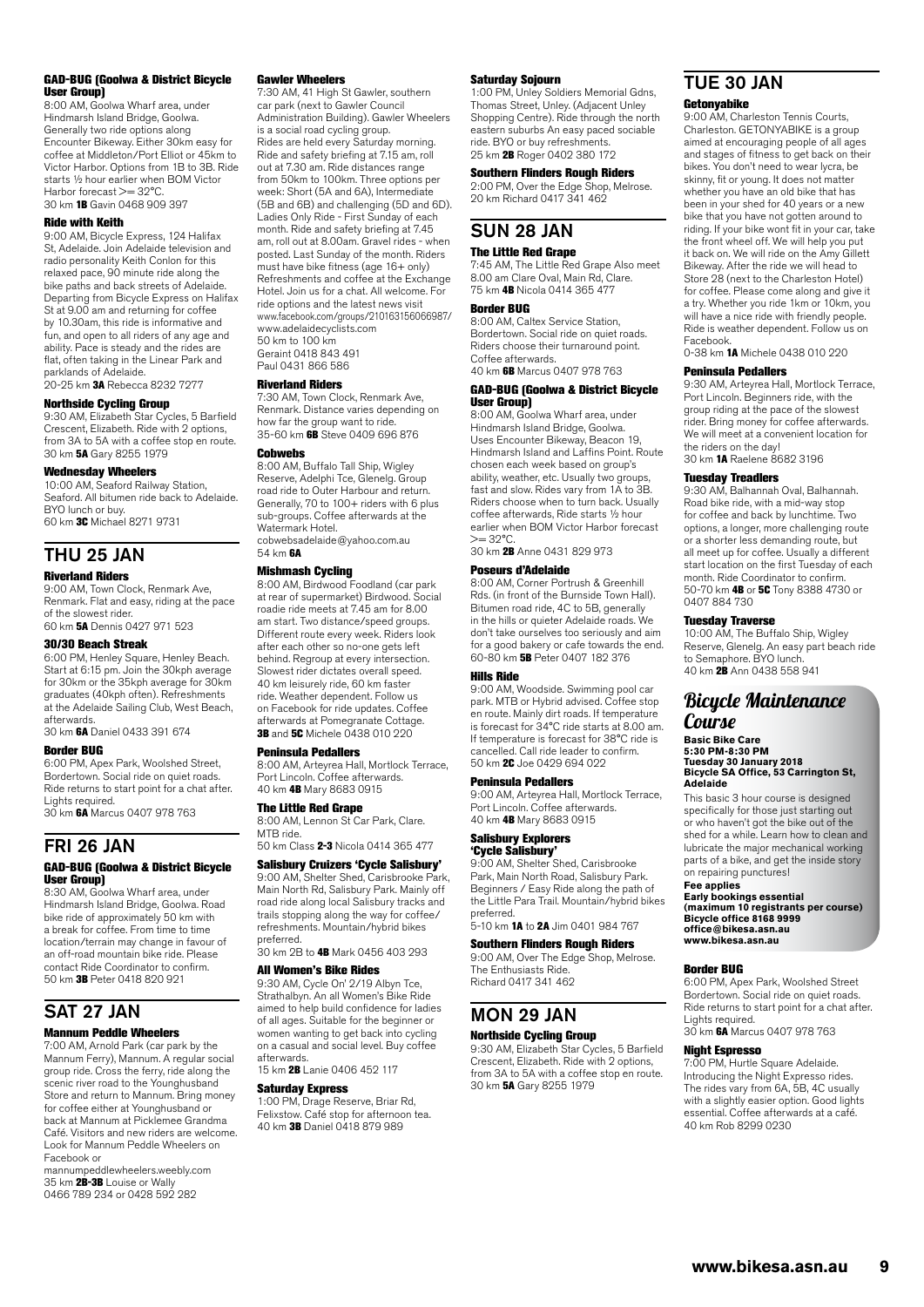December2017-February 2018

## WED 31 JAN

#### Mannum Peddle Wheelers

7:00 AM, Mid-Murray Council Chambers, car park, 49 Adelaide Rd, Mannum. Enjoy a mid-week ride starting from the historic township of Mannum, exploring the surrounding countryside and stopping for coffee during or after the ride. Route and coffee stop depending on who is riding. Visitors and new riders are most welcome. Look for Mannum Peddle Wheelers on Facebook or

mannumpeddlewheelers.weebly.com 30-80 km **3B** Louise or Wally 0466 789 234 or 0428 592 282

#### GAD-BUG (Goolwa & District Bicycle User Group)

8:00 AM, Goolwa Wharf area, under Hindmarsh Island Bridge, Goolwa. Generally two ride options along Encounter Bikeway. Either 30km easy for coffee at Middleton/Port Elliot or 45km to Victor Harbor. Options from 1B to 3B. Ride starts ½ hour earlier when BOM Victor Harbor forecast >= 32°C. 30 km 1B Gavin 0468 909 397

#### Para Pedallers 'Cycle Salisbury'

8:30 AM, Salisbury Waterwheel Museum car park, Commercial Rd Salisbury (opp. Parabanks). Easy ride along local trails and/or local roads, as decided by the group on the day. Coffee afterwards. 20-30 km 1A to 3A Elaine 0422 393 997

#### Ride with Keith

9:00 AM, Bicycle Express, 124 Halifax St, Adelaide. Join Adelaide television and radio personality Keith Conlon for this relaxed pace, 90 minute ride along the bike paths and back streets of Adelaide. Departing from Bicycle Express on Halifax St at 9.00 am and returning for coffee by 10.30am, this ride is informative and fun, and open to all riders of any age and ability. Pace is steady and the rides are flat, often taking in the Linear Park and parklands of Adelaide. .<br>20-25 km 3A Rebecca 8232 7277

### Northside Cycling Group

9:30 AM, Elizabeth Star Cycles, 5 Barfield Crescent, Elizabeth. Ride with 2 options, from 3A to 5A with a coffee stop en route. 30 km 5A Gary 8255 1979

#### Wednesday Wheelers

10:00 AM, Old Reynella Shopping Centre, Old South Rd, Reynella. All bitumen ride. BYO lunch or buy.<br>50 km **3C** Tony 0413 215 494

### THU 1 FEB

### Riverland Riders

9:00 AM, Town Clock, Renmark Ave, Renmark. Flat and easy, riding at the pace of the slowest rider. 60 km 5A Dennis 0427 971 523

#### 30/30 Beach Streak

6:00 PM, Henley Square, Henley Beach. Start at 6:15 pm. Join the 30kph average for 30km or the 35kph average for 30km graduates (40kph often). Refreshments at the Adelaide Sailing Club, West Beach, afterwards.

30 km 6A Daniel 0433 391 674

#### Border BUG

6:00 PM, Apex Park, Woolshed Street, Bordertown. Social ride on quiet roads. Ride returns to start point for a chat after. Lights required. 30 km 6A Marcus 0407 978 763

### FRI 2 FEB

#### GAD-BUG (Goolwa & District Bicycle User Group)

8:30 AM, Goolwa Wharf area, under Hindmarsh Island Bridge, Goolwa. Road bike ride of approximately 50 km with a break for coffee. From time to time location/terrain may change in favour of an off-road mountain bike ride. Please contact Ride Coordinator to confirm. 50 km 3B Peter 0418 820 921

ADVERTISEMENT

### Audax

### **Bootlegger 2018 Friday 2 February 2018 8.30 PM Start – North Adelaide 200km/300km/400km Unsupported**

Ride 200km or more at night with a full moon to help you. The Bootlegger 2018 takes you through the Adelaide hills to Murray Bridge and back for breakfast. New this year, extend your ride to 300km or 400km. Perfect preparation for Paris-Brest-Paris.

**Entry fee applies David Fairweather 0401 528 563 div.fw@bigpond.net.au**

### SAT 3 FEB

### ADVERTISEMENT

### Audax

**Corkscrew Climber Saturday 3 February 2018 7.00 AM Start – Adelaide 200km**

#### **Unsupported**

Starting in Adelaide, head up the Gorge Rd and climb the Corkscrew then several other climbs in a fairly tough 200km ride.

**Entry fee applies Glen Thompson 0429 168 292 gthomps5@adam.com.au**

#### Mannum Peddle Wheelers

7:00 AM, Arnold Park (car park by the Mannum Ferry), Mannum. A regular social group ride. Cross the ferry, ride along the scenic river road to the Younghusband Store and return to Mannum. Bring money for coffee either at Younghusband or back at Mannum at Picklemee Grandma Café. Visitors and new riders are welcome. Look for Mannum Peddle Wheelers on Facebook or

mannumpeddlewheelers.weebly.com 35 km 2B-3B Louise or Wally 0466 789 234 or 0428 592 282

#### Gawler Wheelers

7:30 AM, 41 High St Gawler, southern car park (next to Gawler Council Administration Building). Gawler Wheelers is a social road cycling group. Rides are held every Saturday morning. Ride and safety briefing at 7.15 am, roll out at 7.30 am. Ride distances range from 50km to 100km. Three options per week: Short (5A and 6A), Intermediate (5B and 6B) and challenging (5D and 6D). Ladies Only Ride - First Sunday of each month. Ride and safety briefing at 7.45 am, roll out at 8.00am. Gravel rides - when posted. Last Sunday of the month. Riders must have bike fitness (age 16+ only) Refreshments and coffee at the Exchange Hotel. Join us for a chat. All welcome. For ride options and the latest news visit – www.facebook.com/groups/210163156066987/ www.adelaidecyclists.com 50 km to 100 km Geraint 0418 843 491 Paul 0431 866 586

#### Riverland Riders

7:30 AM, Town Clock, Renmark Ave, Renmark. Distance varies depending on how far the group want to ride.<br>35-60 km **6B** Steve 0409 696 876

#### Cobwebs

8:00 AM, Buffalo Tall Ship, Wigley Reserve, Adelphi Tce, Glenelg. Group road ride to Outer Harbour and return. Generally, 70 to 100+ riders with 6 plus sub-groups. Coffee afterwards at the Watermark Hotel. cobwebsadelaide@yahoo.com.au

#### 54 km **6A**

Dry Creek Trailers 'Cycle Salisbury' 8:00 AM, Car park of BMX Club/Skate Park, corner Bridge Rd and South Tce, Pooraka. Beginners ride on good gravel trail, no traffic and great scenery. Coffee at Valley View shops. MTB bikes only please. 15 km 1B to 2B Bryce 0432 732 540

#### Mishmash Cycling

8:00 AM, Birdwood Foodland (car park at rear of supermarket) Birdwood. Social roadie ride meets at 7.45 am for 8.00 am start. Two distance/speed groups. Different route every week. Riders look after each other so no-one gets left behind. Regroup at every intersection. Slowest rider dictates overall speed. 40 km leisurely ride, 60 km faster ride. Weather dependent. Follow us on Facebook for ride updates. Coffee afterwards at Pomegranate Cottage. 3B and 5C Michele 0438 010 220

#### Peninsula Pedallers

8:00 AM, Arteyrea Hall, Mortlock Terrace, Port Lincoln. Coffee afterwards. 40 km 4B Mary 8683 0915

#### The Little Red Grape

8:00 AM, Lennon St Car Park, Clare. MTB ride

50 km Class 2-3 Nicola 0414 365 477

### Bicycle Maintenance Course

#### **Intermediate Bike Maintenance – Course #1 (Gears and Brakes) 9:00 AM-1:00 PM Saturday 3 February 2018 Bicycle SA Office, 53 Carrington St, Adelaide**

The next step after Basic Bike Care, this course will provide you with the skills and knowledge needed to confidently carry out the basic scheduled maintenance tasks that are essential for a well maintained bike. To maximise value for participants the course is split into two and run on alternate months as there is a lot to cover (recommended). An option is also available every 3 months to participate in both courses on the one day for those with further to travel.

Get up close and personal with the gear and brake systems on your bike. Discuss and practice the skills required to repair, replace and adjust your brakes and gears.

#### **Fee applies Early bookings essential (maximum 10 registrants per course) Bicycle office 8168 9999 office@bikesa.asn.au www.bikesa.asn.au**

## Para Districts Pedallers

**'Cycle Salisbury'**<br>9:00 AM, Salisbury Waterwheel Museum car park, Commercial Rd Salisbury (opp. Parabanks.) Easy ride along the Little Para and Dry Creek Trails. Coffee afterwards. Mountain/hybrid bikes preferred. 20 km 1A to 3A Jim 0401 984 767

#### All Women's Bike Rides

9:30 AM, Cycle On' 2/19 Albyn Tce, Strathalbyn. An all women's social bike ride with coffee afterwards. Various start locations Contact Lanie for details. 20 km 2B Lanie 0406 452 117

#### Saturday Express

1:00 PM, Glenelg Town Hall, (adjacent to jetty) Glenelg. Café stop for afternoon tea. 40 km 3B Alan 0414 392 179

#### Saturday Sojourn

1:00 PM, Torrens Weir, War Memorial Drive, North Adelaide. Lots of ride options from the weir. Leader's choice on the day. An easy paced sociable ride. BYO or buy refreshments.

25 km 2A Joan 0412 181 643

### Southern Flinders Rough Riders

2:00 PM, Over the Edge Shop, Melrose. 20 km Richard 0417 341 462

### SUN 4 FEB

#### The Little Red Grape

7:45 AM, The Little Red Grape Also meet 8.00 am Clare Oval, Main Rd, Clare. 75 km 4B Nicola 0414 365 477

#### Border BUG

8:00 AM, Caltex Service Station, Bordertown. Social ride on quiet roads. Riders choose their turnaround point. Coffee afterwards. 40 km 6B Marcus 0407 978 763

### GAD-BUG (Goolwa & District Bicycle

User Group) 8:00 AM, Goolwa Wharf area, under Hindmarsh Island Bridge, Goolwa. Uses Encounter Bikeway, Beacon 19, Hindmarsh Island and Laffins Point. Route chosen each week based on group's ability, weather, etc. Usually two groups, fast and slow. Rides vary from 1A to 3B. Riders choose when to turn back. Usually coffee afterwards, Ride starts ½ hour earlier when BOM Victor Harbor forecast  $>= 32^{\circ}C$ .

#### 30 km 2B Anne 0431 829 973

#### Poseurs d'Adelaide

8:00 AM, Corner Portrush & Greenhill Rds. (in front of the Burnside Town Hall). Bitumen road ride, 4C to 5B, generally in the hills or quieter Adelaide roads. We don't take ourselves too seriously and aim for a good bakery or cafe towards the end. 60-80 km 5B Peter 0407 182 376

#### Hills Ride

9:00 AM, Bridgewater. Oval car park. MTB or Hybrid advised. Coffee stop en route. Mainly dirt roads. If temperature is forecast for 34°C ride starts at 8.00 am. If temperature is forecast for 38°C ride is cancelled. Call ride leader to confirm. 50 km 2C Steve 0401 603 596

#### Peninsula Pedallers

9:00 AM, Arteyrea Hall, Mortlock Terrace, Port Lincoln. Coffee afterwards. 40 km 4B Mary 8683 0915

#### Kangaroo Island BUG

10:00AM, Start location and ride details to be advised.

25-35 km 1B Manfred 8553 0383

## MON 5 FEB

Northside Cycling Group 9:30 AM, Elizabeth Star Cycles, 5 Barfield Crescent, Elizabeth. Ride with 2 options, from 3A to 5A with a coffee stop en route. 30 km 5A Gary 8255 1979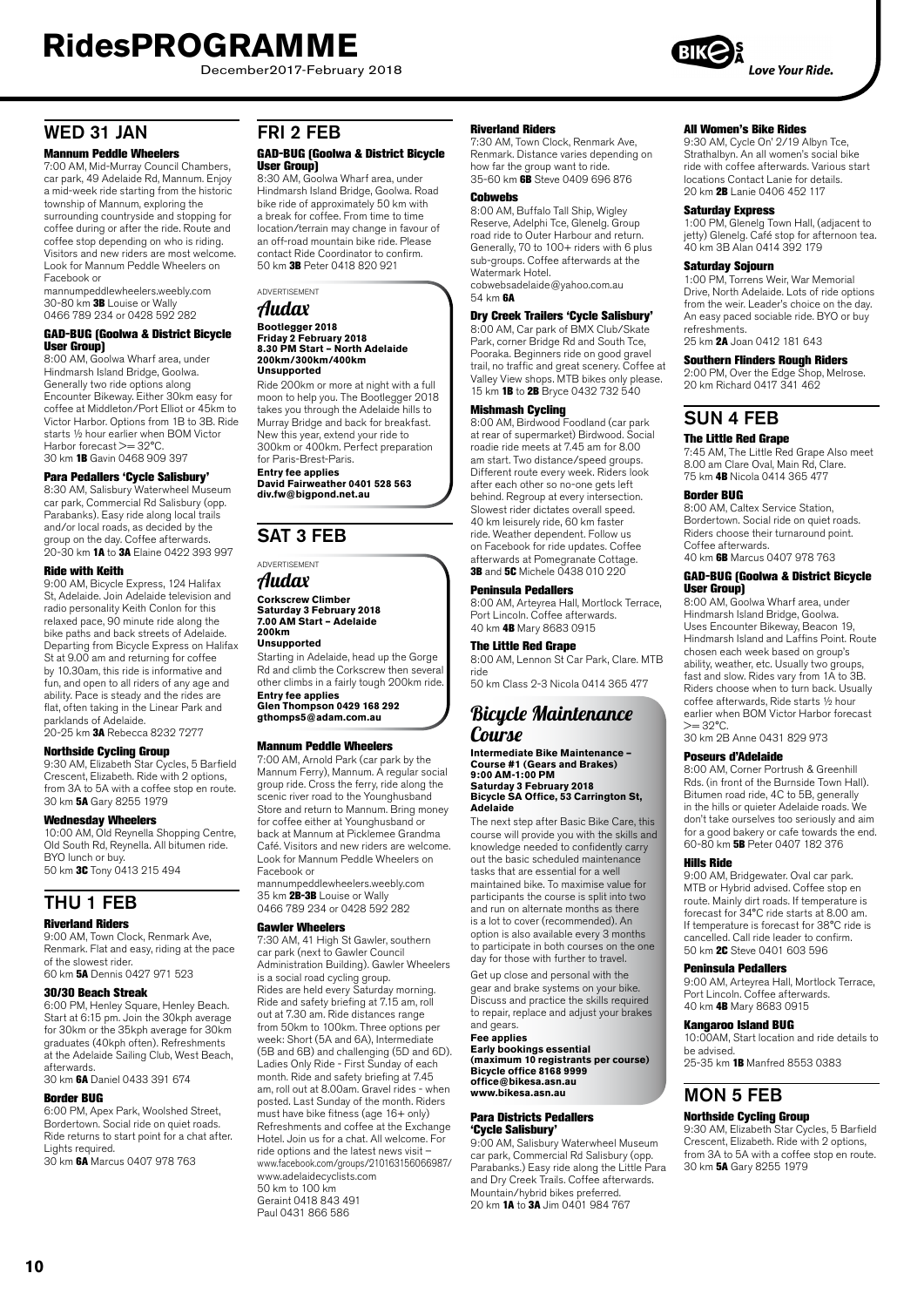## TUE 6 FEB

#### Getonyabike

9:00 AM, Charleston Tennis Courts, Charleston. GETONYABIKE is a group aimed at encouraging people of all ages and stages of fitness to get back on their bikes. You don't need to wear lycra, be skinny, fit or young. It does not matter whether you have an old bike that has been in your shed for 40 years or a new bike that you have not gotten around to riding. If your bike wont fit in your car, take the front wheel off. We will help you put it back on. We will ride on the Amy Gillett Bikeway. After the ride we will head to Store 28 (next to the Charleston Hotel) for coffee. Please come along and give it a try. Whether you ride 1km or 10km, you will have a nice ride with friendly people. Ride is weather dependent. Follow us on Facebook. 0-38 km 1A Michele 0438 010 220

### Peninsula Pedallers

9:30 AM, Arteyrea Hall, Mortlock Terrace, Port Lincoln. Beginners ride, with the group riding at the pace of the slowest rider. Bring money for coffee afterwards. We will meet at a convenient location for the riders on the day!

30 km 1A Raelene 8682 3196

#### Tuesday Treadlers

9:30 AM, Balhannah Oval, Balhannah. Road bike ride, with a mid-way stop for coffee and back by lunchtime. Two options, a longer, more challenging route or a shorter less demanding route, but all meet up for coffee. Usually a different start location on the first Tuesday of each month. Ride Coordinator to confirm.<br>50-70 km **4B** or **5C** Tony 8388 4730 or 0407 884 730

#### Tuesday Traverse

10:00 AM, Car park opposite the YHA on The Strand, Port Elliott. Ride to Goolwa Barrage via North Goolwa. Return via Encounter Bikeway. Coffee at Middleton. BYO lunch.<br>40 km **2B** Paul 8270 5227

#### Border BUG

6:00 PM, Apex Park, Woolshed Street Bordertown. Social ride on quiet roads. Ride returns to start point for a chat after. Lights required.

30 km 6A Marcus 0407 978 763

#### Night Espresso

7:00 PM, Hurtle Square Adelaide. An easier ride option for those wishing to join the Espresso 'night riders' Good lights essential. Coffee afterwards at a café. 40 km 4A Rob 8299 0230

#### Night Espresso

7:00 PM, Hurtle Square Adelaide. The rides vary from 6A, 5B, 4C usually with a slightly easier option. Good lights essential. Coffee afterwards at a café. 40 km Rob 8299 0230

### WED 7 FEB

#### Mannum Peddle Wheelers

7:00 AM, Mid-Murray Council Chambers, car park, 49 Adelaide Rd, Mannum. Enjoy a mid-week ride starting from the historic township of Mannum, exploring the surrounding countryside and stopping for coffee during or after the ride. Route and coffee stop depending on who is riding. Visitors and new riders are most welcome. Look for Mannum Peddle Wheelers on Facebook or

mannumpeddlewheelers.weebly.com 30-80 km 3B Louise or Wally 0466 789 234 or 0428 592 282

#### GAD-BUG (Goolwa & District Bicycle User Group)

8:00 AM, Goolwa Wharf area, under Hindmarsh Island Bridge, Goolwa. Generally two ride options along Encounter Bikeway. Either 30km easy for coffee at Middleton/Port Elliot or 45km to Victor Harbor. Options from 1B to 3B. Ride starts ½ hour earlier when BOM Victor Harbor forecast >= 32°C 30 km 1B Gavin 0468 909 397

#### Ride with Keith

9:00 AM, Bicycle Express, 124 Halifax St, Adelaide. Join Adelaide television and radio personality Keith Conlon for this relaxed pace, 90 minute ride along the bike paths and back streets of Adelaide. Departing from Bicycle Express on Halifax St at 9.00 am and returning for coffee by 10.30am, this ride is informative and fun, and open to all riders of any age and ability. Pace is steady and the rides are flat, often taking in the Linear Park and parklands of Adelaide. 20-25 km 3A Rebecca 8232 7277

#### Northside Cycling Group

9:30 AM, Elizabeth Star Cycles, 5 Barfield Crescent, Elizabeth. Ride with 2 options, from 3A to 5A with a coffee stop en route. 30 km 5A Gary 8255 1979

Wednesday Wheelers<br>10:00 AM, On Western Bikeway, at end of Kingston Ave, Richmond. All bitumen ride followed by barbeque lunch.<br>30 km 3C Ralph 8269 7378

## THU 8 FEB

#### Riverland Riders

9:00 AM, Town Clock, Renmark Ave, Renmark. Flat and easy, riding at the pace of the slowest rider. 60 km 5A Dennis 0427 971 523

#### 30/30 Beach Streak

6:00 PM, Henley Square, Henley Beach. Start at 6:15 pm. Join the 30kph average for 30km or the 35kph average for 30km graduates (40kph often). Refreshments at the Adelaide Sailing Club, West Beach, afterwards.

30 km 6A Daniel 0433 391 674

#### Border BUG

6:00 PM, Apex Park, Woolshed Street, Bordertown. Social ride on quiet roads. Ride returns to start point for a chat after. Lights required.

30 km 6A Marcus 0407 978 763

### FRI 9 FEB

#### GAD-BUG (Goolwa & District Bicycle User Group)

8:30 AM, Goolwa Wharf area, under Hindmarsh Island Bridge, Goolwa. Road bike ride of approximately 50 km with a break for coffee. From time to time location/terrain may change in favour of an off-road mountain bike ride. Please contact Ride Coordinator to confirm. 50 km 3B Peter 0418 820 921

## SAT 10 FEB

### Mannum Peddle Wheelers

7:00 AM, Arnold Park (car park by the Mannum Ferry), Mannum. A regular social group ride. Cross the ferry, ride along the scenic river road to the Younghusband Store and return to Mannum. Bring money for coffee either at Younghusband or back at Mannum at Picklemee Grandma Café. Visitors and new riders are welcome. Look for Mannum Peddle Wheelers on Facebook or

mannumpeddlewheelers.weebly.com. 35 km 2B-3B Louise or Wally 0466 789 234 or 0428 592 282

#### Gawler Wheelers

7:30 AM, 41 High St Gawler, southern car park (next to Gawler Council Administration Building). Gawler Wheelers is a social road cycling group. Rides are held every Saturday morning. Ride and safety briefing at 7.15 am, roll out at 7.30 am. Ride distances range from 50km to 100km. Three options per week: Short (5A and 6A), Intermediate (5B and 6B) and challenging (5D and 6D). Ladies Only Ride - First Sunday of each month. Ride and safety briefing at 7.45 am, roll out at 8.00am. Gravel rides - when posted. Last Sunday of the month. Riders must have bike fitness (age 16+ only) Refreshments and coffee at the Exchange Hotel. Join us for a chat. All welcome. For ride options and the latest news visit www.facebook.com/groups/210163156066987/ www.adelaidecyclists.com 50 km to 100 km Geraint 0418 843 491 Paul 0431 866 586

#### Riverland Riders

7:30 AM, Town Clock, Renmark Ave, Renmark. Distance varies depending on how far the group want to ride. 35-60 km 6B Steve 0409 696 876

#### **Cobwebs**

8:00 AM, Buffalo Tall Ship, Wigley Reserve, Adelphi Tce, Glenelg. Group road ride to Outer Harbour and return. Generally, 70 to 100+ riders with 6 plus sub-groups. Coffee afterwards at the Watermark Hotel. cobwebsadelaide@yahoo.com.au

54 km 6A

#### Mishmash Cycling

8:00 AM, Birdwood Foodland (car park at rear of supermarket) Birdwood. Social roadie ride meets at 7.45 am for 8.00 am start. Two distance/speed groups. Different route every week. Riders look after each other so no-one gets left behind. Regroup at every intersection. Slowest rider dictates overall speed. 40 km leisurely ride, 60 km faster ride. Weather dependent. Follow us on Facebook for ride updates. Coffee afterwards at Pomegranate Cottage. 3B and 5C Michele 0438 010 220

#### Peninsula Pedallers

8:00 AM, Arteyrea Hall, Mortlock Terrace, Port Lincoln. Coffee afterwards. 40 km 4B Mary 8683 0915

#### The Little Red Grape

8:00 AM, Lennon St Car Park, Clare. MTB ride. 50 km Class 2-3 Nicola 0414 365 477

### Advanced Bike Maintenance Course **9:00AM – 4:00PM**

**Saturday 10, Sunday 11 and Sunday 18 February 2018 Bicycle SA office, 53 Carrington St,** 

#### **Adelaide The first 2018 session in a series of 3 successive Saturday/Sunday workshops**

The Advanced Bike Maintenance course, with extensive practical experience, is specifically suited to riders who can confidently undertake the regular tuning and cleaning tasks required to keep their bikes running but are seeking an in-depth knowledge of their bikes' anatomy so that they can remove. repair, adjust and replace each of the major mechanical working components themselves.

This programme is structured to include content relating to both road and MTB enthusiasts and covers workshop specifics for both bike designs, so whether your passion lies on the black stuff or the dirt you will get the instruction and the answers you are looking for!

**Fee applies Free workshop manual valued at \$40.00 provided to all participants. Bicycle SA office 8168 9999 [office@bikesa.asn.au](mailto:office@bikesa.asn.au)**

#### Salisbury Cruizers 'Cycle Salisbury'

9:00 AM, Former Café car park, Cnr Waterloo Corner Rd & Salisbury Hwy, Salisbury. Mainly off road ride along local Salisbury tracks and trails stopping along the way for coffee/refreshments. Mountain/hybrid bikes preferred. 30 km **2B** to **4B** Mark 0456 403 293

#### All Women's Bike Rides

9:30 AM, Cycle On' 2/19 Albyn Tce, Strathalbyn. An all Women's Bike Ride aimed to help build confidence for ladies of all ages. Suitable for the beginner or women wanting to get back into cycling on a casual and social level. Buy coffee afterwards.

15 km 2B Lanie 0406 452 117

#### Saturday Express

1:00 PM, Seaford Railway Station, Seaford. Ride to McLaren Vale and then to Hallett Cove Railway Station. Options - Be at the Adelaide Railway Station by 11.45 am sharp to catch the 12.00 pm train to Seaford; alternatively be at the Edwardstown Railway Station by 12.00 pm or Ascot Park Railway Station by 12.05 pm to catch the same train. Alternatively, your choice will be to ride to the Hallett Cove Railway station to catch the train back to the city, or, to ride to the Pasadena shopping centre via the Veloway.

If anyone is interested in riding TO Seaford, we will be leaving FOODLAND PASADENA (the front car park) , 16 FIVEASH DRIVE, PASADENA, at 10.30 am sharp to ride to Seaford via the South Expressway Veloway. Cafe stop in McLaren Vale. 40 km 3B Richard 0419 033 140

#### Saturday Sojourn

1:00 PM, Port Adelaide - Lighthouse. McLaren Parade, Port Adelaide. Take a leisurely ride around the Lefevre Peninsula. An easy paced sociable ride. BYO or buy refreshments. 25 km 2A Steve 0405 479 344

### Southern Flinders Rough Riders

2:00 PM, Over the Edge Shop, Melrose. 20 km Richard 0417 341 462

### SUN 11 FEB

#### The Little Red Grape

7:45 AM, The Little Red Grape Also meet 8.00 am Clare Oval, Main Rd, Clare. 75 km 4B Nicola 0414 365 477

#### Border BUG

8:00 AM, Caltex Service Station, Bordertown. Social ride on quiet roads. Riders choose their turnaround point. Coffee afterwards. 40 km 6B Marcus 0407 978 763

#### GAD-BUG (Goolwa & District Bicycle User Group)

8:00 AM, Goolwa Wharf area, under Hindmarsh Island Bridge, Goolwa. Uses Encounter Bikeway, Beacon 19, Hindmarsh Island and Laffins Point. Route chosen each week based on group's ability, weather, etc. Usually two groups, fast and slow. Rides vary from 1A to 3B. Riders choose when to turn back. Usually coffee afterwards, Ride starts ½ hour earlier when BOM Victor Harbor forecast  $>= 32^{\circ}C$ 

30 km 2B Anne 0431 829 973

#### Poseurs d'Adelaide

8:00 AM, Corner Portrush & Greenhill Rds. (in front of the Burnside Town Hall). Bitumen road ride, 4C to 5B, generally in the hills or quieter Adelaide roads. We don't take ourselves too seriously and aim for a good bakery or cafe towards the end. 60-80 km 5B Peter 0407 182 376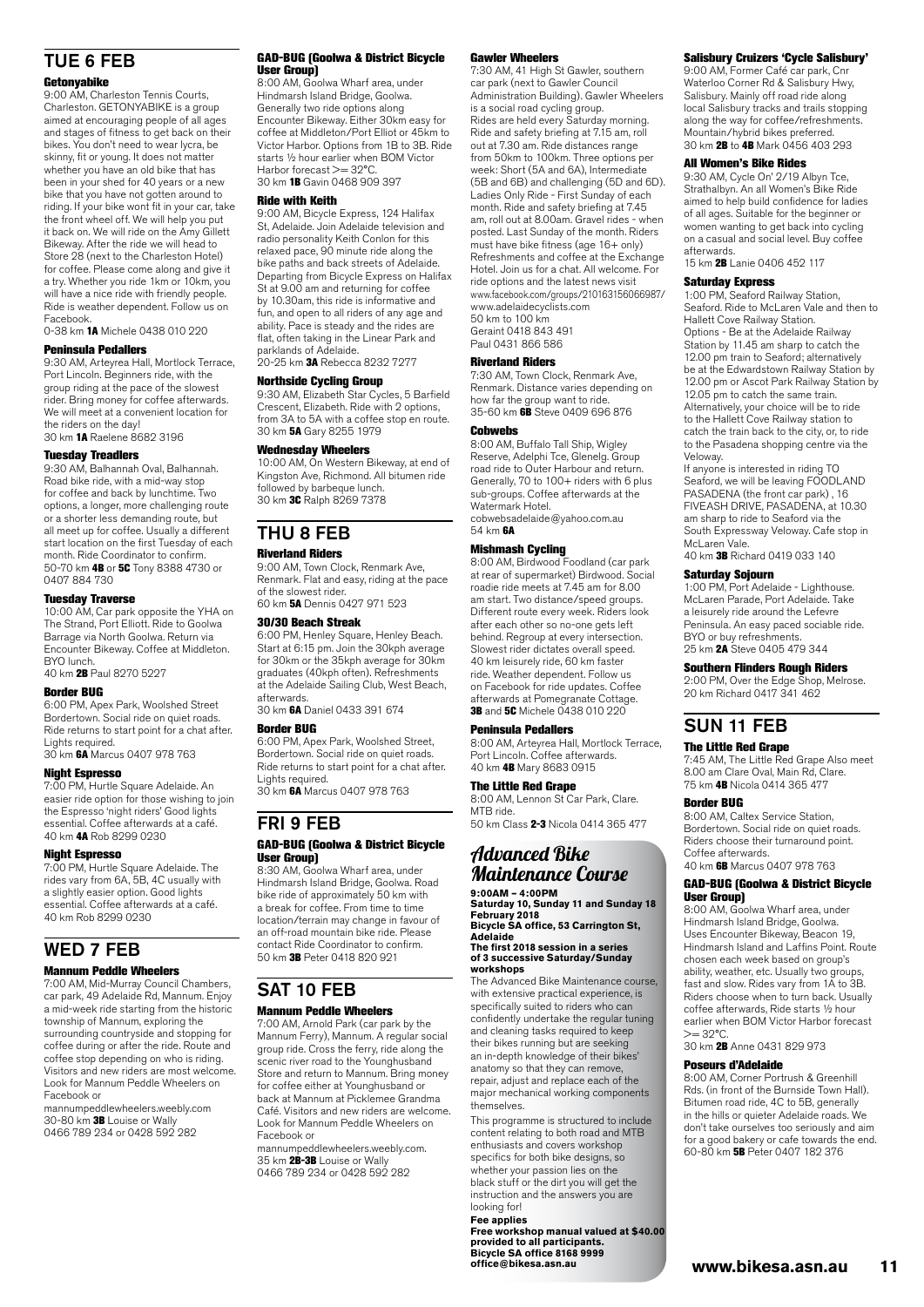December2017-February 2018

#### Hills Ride

9:00 AM, Oakland Park. Oakland Estate Reserve car park. MTB or Hybrid advised. Coffee stop en route. Mainly dirt roads. If temperature is forecast for 34°C ride starts at 8.00 am. If temperature is forecast for 38C ride is cancelled. Call ride leader to confirm. 50 km 2C Paul 8277 4094

#### Peninsula Pedallers

9:00 AM, Arteyrea Hall, Mortlock Terrace, Port Lincoln. Mystery Ride. Please phone for details. Coffee afterwards. 40 km 4B Mary 8683 0915

#### Semaphore Sojourn 'Cycle Salisbury'

9:00 AM, Semaphore Foreshore Clock Tower, end of Semaphore Rd, Semaphore. Relaxed, easy paced ride along foreshore shared path to Outer Habour and return. Suitable for all types of bikes. Coffee/ refreshments afterwards. 15-20 km **1A** to **3A** Nigel 0431 838 735

### MON 12 FEB

#### Northside Cycling Group

9:30 AM, Elizabeth Star Cycles, 5 Barfield Crescent, Elizabeth. Ride with 2 options, from 3A to 5A with a coffee stop en route. 30 km 5A Gary 8255 1979

### TUE 13 FEB

#### **Getonyabike**

9:00 AM, Charleston Tennis Courts, Charleston. GETONYABIKE is a group aimed at encouraging people of all ages and stages of fitness to get back on their bikes. You don't need to wear lycra, be skinny, fit or young. It does not matter whether you have an old bike that has been in your shed for 40 years or a new bike that you have not gotten around to riding. If your bike wont fit in your car, take the front wheel off. We will help you put it back on. We will ride on the Amy Gillett Bikeway. After the ride we will head to Store 28 (next to the Charleston Hotel) for coffee. Please come along and give it a try. Whether you ride 1km or 10km, you will have a nice ride with friendly people. Ride is weather dependent. Follow us on Facebook.

0 - 38 km 1A Michele 0438 010 220

#### Peninsula Pedallers

9:30 AM, Arteyrea Hall, Mortlock Terrace, Port Lincoln. Beginners ride, with the group riding at the pace of the slowest rider. Bring money for coffee afterwards. We will meet at a convenient location for the riders on the day! 30 km 1A Raelene 8682 3196

#### Tuesday Treadlers

9:30 AM, Balhannah Oval, Balhannah. Road bike ride, with a mid-way stop for coffee and back by lunchtime. Two options, a longer, more challenging route or a shorter less demanding route, but all meet up for coffee. Usually a different start location on the first Tuesday of each month. Ride Coordinator to confirm. 50-70 km 4B or 5C Tony 8388 4730 or 0407 884 730

#### Tuesday Traverse

10:00 AM, Torrens Weir, War Memorial Drive, North Adelaide. Mystery ride. BYO lunch. 40 km 2B Richard 0438 805 901

#### Border BUG

6:00 PM, Apex Park, Woolshed Street Bordertown. Social ride on quiet roads. Ride returns to start point for a chat after. Lights required. 30 km 6A Marcus 0407 978 763

#### Night Espresso

7:00 PM, Hurtle Square Adelaide. The rides vary from 6A, 5B, 4C usually with a slightly easier option. Good lights essential. Coffee afterwards at a café. 40 km Rob 8299 0230

### WED 14 FEB

### Mannum Peddle Wheelers

7:00 AM, Mid-Murray Council Chambers, car park, 49 Adelaide Rd, Mannum. Enjoy a mid-week ride starting from the historic township of Mannum, exploring the surrounding countryside and stopping for coffee during or after the ride. Route and coffee stop depending on who is riding. Visitors and new riders are most welcome. Look for Mannum Peddle Wheelers on Facebook or mannumpeddlewheelers.weebly.com

30-80 km 3B Louise or Wally 0466 789 234 or 0428 592 282

#### GAD-BUG (Goolwa & District Bicycle User Group)

8:00 AM, Goolwa Wharf area, under Hindmarsh Island Bridge, Goolwa. Generally two ride options along Encounter Bikeway. Either 30km easy for coffee at Middleton/Port Elliot or 45km to Victor Harbor. Options from 1B to 3B. Ride starts ½ hour earlier when BOM Victor Harbor forecast >= 32°C 30 km 1B Gavin 0468 909 397

#### Para Pedallers 'Cycle Salisbury'

8:30 AM, Salisbury Waterwheel Museum car park, Commercial Rd Salisbury (opp. Parabanks). Easy ride along local trails and/or local roads, as decided by the group on the day. Coffee afterwards. 20-30 km 1A to 3A Elaine 0422 393 997

#### Ride with Keith

9:00 AM, Bicycle Express, 124 Halifax St, Adelaide. Join Adelaide television and radio personality Keith Conlon for this relaxed pace, 90 minute ride along the bike paths and back streets of Adelaide. Departing from Bicycle Express on Halifax St at 9.00 am and returning for coffee by 10.30am, this ride is informative and fun, and open to all riders of any age and ability. Pace is steady and the rides are flat, often taking in the Linear Park and parklands of Adelaide. 20-25 km 3A Rebecca 8232 7277

### Northside Cycling Group

9:30 AM, Elizabeth Star Cycles, 5 Barfield Crescent, Elizabeth. Ride with 2 options, from 3A to 5A with a coffee stop en route. 30 km 5A Gary 8255 1979

#### Wednesday Wheelers

10:00 AM, Henley Square, Henley Beach. All bitumen ride. BYO lunch or buy. 50 km 3C Peter 0414 719 296

## THU 15 FEB

### Riverland Riders

9:00 AM, Town Clock, Renmark Ave, Renmark. Flat and easy, riding at the pace of the slowest rider. 60 km 5A Dennis 0427 971 523

#### 30/30 Beach Streak

6:00 PM, Henley Square, Henley Beach. Start at 6:15 pm. Join the 30kph average for 30km or the 35kph average for 30km graduates (40kph often). Refreshments at the Adelaide Sailing Club, West Beach, afterwards.

### 30 km 6A Daniel 0433 391 674

Border BUG 6:00 PM, Apex Park, Woolshed Street, Bordertown. Social ride on quiet roads. Ride returns to start point for a chat after. Lights required. 30 km 6A Marcus 0407 978 763

#### Peninsula Pedallers

8:00 AM, Arteyrea Hall, Mortlock Terrace, Port Lincoln. Coffee afterwards. 40 km 4B Mary 8683 0915

#### The Little Red Grape

8:00 AM, Lennon St Car Park, Clare. MTB ride.

50 km Class 2-3 Nicola 0414 365 477

#### Para Districts Pedallers 'Cycle Salisbury'

9:00 AM, Salisbury Waterwheel Museum car park, Commercial Rd Salisbury (opp. Parabanks.) Easy ride along local roads and bitumen paths, suitable for all types of bikes.

20-30 km **1A** to **3A** Elaine 0422 393 997

### All Women's Bike Rides

9:30 AM, Cycle On' 2/19 Albyn Tce, Strathalbyn. An all women's social bike ride with coffee afterwards. Various start locations Contact Lanie for details. 20 km 2B Lanie 0406 452 117

#### Saturday Express

1:00 PM, Henley Square (near the jetty), Henley Beach. Café stop for afternoon tea. 40 km 3B Peter 0414 719 296

#### Saturday Sojourn

1:00 PM, Heywood Park, Addiscombe Place, Unley Park. Explore the suburbs south of Unley. An easy paced sociable ride. BYO or buy refreshments. 25 km 2B Chris 0414 802 919

#### Southern Flinders Rough Riders

2:00 PM, Over the Edge Shop, Melrose. 20 km Richard 0417 341 462

### SUN 18 FEB

### The Little Red Grape

7:45 AM, The Little Red Grape Also meet 8.00 am Clare Oval, Main Rd, Clare. 75 km 4B Nicola 0414 365 477

#### Border BUG

8:00 AM, Caltex Service Station, Bordertown. Social ride on quiet roads. Riders choose their turnaround point. Coffee afterwards. 40 km 6B Marcus 0407 978 763

### GAD-BUG (Goolwa & District Bicycle

User Group) 8:00 AM, Goolwa Wharf area, under Hindmarsh Island Bridge, Goolwa. Uses Encounter Bikeway, Beacon 19, Hindmarsh Island and Laffins Point. Route chosen each week based on group's ability, weather, etc. Usually two groups, fast and slow. Rides vary from 1A to 3B. Riders choose when to turn back. Usually coffee afterwards, Ride starts ½ hour earlier when BOM Victor Harbor forecast  $>= 32^{\circ}C$ 

30 km 2B Anne 0431 829 973

#### Poseurs d'Adelaide

8:00 AM, Corner Portrush & Greenhill Rds. (in front of the Burnside Town Hall). Bitumen road ride, 4C to 5B, generally in the hills or quieter Adelaide roads. We don't take ourselves too seriously and aim for a good bakery or cafe towards the end. 60-80 km 5B Peter 0407 182 376

#### Hills Ride

9:00 AM, Blackwood. Train station car park. MTB or Hybrid advised. Coffee stop en route. Mainly dirt roads. If temperature is forecast for 34°C ride starts at 8.00 am. If temperature is forecast for 38°C ride is cancelled. Call ride leader to confirm. 50 km 2C Judith 8298 3131

#### Peninsula Pedallers

9:00 AM, Arteyrea Hall, Mortlock Terrace, Port Lincoln. Coffee afterwards. 40 km 4B Mary 8683 0915

Café. Visitors and new riders are welcome. Look for Mannum Peddle Wheelers on Facebook or mannumpeddlewheelers.weebly.com.<br>35 km **2B-3B** Louise or Wally 0466 789 234 or 0428 592 282

#### Gawler Wheelers

FRI 16 FEB

SAT 17 FEB Mannum Peddle Wheelers 7:00 AM, Arnold Park (car park by the Mannum Ferry), Mannum. A regular social group ride. Cross the ferry, ride along the scenic river road to the Younghusband Store and return to Mannum. Bring money for coffee either at Younghusband or back at Mannum at Picklemee Grandma

User Group)

GAD-BUG (Goolwa & District Bicycle

8:30 AM, Goolwa Wharf area, under Hindmarsh Island Bridge, Goolwa. Road bike ride of approximately 50 km with a break for coffee. From time to time location/terrain may change in favour of an off-road mountain bike ride. Please contact Ride Coordinator to confirm. 50 km 3B Peter 0418 820 921

7:30 AM, 41 High St Gawler, southern car park (next to Gawler Council Administration Building). Gawler Wheelers is a social road cycling group. Rides are held every Saturday morning. Ride and safety briefing at 7.15 am, roll out at 7.30 am. Ride distances range from 50km to 100km. Three options per week: Short (5A and 6A), Intermediate (5B and 6B) and challenging (5D and 6D). Ladies Only Ride - First Sunday of each month. Ride and safety briefing at 7.45 am, roll out at 8.00am. Gravel rides - when posted. Last Sunday of the month. Riders must have bike fitness (age 16+ only) must have bike intress (age for bing)<br>Refreshments and coffee at the Exchange Hotel. Join us for a chat. All welcome. For ride options and the latest news visit www.facebook.com/groups/210163156066987/ www.adelaidecyclists.com 50 km to 100 km Geraint 0418 843 491

Paul 0431 866 586

#### Riverland Riders

7:30 AM, Town Clock, Renmark Ave, Renmark. Distance varies depending on how far the group want to ride. 35-60 km  $\vec{6B}$  Steve 0409 696 876

#### **Cobwebs**

8:00 AM, Buffalo Tall Ship, Wigley Reserve, Adelphi Tce, Glenelg. Group road ride to Outer Harbour and return. Generally, 70 to 100+ riders with 6 plus sub-groups. Coffee afterwards at the Watermark Hotel. cobwebsadelaide@yahoo.com.au

54 km 6A

#### Dry Creek Trailers 'Cycle Salisbury'

8:00 AM, Car park of BMX Club/Skate Park, corner Bridge Rd and South Tce, Pooraka. Beginners ride on good gravel trail, no traffic and great scenery. Coffee at Valley View shops. MTB bikes only please. 15 km 1B to 2B Bryce 0432 732 540

#### Mishmash Cycling

8:00 AM, Birdwood Foodland (car park at rear of supermarket) Birdwood. Social roadie ride meets at 7.45 am for 8.00 am start. Two distance/speed groups. Different route every week. Riders look after each other so no-one gets left behind. Regroup at every intersection. Slowest rider dictates overall speed. 40 km leisurely ride, 60 km faster ride. Weather dependent. Follow us on Facebook for ride updates. Coffee afterwards at Pomegranate Cottage. **3B** and **5C** Michele 0438 010 220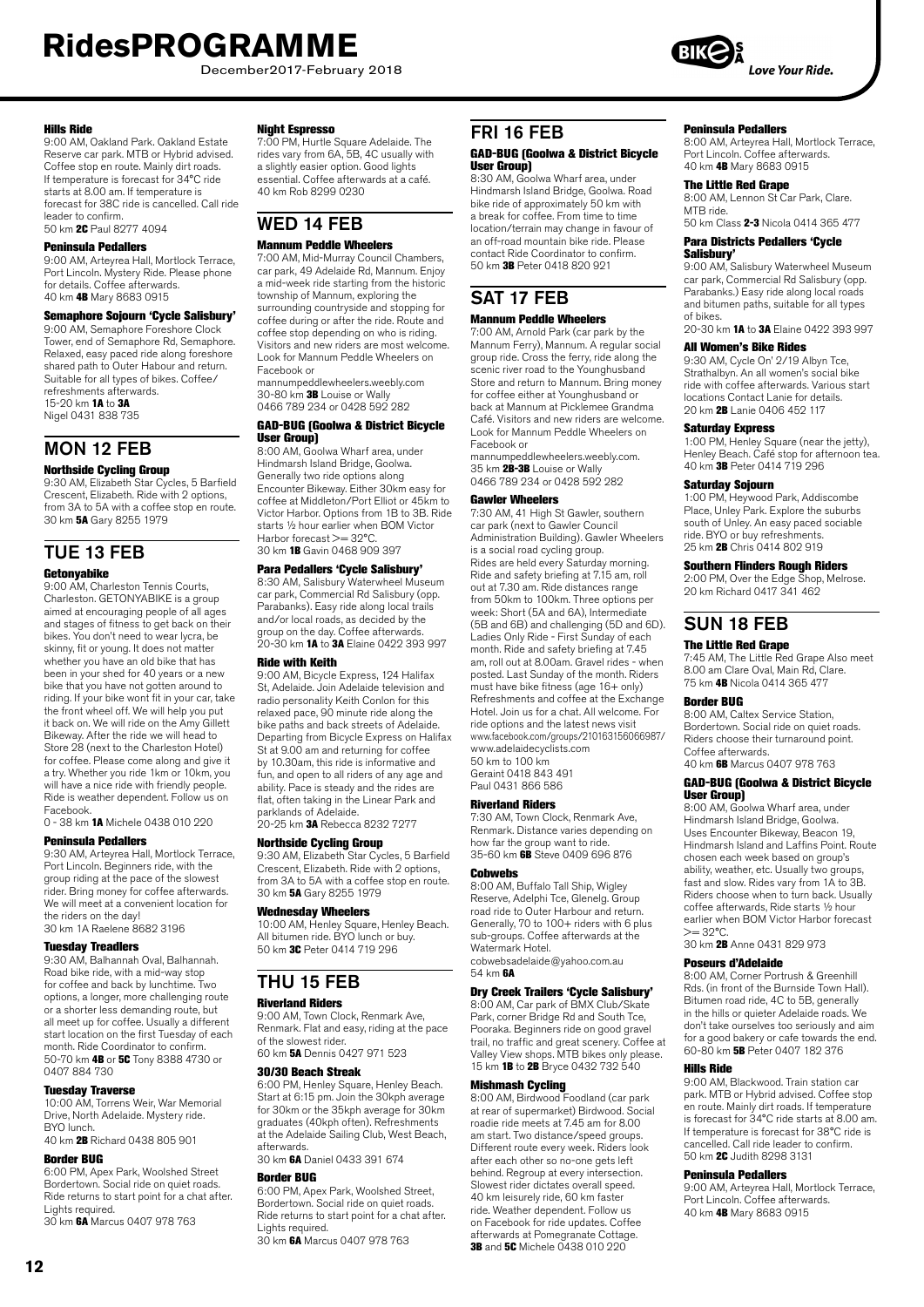### MON 19 FEB

#### Northside Cycling Group

9:30 AM, Elizabeth Star Cycles, 5 Barfield Crescent, Elizabeth. Ride with 2 options, from 3A to 5A with a coffee stop en route. 30 km 5A Gary 8255 1979

### TUE 20 FEB

Getonyabike 9:00 AM, Charleston Tennis Courts, Charleston. GETONYABIKE is a group aimed at encouraging people of all ages and stages of fitness to get back on their bikes. You don't need to wear lycra, be skinny, fit or young. It does not matter whether you have an old bike that has been in your shed for 40 years or a new bike that you have not gotten around to riding. If your bike wont fit in your car, take the front wheel off. We will help you put it back on. We will ride on the Amy Gillett Bikeway. After the ride we will head to Store 28 (next to the Charleston Hotel) for coffee. Please come along and give it a try. Whether you ride 1km or 10km, you will have a nice ride with friendly people. Ride is weather dependent. Follow us on Facebook.

0-38 km 1A Michele 0438 010 220

#### Peninsula Pedallers

9:30 AM, Arteyrea Hall, Mortlock Terrace, Port Lincoln. Beginners ride, with the group riding at the pace of the slowest rider. Bring money for coffee afterwards. We will meet at a convenient location for the riders on the day! 30 km 1A Raelene 8682 3196

#### Tuesday Treadlers

9:30 AM, Balhannah Oval, Balhannah. Road bike ride, with a mid-way stop for coffee and back by lunchtime. Two options, a longer, more challenging route or a shorter less demanding route, but all meet up for coffee. Usually a different start location on the first Tuesday of each month. Ride Coordinator to confirm. 50-70 km 4B or 5C Tony 8388 4730 or 0407 884 730

#### Tuesday Traverse

10:00 AM, Henley Square, Henley Beach. Mystery ride. BYO lunch. 40 km 2B Peter 0414 719 296

#### Border BUG

6:00 PM, Apex Park, Woolshed Street Bordertown. Social ride on quiet roads. Ride returns to start point for a chat after. Lights required.<br>30 km **6A** Marcus 0407 978 763

#### Night Espresso

7:00 PM, Hurtle Square Adelaide. The rides vary from 6A, 5B, 4C usually with a slightly easier option. Good lights essential. Coffee afterwards at a café. 40 km Rob 8299 0230

### WED 21 FEB

#### Mannum Peddle Wheelers

7:00 AM, Mid-Murray Council Chambers, car park, 49 Adelaide Rd, Mannum. Enjoy a mid-week ride starting from the historic township of Mannum, exploring the surrounding countryside and stopping for coffee during or after the ride. Route and coffee stop depending on who is riding. Visitors and new riders are most welcome. Look for Mannum Peddle Wheelers on Facebook or

mannumpeddlewheelers.weebly.com 30-80 km 3B Louise or Wally 0466 789 234 or 0428 592 282

#### GAD-BUG (Goolwa & District Bicycle User Group)

8:00 AM, Goolwa Wharf area, under Hindmarsh Island Bridge, Goolwa. Generally two ride options along Encounter Bikeway. Either 30km easy for coffee at Middleton/Port Elliot or 45km to Victor Harbor. Options from 1B to 3B. Ride starts ½ hour earlier when BOM Victor Harbor forecast >= 32°C. 30 km 1B Gavin 0468 909 397

#### Ride with Keith

9:00 AM, Bicycle Express, 124 Halifax St, Adelaide. Join Adelaide television and radio personality Keith Conlon for this relaxed pace, 90 minute ride along the bike paths and back streets of Adelaide. Departing from Bicycle Express on Halifax St at 9.00 am and returning for coffee by 10.30am, this ride is informative and fun, and open to all riders of any age and ability. Pace is steady and the rides are flat, often taking in the Linear Park and parklands of Adelaide. 20-25 km 3A Rebecca 8232 7277

#### Northside Cycling Group

9:30 AM, Elizabeth Star Cycles, 5 Barfield Crescent, Elizabeth. Ride with 2 options, from 3A to 5A with a coffee stop en route. 30 km 5A Gary 8255 1979

#### Wednesday Wheelers

10:00 AM, Victor Harbor, the Esplanade, near Mills St. Bitumen ride to Waitpinga Beach. BYO picnic lunch. 50 km 3C Roger 8325 1790

THU 22 FEB

#### Riverland Riders

9:00 AM, Town Clock, Renmark Ave, Renmark. Flat and easy, riding at the pace of the slowest rider. 60 km 5A Dennis 0427 971 523

#### 30/30 Beach Streak

6:00 PM, Henley Square, Henley Beach. Start at 6:15 pm. Join the 30kph average for 30km or the 35kph average for 30km graduates (40kph often). Refreshments at the Adelaide Sailing Club, West Beach, afterwards.

30 km **6A** Daniel 0433 391 674

#### Border BUG

6:00 PM, Apex Park, Woolshed Street, Bordertown. Social ride on quiet roads. Ride returns to start point for a chat after. Lights required.

30 km 6A Marcus 0407 978 763

#### FRI 23 FEB GAD-BUG (Goolwa & District Bicycle User Group)

8:30 AM, Goolwa Wharf area, under Hindmarsh Island Bridge, Goolwa. Road bike ride of approximately 50 km with a break for coffee. From time to time location/terrain may change in favour of an off-road mountain bike ride. Please contact Ride Coordinator to confirm. 50 km 3B Peter 0418 820 921

# SAT 24 FEB

#### Mannum Peddle Wheelers

7:00 AM, Arnold Park (car park by the Mannum Ferry), Mannum. A regular social group ride. Cross the ferry, ride along the scenic river road to the Younghusband Store and return to Mannum. Bring money for coffee either at Younghusband or back at Mannum at Picklemee Grandma Café. Visitors and new riders are welcome. Look for Mannum Peddle Wheelers on Facebook or

mannumpeddlewheelers.weebly.com 35 km 2B-3B Louise or Wally 0466 789 234 or 0428 592 282

#### Gawler Wheelers

7:30 AM, 41 High St Gawler, southern car park (next to Gawler Council Administration Building). Gawler Wheelers is a social road cycling group. Rides are held every Saturday morning. Ride and safety briefing at 7.15 am, roll out at 7.30 am. Ride distances range from 50km to 100km. Three options per week: Short (5A and 6A), Intermediate (5B and 6B) and challenging (5D and 6D). Ladies Only Ride - First Sunday of each month. Ride and safety briefing at 7.45 am, roll out at 8.00am. Gravel rides - when posted. Last Sunday of the month. Riders must have bike fitness (age 16+ only) Refreshments and coffee at the Exchange Hotel. Join us for a chat. All welcome. For ride options and the latest news visit www.facebook.com/groups/210163156066987/ www.adelaidecyclists.com 50 km to 100 km Geraint 0418 843 491 Paul 0431 866 586

#### Riverland Riders

7:30 AM, Town Clock, Renmark Ave, Renmark. Distance varies depending on how far the group want to ride. 35-60 km 6B Steve 0409 696 876

#### Cobwebs

8:00 AM, Buffalo Tall Ship, Wigley Reserve, Adelphi Tce, Glenelg. Group road ride to Outer Harbour and return. Generally, 70 to 100+ riders with 6 plus sub-groups. Coffee afterwards at the Watermark Hotel

cobwebsadelaide@yahoo.com.au 54 km 6A

**Mishmash Cycling**<br>8:00 AM, Birdwood Foodland (car park at rear of supermarket) Birdwood. Social roadie ride meets at 7.45 am for 8.00 am start. Two distance/speed groups. Different route every week. Riders look after each other so no-one gets left behind. Regroup at every intersection. Slowest rider dictates overall speed. 40 km leisurely ride, 60 km faster ride. Weather dependent. Follow us on Facebook for ride updates. Coffee afterwards at Pomegranate Cottage. 3B and 5C Michele 0438 010 220

#### Peninsula Pedallers

8:00 AM, Arteyrea Hall, Mortlock Terrace, Port Lincoln. Coffee afterwards. 40 km 4B Mary 8683 0915

#### The Little Red Grape

8:00 AM, Lennon St Car Park, Clare. MTR ride 50 km Class 2-3 Nicola 0414 365 477

#### Salisbury Cruizers 'Cycle Salisbury'

9:00 AM, Shelter Shed, Carisbrooke Park, Main North Rd, Salisbury Park. Mainly off road ride along local Salisbury tracks and trails stopping along the way for coffee/ refreshments. Mountain/hybrid bikes preferred. 30 km 2B to 4B Mark 0456 403 293

#### All Women's Bike Rides

9:30 AM, Cycle On' 2/19 Albyn Tce, Strathalbyn. An all Women's Bike Ride aimed to help build confidence for ladies of all ages. Suitable for the beginner or women wanting to get back into cycling on a casual and social level. Buy coffee afterwards.

15 km 2B Lanie 0406 452 117

#### Saturday Express

1:00 PM, Torrens Weir, War Memorial Drive, North Adelaide. Café stop for afternoon tea. 40 km 3B Stuart and Asami 0467 299 259

#### Saturday Sojourn

1:00 PM, Torrens Weir, War Memorial Drive, North Adelaide. Lots of ride options from the weir. Leader's choice on the day. An easy paced sociable ride. BYO or buy refreshments.

25 km **2A** Ash 0418 851 938

#### Southern Flinders Rough Riders

2:00 PM, Over the Edge Shop, Melrose. 20 km Richard 0417 341 462

### SUN 25 FEB

The Little Red Grape 7:45 AM, The Little Red Grape Also meet 8.00 am Clare Oval, Main Rd, Clare. 75 km 4B Nicola 0414 365 477

#### Border BUG

8:00 AM, Caltex Service Station, Bordertown. Social ride on quiet roads. Riders choose their turnaround point. Coffee afterwards. 40 km 6B Marcus 0407 978 763

### Grand/Mini Slam

#### **Recreational Bike Series of 5 rides Sunday 25 February 2018 8.00am**

**Mt Torrens, Centenary Park, Mt Torrens** The first event in the Grand/Mini Slam series of on road personal challenge recreational rides for 2018. Choose between 40km or 80km, with the opportunity to ride at your own pace.

Morning and afternoon refreshments, freshly cut salad rolls, fruit slice and fruit for lunch.

On road support

Members registration for the series of 5 rides and save!

Group (series only), youth and child rates available.

**Enter online or further details and/or entry forms available from: Bicycle SA office 8168 9999 [www.bikesa.asn.au](http://www.bikesa.asn.au) [rides@bikesa.asn.au](mailto:rides@bikesa.asn.au)**

#### GAD-BUG (Goolwa & District Bicycle User Group)

8:00 AM, Goolwa Wharf area, under Hindmarsh Island Bridge, Goolwa. Uses Encounter Bikeway, Beacon 19, Hindmarsh Island and Laffins Point. Route chosen each week based on group's ability, weather, etc. Usually two groups fast and slow. Rides vary from 1A to 3B. Riders choose when to turn back. Usually coffee afterwards, Ride starts ½ hour earlier when BOM Victor Harbor forecast  $>= 32^{\circ}C$ .

30 km 2B Anne 0431 829 973

#### Poseurs d'Adelaide

8:00 AM, Corner Portrush & Greenhill Rds. (in front of the Burnside Town Hall). Bitumen road ride, 4C to 5B, generally in the hills or quieter Adelaide roads. We don't take ourselves too seriously and aim for a good bakery or cafe towards the end. 60-80 km 5B Peter 0407 182 376

#### Peninsula Pedallers

9:00 AM, Arteyrea Hall, Mortlock Terrace, Port Lincoln. Coffee afterwards. 40 km 4B Mary 8683 0915

#### Salisbury Explorers 'Cycle Salisbury'

9:00 AM, Little Para Trail next to Hausler Reserve, Paralowie. Beginners / Easy Ride along the bitumised path of the Little Para Trail. Mountain/hyrbrid bikes preferred. 5-10 km 1A to 2A Jim 0401 984 767

#### Southern Flinders Rough Riders

9:00 AM, Over The Edge Shop, Melrose. The Enthusiasts Ride. Richard 0417 341 462

#### Better Harts

Mt Gambier. Rides to various locations and varying distances are organised during the month on an ad hoc basis, depending on who is interested, available, and riders' ability. We ride at the speed of the slowest rider. Our aim to get people to start riding and help them connect with other riders. If interested please contact Sharon Holmes on 8723 0805 or email sharonholmes@ozemail.com.au Sharon 8723 0805